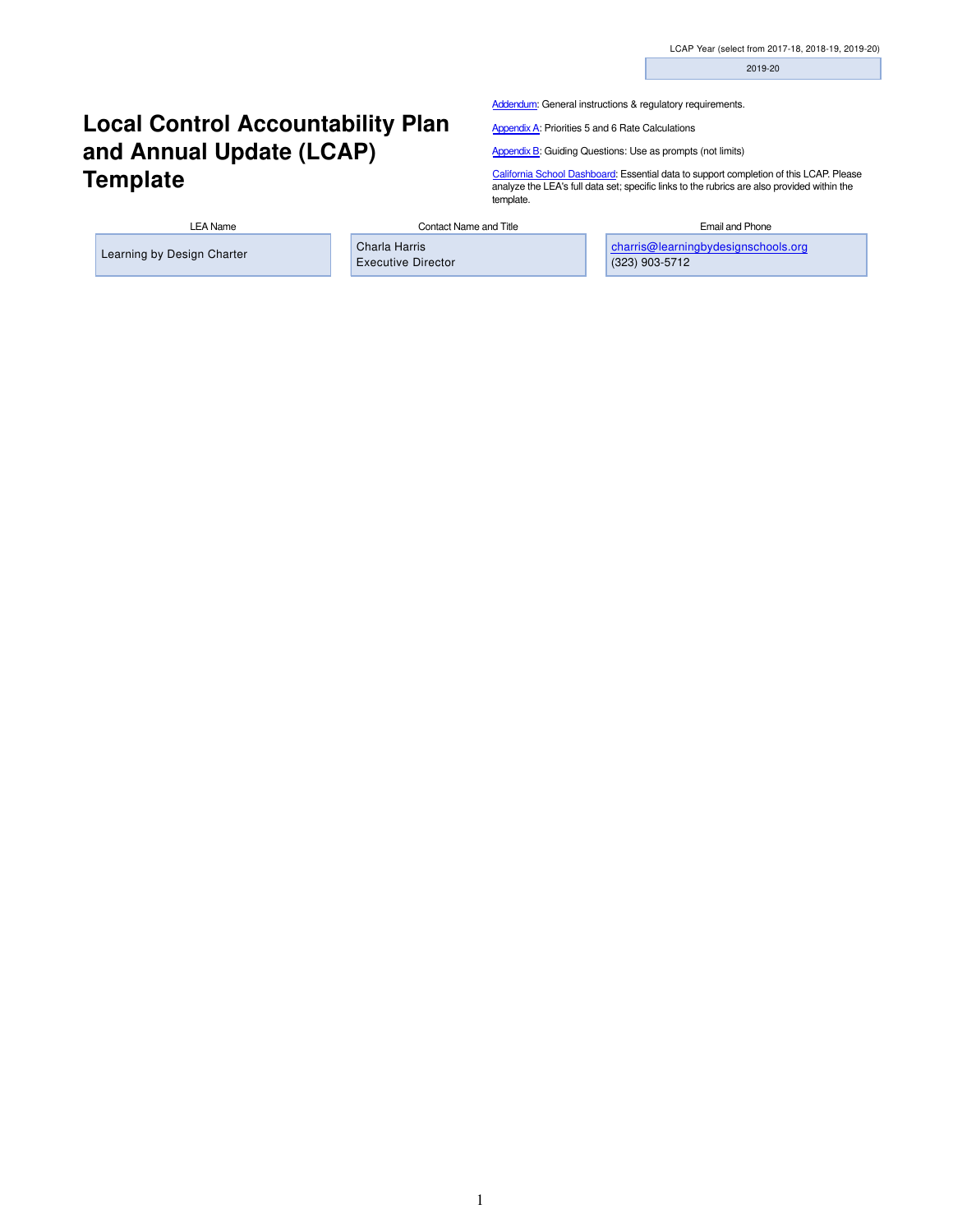#### **[2017-20 Plan Summary](http://ito.lacoe.edu/)**

#### **The Story**

Describe the students and community and how the LEA serves them.

LbD opened in August 2018 serving students in grades TK-5. When we reach capacity, we will serve 350 students in the Hyde Park/Angeles Mesa neighborhood of South Los Angeles, 90043.The neighborhood is a predominantly African American community (67%); Hispanic/Latino residents make up 30% of the population. The community is largely educationally disadvantaged: less than the one-third of the adult residents have earned a college degree; 20% did not complete high school and another 49% completed high school but did not attend any college. The community is low-income, as evidenced by the average 88% of students who qualify for the Free and Reduced Price Lunch Program (FRPL) in the Hyde Park community's existing elementary schools. We anticipate that 14% of our students will be in special education and 22% will be English language learners.

Learning by Design Charter School (LbD) focuses on Personalized and Experiential Learning which involves constructivist-based activities via project-based and maker-centered learning formats. Personalized Learning uses personalized and adaptable online curriculum, one-to one check-ins (conferencing) with teacher and students and small group learning groups to provide real-time

support and interventions to ensure student Mastery which will ultimately ensure proficiency in all academic areas. Experiential Learning which includes both project-based and maker-centered learning within a constructivist format, engages students in solving "real world" problems through hands-on, engaging activities that are standards aligned. Through the Maker Center component, students apply their learning in authentic situations that encourage them to create engineer, design, and prototype their ideas and concepts. They do this through the use of technology, raw materials and hand tools. All of these concepts are driven by and grounded in the Common Core state standards. These instructional concepts are supported within a Democratic Learning environment that encourages and embraces the students' voice and choice in their own learning experience. To ensure success, LbD has more adult supports in the classroom to provide more one-to-one, real time support and intervention as needed.

#### **LCAP Highlights**

Identify and briefly summarize the key features of this year's LCAP.

During the 2018-2019 school year, we launched our educational program with a focus on hiring highly qualified teachers, developing our personalized educational plans for each student, and engaging community members, parents and students in the school's decision making process and culture.

#### **Review of Performance**

Based on a review of performance on the state indicators and local performance indicators included in the California School Dashboard, progress toward LCAP goals, local self-assessment tools, stakeholder input, or other information, what progress is the LEA most proud of and how does the LEA plan to maintain or build upon that success? This may include identifying any specific examples of how past increases or improvements in services for low-income students, English learners, and foster youth have led to improved performance for these students.

#### **Greatest Progress**

Referring to the California School Dashboard, identify any state indicator or local performance indicator for which overall performance was in the "Red" or "Orange" performance category or where the LEA received a "Not Met" or "Not Met for Two or More Years" rating. Additionally, identify any areas that the LEA has determined need significant improvement based on review of local performance indicators or other local indicators. What steps is the LEA planning to take to address these areas with the greatest need for improvement?

#### **Greatest Needs**

Referring to the California School Dashboard, identify any state indicator for which performance for any student group was two or more performance levels below the "all student" performance. What steps is the LEA planning to take to address these performance gaps?

#### **Performance Gaps**

#### **Comprehensive Support and Improvement**

An LEA with a school or schools identified for comprehensive support and improvement (CSI) under the Every Student Succeeds Act must respond to the following prompts.

#### **Schools Identified**

Identify the schools within the LEA that have been identified for CSI.

LbD continues to improve services for low-income students, English learnings, and foster youth by providing a personalized education plan for students that focuses on their individual needs, on-going professional development, CCSS aligned instruction and resource/support specialists.

#### **Support for Identified Schools**

Describe how the LEA supported the identified schools in developing CSI plans that included a school-level needs assessment, evidence-based interventions, and the identification of any resource inequities to be addressed through the implementation of the CSI plan.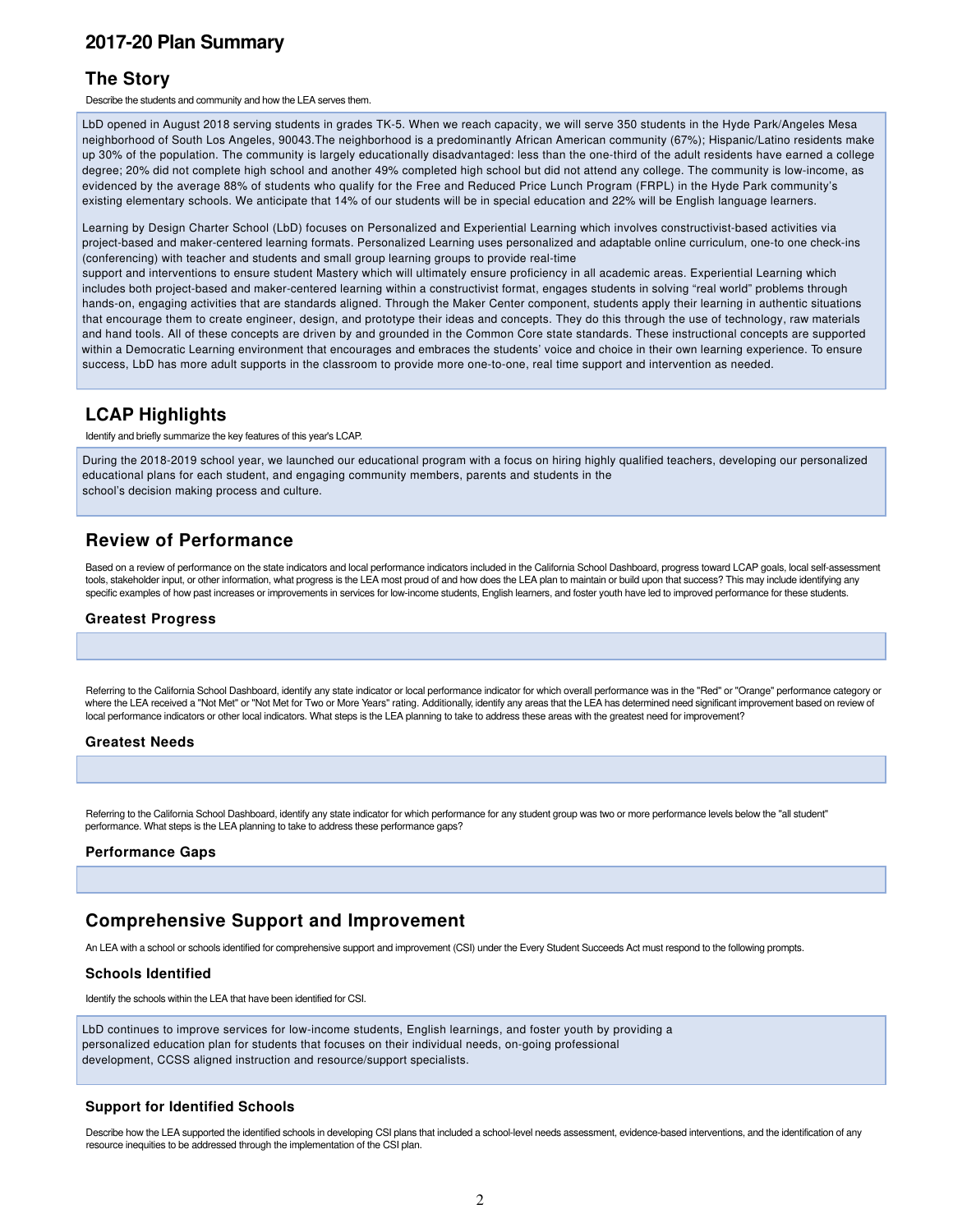#### **Monitoring and Evaluating Effectiveness**

Describe how the LEA will monitor and evaluate the implementation and effectiveness of the CSI plan to support student and school improvement.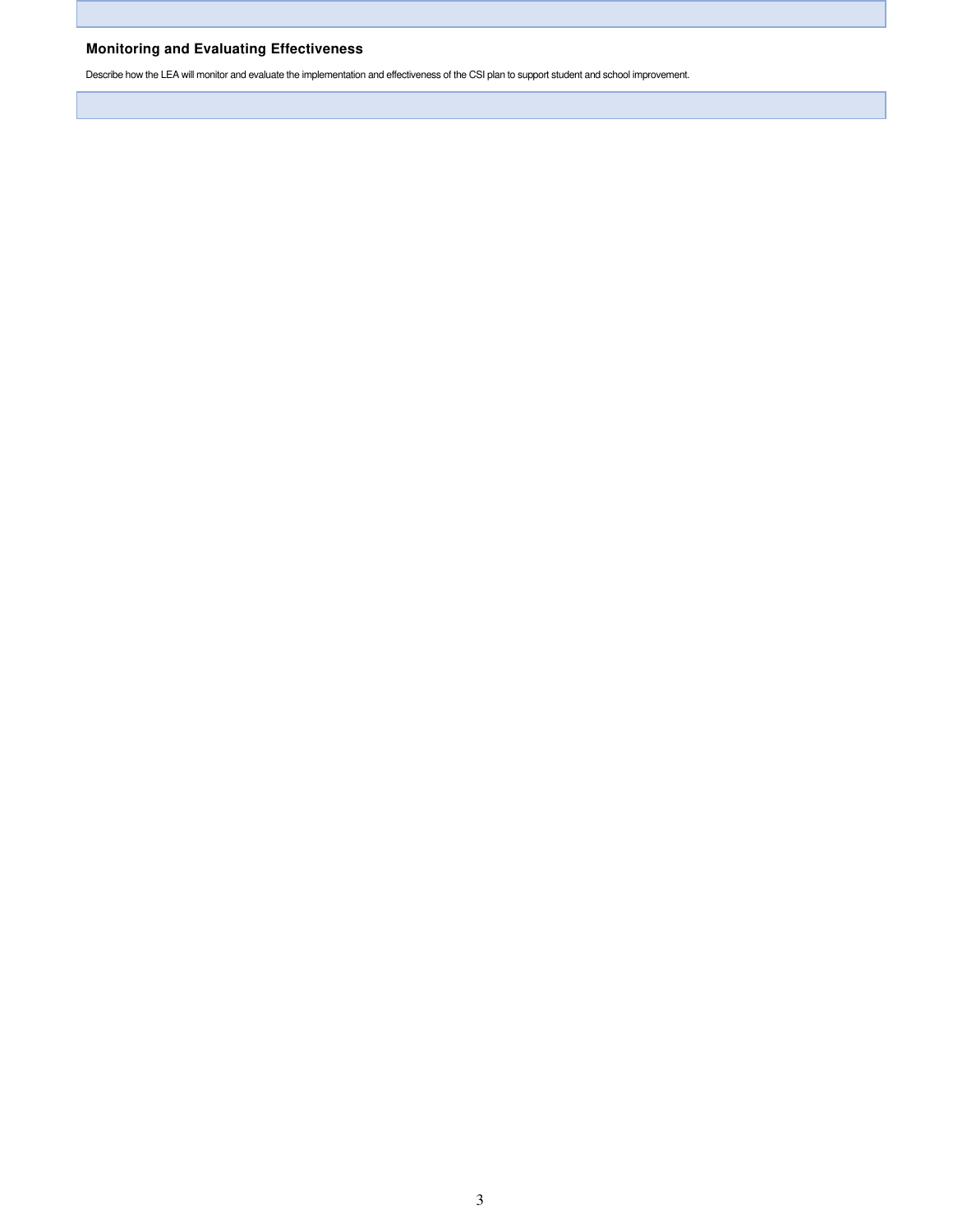## **Annual Update**

#### **LCAP Year Reviewed: 2018-19**

Complete a copy of the following table for each of the LEA's goals from the prior year LCAP. Duplicate the table as needed.

## **Goal 1**

LbD will ensure optimal conditions for learning with highly-qualified and appropriately credentialed teachers, full implementation of state standards and a safe, clean and welcoming school facilities.

#### State and/or Local Priorities Addressed by this goal:

State Priorities: 1. Basic; 2. Implementation of State Standards; 7. Course access Local Priorities: N/A

#### **Annual Measurable Outcomes**

|                                        | Expected                                                                                                                                                                                                                                                                                                 | Actual                                                                                                            |
|----------------------------------------|----------------------------------------------------------------------------------------------------------------------------------------------------------------------------------------------------------------------------------------------------------------------------------------------------------|-------------------------------------------------------------------------------------------------------------------|
| Teacher credentials and<br>assignments | 2018-19<br>Priority 1 Outcome 1: All teachers<br>will be properly certificated and<br>assigned.                                                                                                                                                                                                          | 2018-19 percentage of teachers at LbD appropriately assigned and with<br>appropriately credentialed<br>personnel. |
| <b>Student access to materials</b>     | 2018-19<br>Priority 1 Outcome 2: - Pupils have<br>access to standards-aligned<br>instructional materials pursuant to<br>Education Code section 60119.<br>- All LbD students (including all<br>statistically significant subgroups)<br>will have access to standards-<br>aligned materials and technology | 100% of LbD students have sufficient access to standards-aligned<br>instructional materials.                      |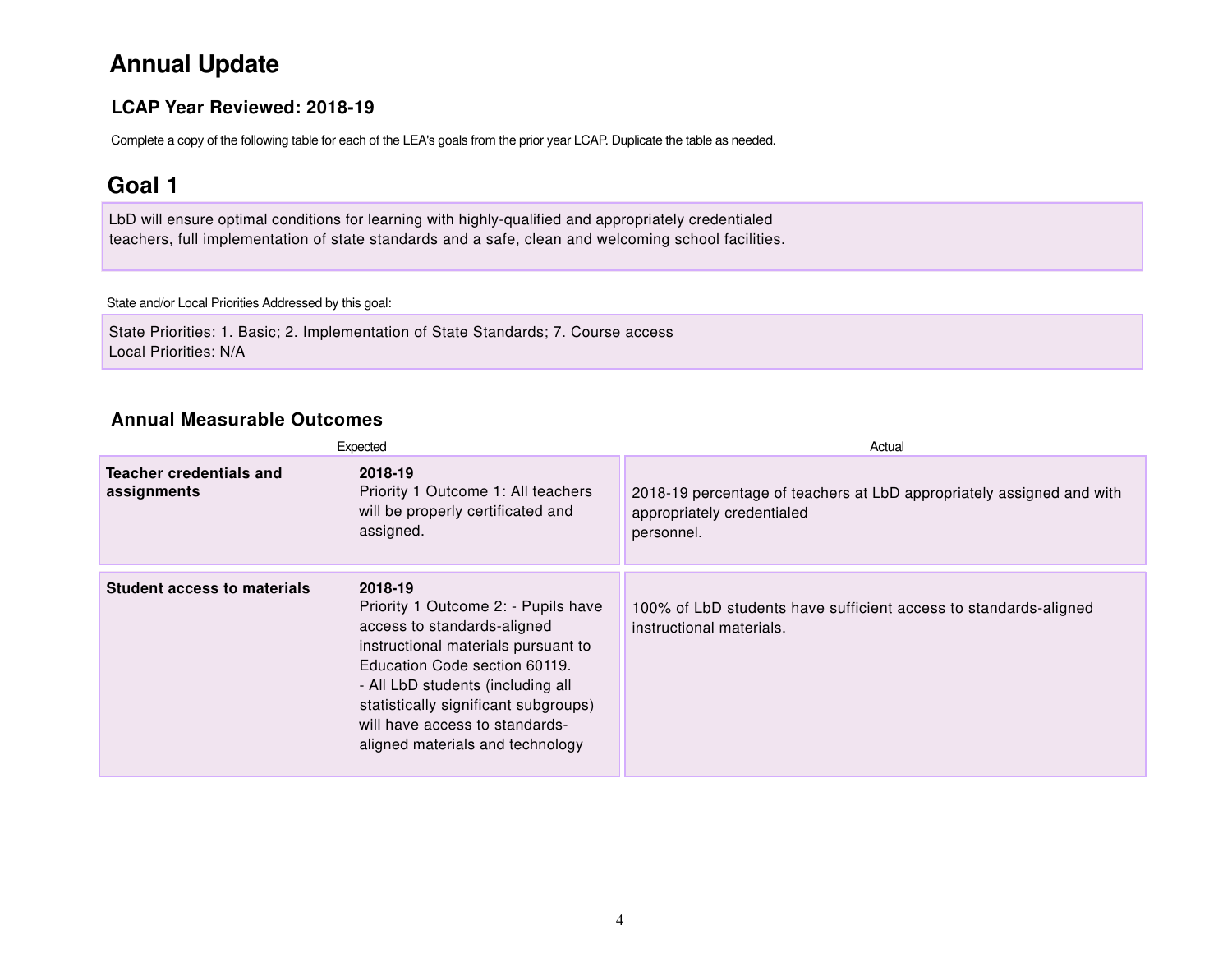| <b>Quality of facility</b>        | 2018-19<br>Priority 1 Outcome 3: - School<br>facilities are maintained in good<br>repair pursuant to Education Code<br>section 17002(d).<br>- LbD facilities will be maintained<br>and cleaned by custodial staff and<br>include daily spot checks and Site<br>Inspection Lists, pursuant to<br><b>Education Code</b><br>section 17002(d).                                                                       | TBD: 2018-19 percentage of items on the Site Inspection Lists and daily<br>spot checks that are in compliance /good standing |
|-----------------------------------|------------------------------------------------------------------------------------------------------------------------------------------------------------------------------------------------------------------------------------------------------------------------------------------------------------------------------------------------------------------------------------------------------------------|------------------------------------------------------------------------------------------------------------------------------|
| <b>Curriculum aligned to CCSS</b> | 2018-19<br>Priority 2 Outcome 1: -<br>Implementation of academic<br>content and performance standards<br>and English language development<br>standards adopted by the state<br>board for all pupils, including English<br>learners<br>- LbD will ensure the implementation<br>of academic content and<br>performance standards for all core<br>subjects with 100% math and ELA<br>Common<br>Core Implementation. | 2018-19 purchased curriculum; curriculum pacing and lesson plans;<br>teacher observations.                                   |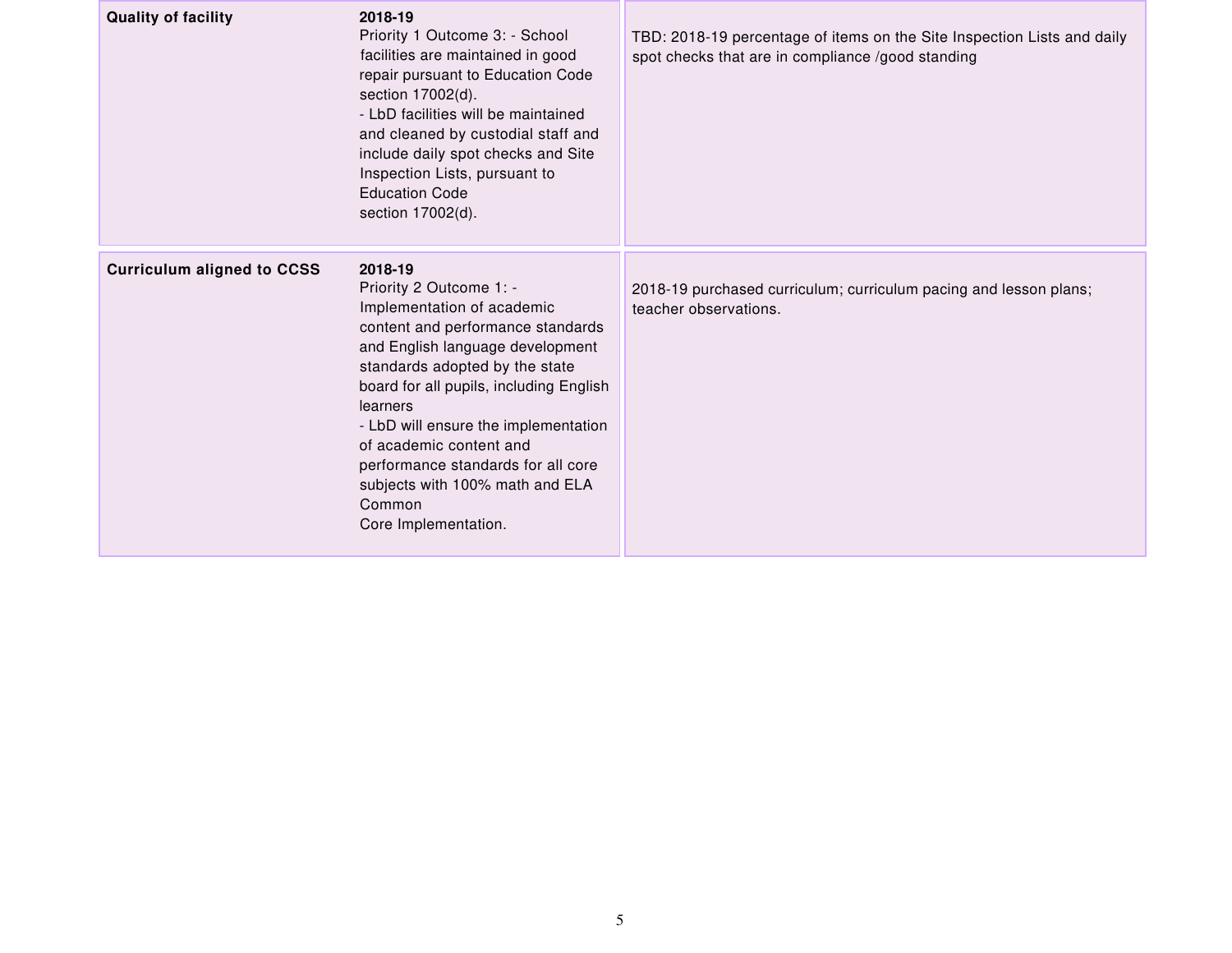#### **% of student access to programs 2018-19**

Priority 7 Outcome 1: Pupil enrollment in a broad course of study that includes all of the subject areas described in Education Code section 51210 and subdivisions (a) to (i), inclusive, of Section 51220, as applicable. - All LbD students, including all significant subgroups, will have access to a broad course

of student (English Language Arts, Math, Social Studies, Science, Health/PE, and the arts) outlined in the charter petition.

2018-19 percentage of access to all available programs and services outlined in charter petition.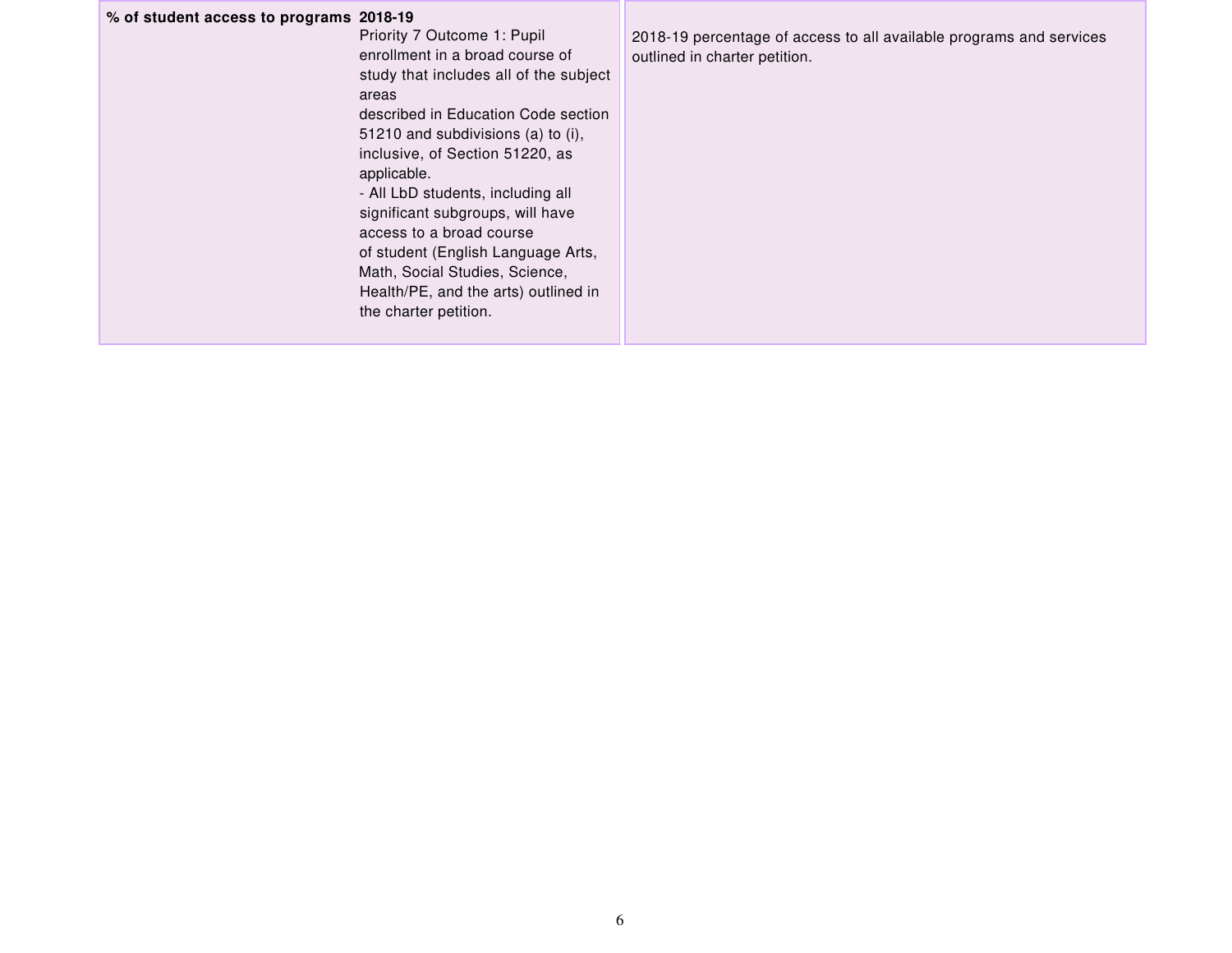#### **Actions / Services**

Duplicate the Actions/Services from the prior year LCAP and complete a copy of the following table for each. Duplicate the table as needed.

### **Action 1**

| Planned<br>Actions/Services                                                                                                                                                                                                                                                                                       | Actual<br>Actions/Services                                                                                                                                                                 | <b>Budgeted</b><br><b>Expenditures</b>                          | <b>Estimated Actual</b><br><b>Expenditures</b>                                                    |
|-------------------------------------------------------------------------------------------------------------------------------------------------------------------------------------------------------------------------------------------------------------------------------------------------------------------|--------------------------------------------------------------------------------------------------------------------------------------------------------------------------------------------|-----------------------------------------------------------------|---------------------------------------------------------------------------------------------------|
| For Actions/Services not included as<br>contributing to meeting Increased or<br><b>Improved Services Requirement</b><br>Students to be Served: All<br>Location:<br>Priority 1 Outcome 1 - LbD will<br>hire, supervise, evaluate and retain<br>qualified teaching staff.<br>LbD will ensure verification of proper | For Actions/Services not included as<br>contributing to meeting Increased or<br><b>Improved Services Requirement</b><br>Students to be Served: All<br>Location:<br>Implemented as planned. | \$889,378 - LCFF -<br>1000-1999 Certificated<br><b>Salaries</b> | \$237,473 - LCFF -<br>1000-1999 Certificated<br>Salaries - Administrative<br>and Teacher Salaries |
| credentials and DoJ clearance prior to<br>start of employment.<br>LbD will actively recruit diverse<br>$\blacksquare$<br>teachers and staff that reflect student<br>demographics.                                                                                                                                 |                                                                                                                                                                                            |                                                                 |                                                                                                   |

| Planned<br>Actions/Services                                                                                          | Actual<br>Actions/Services                                                                                           | <b>Budgeted</b><br>Expenditures                      | <b>Estimated Actual</b><br>Expenditures |
|----------------------------------------------------------------------------------------------------------------------|----------------------------------------------------------------------------------------------------------------------|------------------------------------------------------|-----------------------------------------|
| For Actions/Services not included as<br>contributing to meeting Increased or<br><b>Improved Services Requirement</b> | For Actions/Services not included as<br>contributing to meeting Increased or<br><b>Improved Services Requirement</b> | \$58,892 - LCFF -<br>4000-4999 Books and<br>Supplies |                                         |
| Students to be Served: All                                                                                           | Students to be Served: All                                                                                           |                                                      |                                         |
| Location: All Schools                                                                                                | Location: All Schools                                                                                                |                                                      |                                         |
| Priority 1 Outcome 2 - LbD will<br>provide appropriate, standards-aligned<br>(including CA CCSS and the academic     | Implemented as planned.                                                                                              |                                                      |                                         |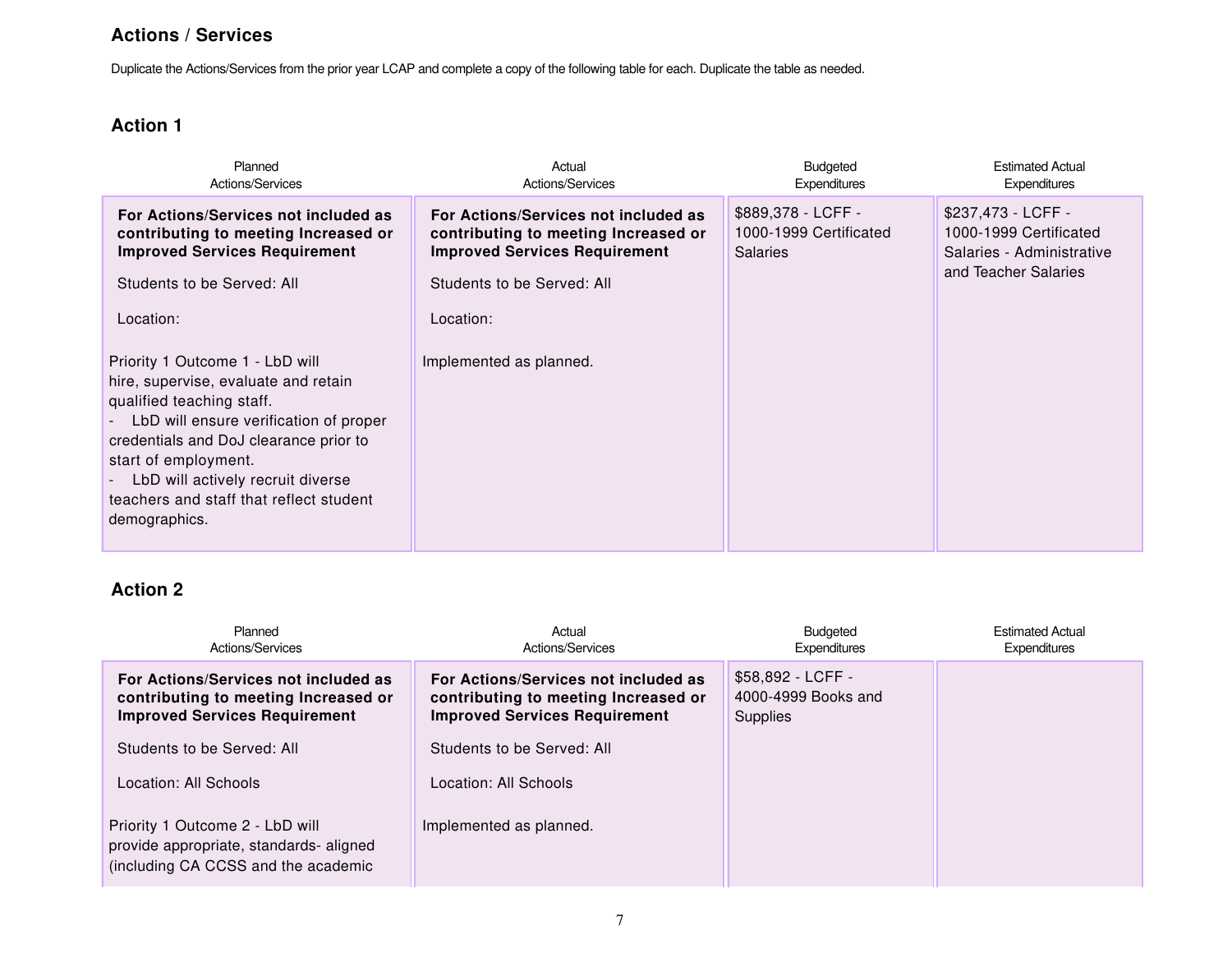| content and performance                         |  |  |
|-------------------------------------------------|--|--|
| standards) textbooks/curriculum materials.      |  |  |
| LbD will review alignment of<br>$\sim 100$      |  |  |
| instructional materials to standards.           |  |  |
| LbD will maintain an annual inventory<br>$\sim$ |  |  |
| of instructional materials and respective       |  |  |
| purchase of                                     |  |  |
| materials.                                      |  |  |
| LbD budget will be reviewed every               |  |  |
| year to                                         |  |  |
| ensure adequate budget for instructional        |  |  |
| materials is in place, including materials      |  |  |
| for students with special needs (EL, SpEd,      |  |  |
| GATE).                                          |  |  |
|                                                 |  |  |
|                                                 |  |  |

| Planned<br>Actions/Services                                                                                                                                                                                                                                                                                                         | Actual<br>Actions/Services | <b>Budgeted</b><br><b>Expenditures</b>                   | <b>Estimated Actual</b><br>Expenditures |
|-------------------------------------------------------------------------------------------------------------------------------------------------------------------------------------------------------------------------------------------------------------------------------------------------------------------------------------|----------------------------|----------------------------------------------------------|-----------------------------------------|
| For Actions/Services not included as<br>contributing to meeting Increased or<br><b>Improved Services Requirement</b>                                                                                                                                                                                                                |                            | \$3,125 - LCFF - 2000-2999<br><b>Classified Salaries</b> |                                         |
| Students to be Served: All                                                                                                                                                                                                                                                                                                          |                            |                                                          |                                         |
| Location: All Schools                                                                                                                                                                                                                                                                                                               |                            |                                                          |                                         |
| Priority 1 Outcome 3: LbD facilities will be<br>maintained and cleaned by custodial staff<br>LbD will do annual and monthly facility<br>$\overline{\phantom{0}}$<br>inspections to screen for safety hazards.<br>LbD will utilize Site Inspection Lists and<br>provide daily general cleaning and spot<br>checks by custodial staff |                            |                                                          |                                         |

| Planned          | Actual                  | <b>Budgeted</b>     | <b>Estimated Actual</b> |
|------------------|-------------------------|---------------------|-------------------------|
| Actions/Services | <b>Actions/Services</b> | <b>Expenditures</b> | <b>Expenditures</b>     |
|                  |                         |                     |                         |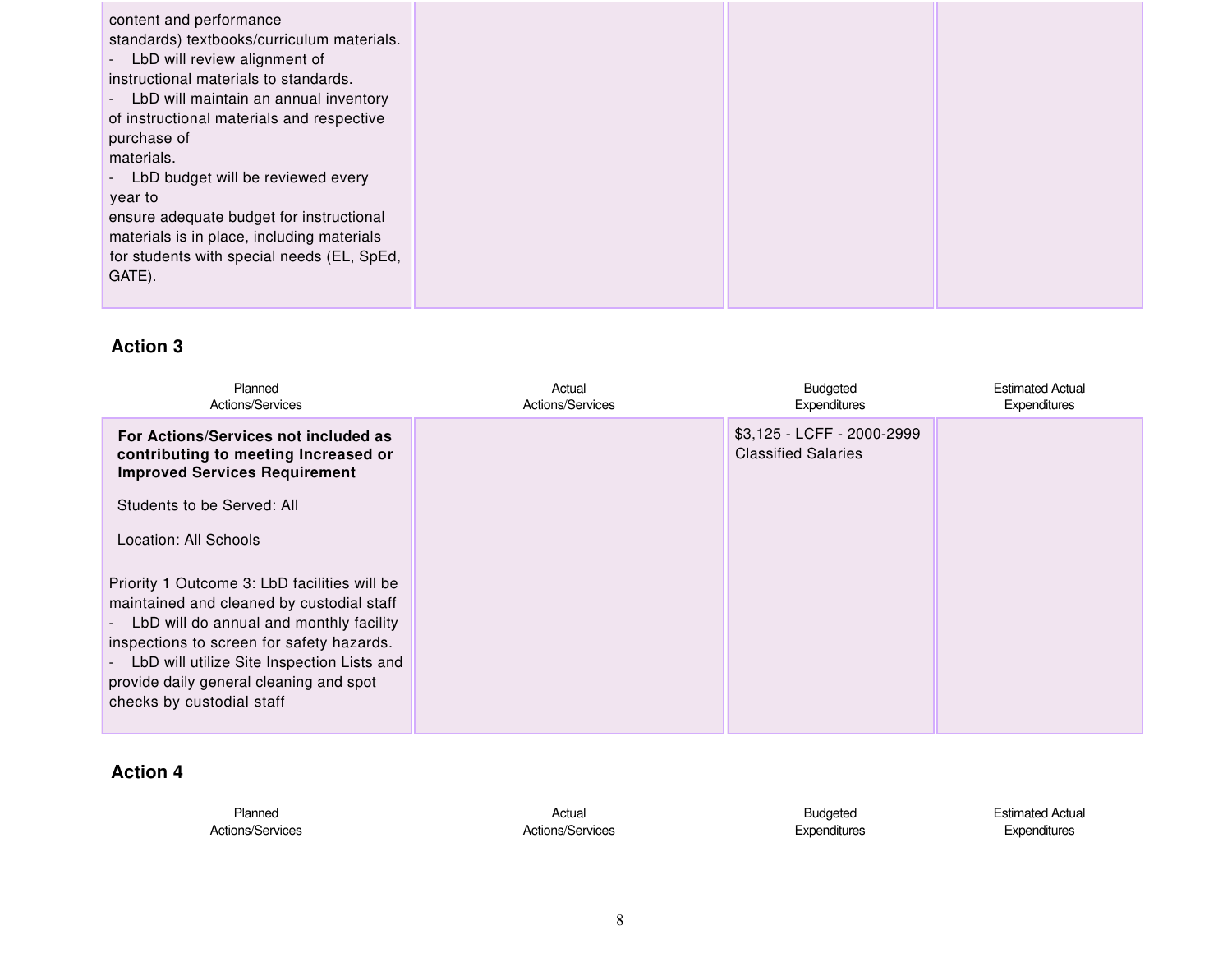| For Actions/Services not included as<br>contributing to meeting Increased or<br><b>Improved Services Requirement</b>                                                                                                                                                                                                                                                                                                                                                                                                                                                                                                                         | \$14,715 - LCFF -<br>5000-5999 Services and<br><b>Other Operating Expenses</b> |  |
|----------------------------------------------------------------------------------------------------------------------------------------------------------------------------------------------------------------------------------------------------------------------------------------------------------------------------------------------------------------------------------------------------------------------------------------------------------------------------------------------------------------------------------------------------------------------------------------------------------------------------------------------|--------------------------------------------------------------------------------|--|
| Students to be Served: All                                                                                                                                                                                                                                                                                                                                                                                                                                                                                                                                                                                                                   |                                                                                |  |
| Location: All Schools                                                                                                                                                                                                                                                                                                                                                                                                                                                                                                                                                                                                                        |                                                                                |  |
| Priority 2 (Implementation of State<br>Standards)<br>Priority 2 Outcome 1.<br>LbD will participate in ongoing<br>professional development on the<br>implementation of CCSS and new CCSS-<br>aligned assessments.<br>LbD will provide CCSS- aligned ELA<br>and math<br>instruction using integrated and designated<br>ELD instructional strategies to all<br>students, including ELs.<br>-LbD will provide PD to teachers in<br>collecting and examining CAASPP, NWEA<br>MAPs, and other state and internal<br>assessment scores via the Illuminate data<br>system and regularly review progress to<br>implement data-driven decision making. |                                                                                |  |

| Planned<br>Actions/Services                                                                                          | Actual<br>Actions/Services | Budgeted<br>Expenditures                              | <b>Estimated Actual</b><br>Expenditures |
|----------------------------------------------------------------------------------------------------------------------|----------------------------|-------------------------------------------------------|-----------------------------------------|
| For Actions/Services not included as<br>contributing to meeting Increased or<br><b>Improved Services Requirement</b> |                            | \$111,750 - LCFF -<br>4000-4999 Books and<br>Supplies |                                         |
| Students to be Served: All                                                                                           |                            |                                                       |                                         |
| Location: All Schools                                                                                                |                            |                                                       |                                         |
| Priority 7 (Course Access)                                                                                           |                            |                                                       |                                         |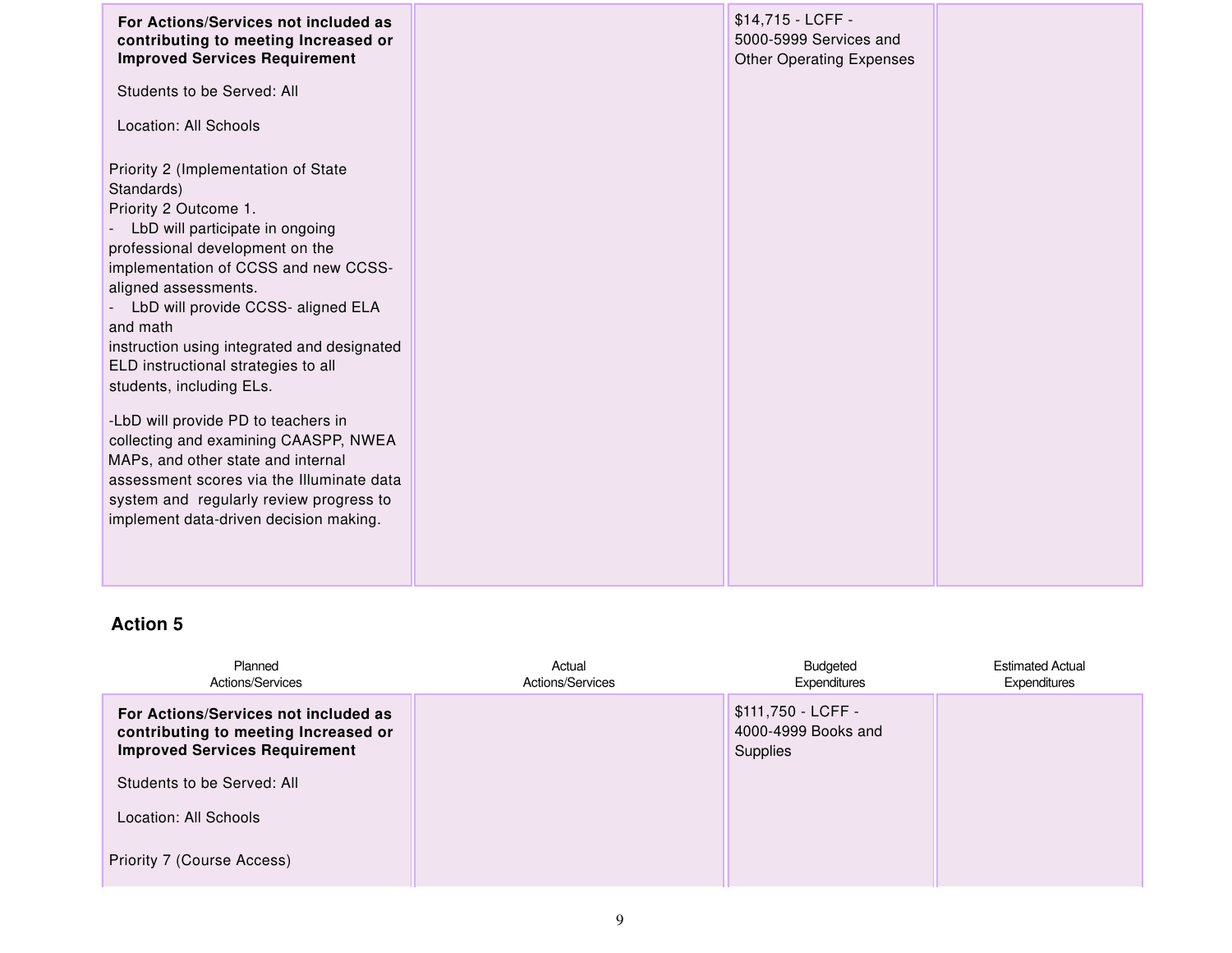| Priority 7 Outcome 1 - (Priority 7)<br>- LbD will ensure all academic areas will<br>be available to all students, inclusive of all<br>subgroups, and all grades.                     |  |  |
|--------------------------------------------------------------------------------------------------------------------------------------------------------------------------------------|--|--|
| - LbD will provide 2:1 technology<br>(tablets) for students in TK-1 and 1:1<br>technology (Chromebooks) for grades 2-5<br>to ensure access to web resources and<br>curriculum tools. |  |  |

## **Analysis**

Complete a copy of the following table for each of the LEA's goals from the prior year LCAP. Duplicate the table as needed. Use actual annual measurable outcome data, including performance data from the California School Dashboard, as applicable.

Describe the overall implementation of the actions/services to achieve the articulated goal.

Describe the overall effectiveness of the actions/services to achieve the articulated goal as measured by the LEA.

Explain material differences between Budgeted Expenditures and Estimated Actual Expenditures.

Describe any changes made to this goal, expected outcomes, metrics, or actions and services to achieve this goal as a result of this analysis and analysis of the California School Dashboard, as applicable. Identify where those changes can be found in the LCAP.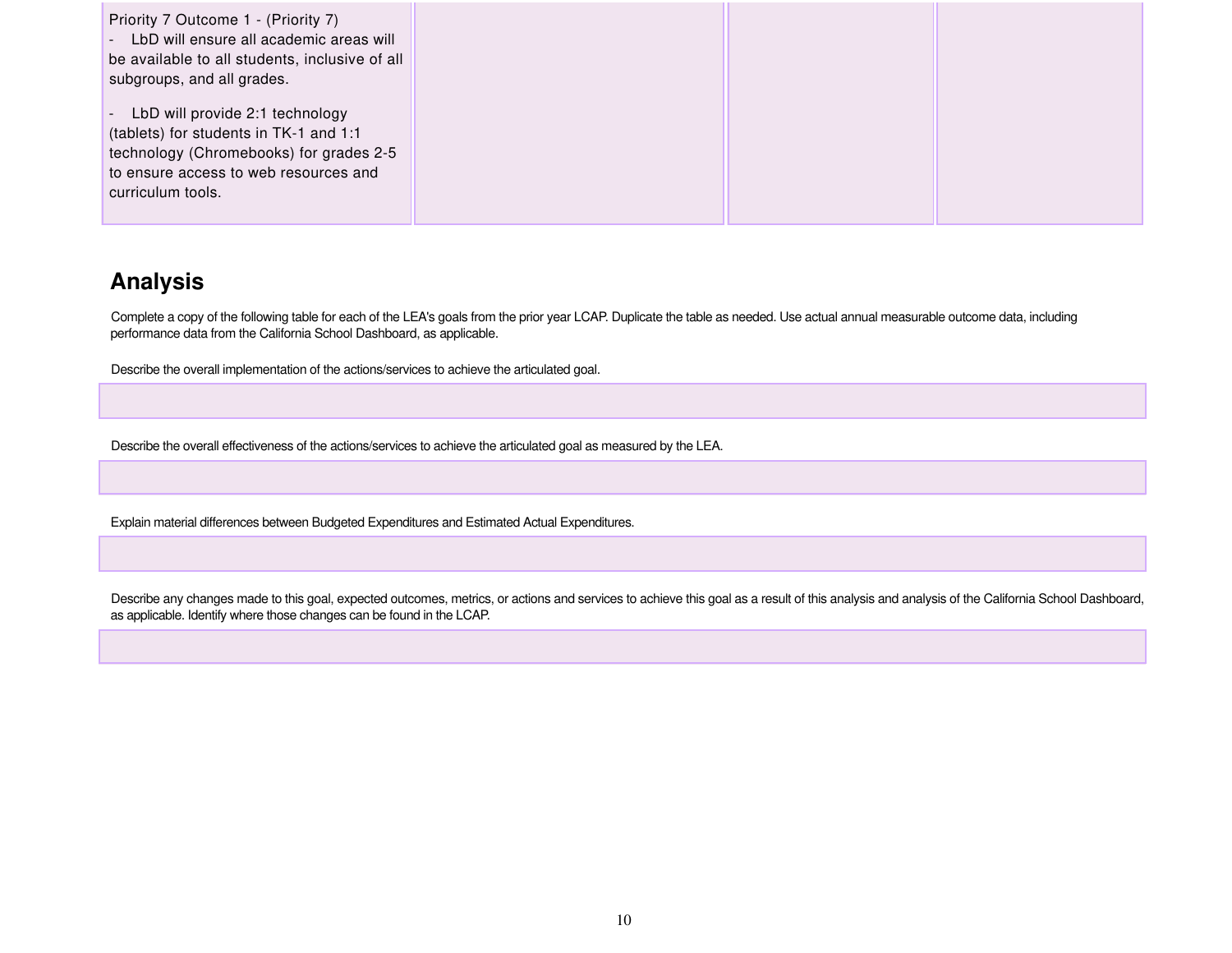## **Goal 2**

LbD will provide a personalized education to each student and support student mastery of grade level content standards and the schools learning objectives.

State and/or Local Priorities Addressed by this goal:

State Priorities: 4. Pupil achievement; 8. Other pupil outcomes Local Priorities: N/A

#### **Annual Measurable Outcomes**

|                                        | Expected                                                                                                                                                                                                                                                                                                                                                                                  | Actual                                                                                                                                                                                                         |  |
|----------------------------------------|-------------------------------------------------------------------------------------------------------------------------------------------------------------------------------------------------------------------------------------------------------------------------------------------------------------------------------------------------------------------------------------------|----------------------------------------------------------------------------------------------------------------------------------------------------------------------------------------------------------------|--|
| CAASPP results in ELA and math 2018-19 | Priority 4 Outcome 1: Performance<br>on standardized tests and overall<br>school-wide assessments such as<br>the new state dashboard<br>LbD students, including all<br>significant subgroups, will meet or<br>exceed targets for growth once<br>set by the State on the CAASPP<br>(and comparable assessments for<br>students with special needs) in<br>the areas of ELA and Mathematics. | 2018-19 scale scores and proficiency/growth targets for all students,<br>including all numerically significant student subgroups, in ELA and Math<br>on the CAASPP assessment system based on prior year data. |  |
| <b>ELPAC scores</b>                    | 2018-19<br>Priority 4 Outcome 2: Share of<br>English learners that become<br>English proficient<br>EL students will advance at<br>least one level on the ELPAC each<br>year.                                                                                                                                                                                                              | 2018-19 EL proficiency rates will meet or exceed the rates of LAUSD<br>averages as demonstrated on ELPAC<br>assessments                                                                                        |  |
| <b>EL Reclassification Rate</b>        | 2018-19<br>Priority 4 Outcome 4: LbD will<br>ensure EL reclassification rate will<br>meet or exceed the Districts<br>reclassification rate.                                                                                                                                                                                                                                               | 2018-19 EL reclassification rates                                                                                                                                                                              |  |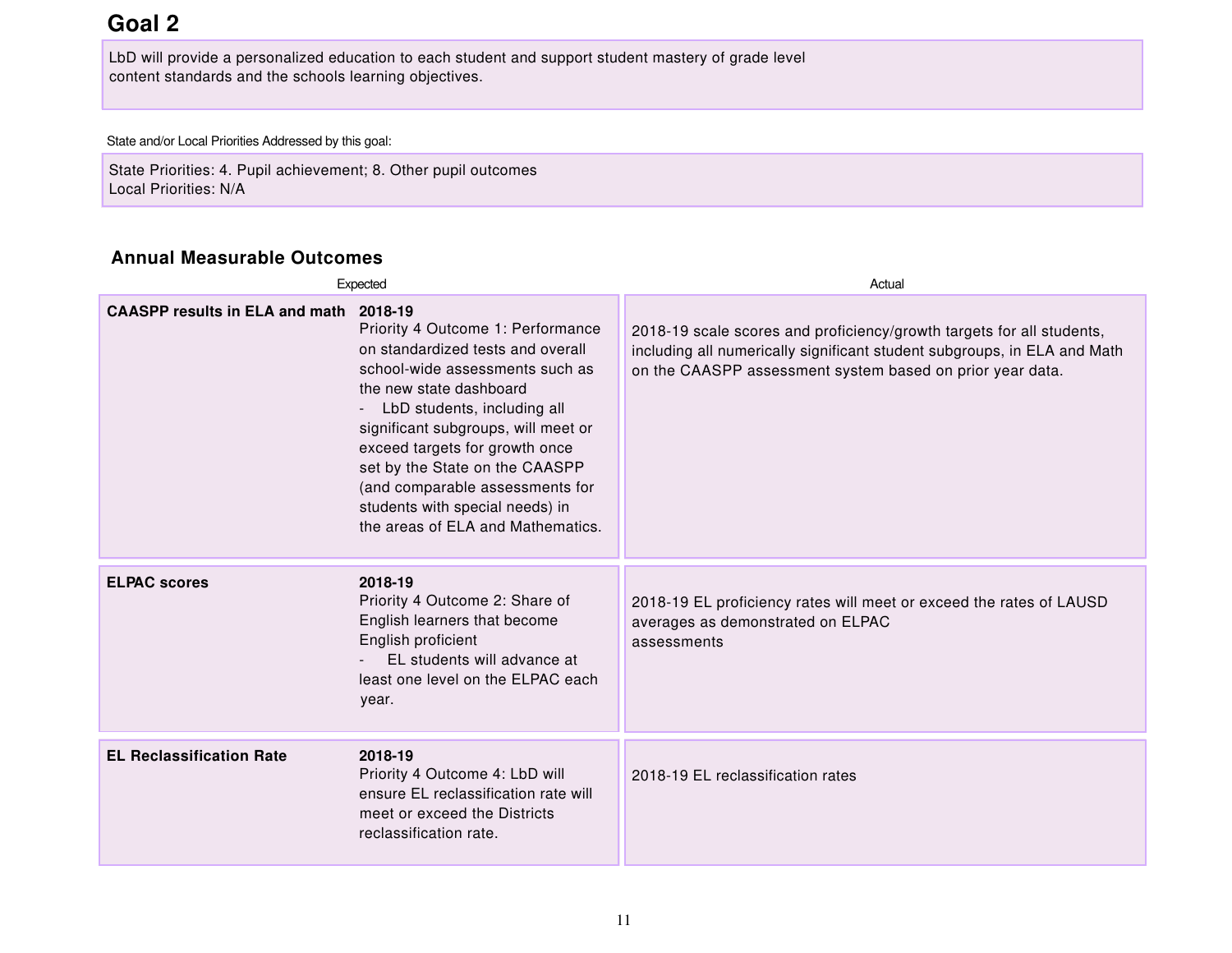| Curriculum including broad<br>2018-19<br>course of study<br>Priority 8 Outcome 1 - Other Pupil<br><b>Outcomes</b><br>- LbD will offer all students,<br>including all subgroups, a broad<br>course of study that includes<br>engaging,<br>hands-on, project-based/maker-<br>centered learning experiences with<br>technology and arts integration<br>to help develop critical 21st century<br>competencies. | 2018-19 percentage of students with access to hands-on, project-<br>based/maker centered learning; teacher PD logs/receipts; materials<br>inventory lists and receipts;<br>teacher lesson plans; classroom observations |
|------------------------------------------------------------------------------------------------------------------------------------------------------------------------------------------------------------------------------------------------------------------------------------------------------------------------------------------------------------------------------------------------------------|-------------------------------------------------------------------------------------------------------------------------------------------------------------------------------------------------------------------------|
|------------------------------------------------------------------------------------------------------------------------------------------------------------------------------------------------------------------------------------------------------------------------------------------------------------------------------------------------------------------------------------------------------------|-------------------------------------------------------------------------------------------------------------------------------------------------------------------------------------------------------------------------|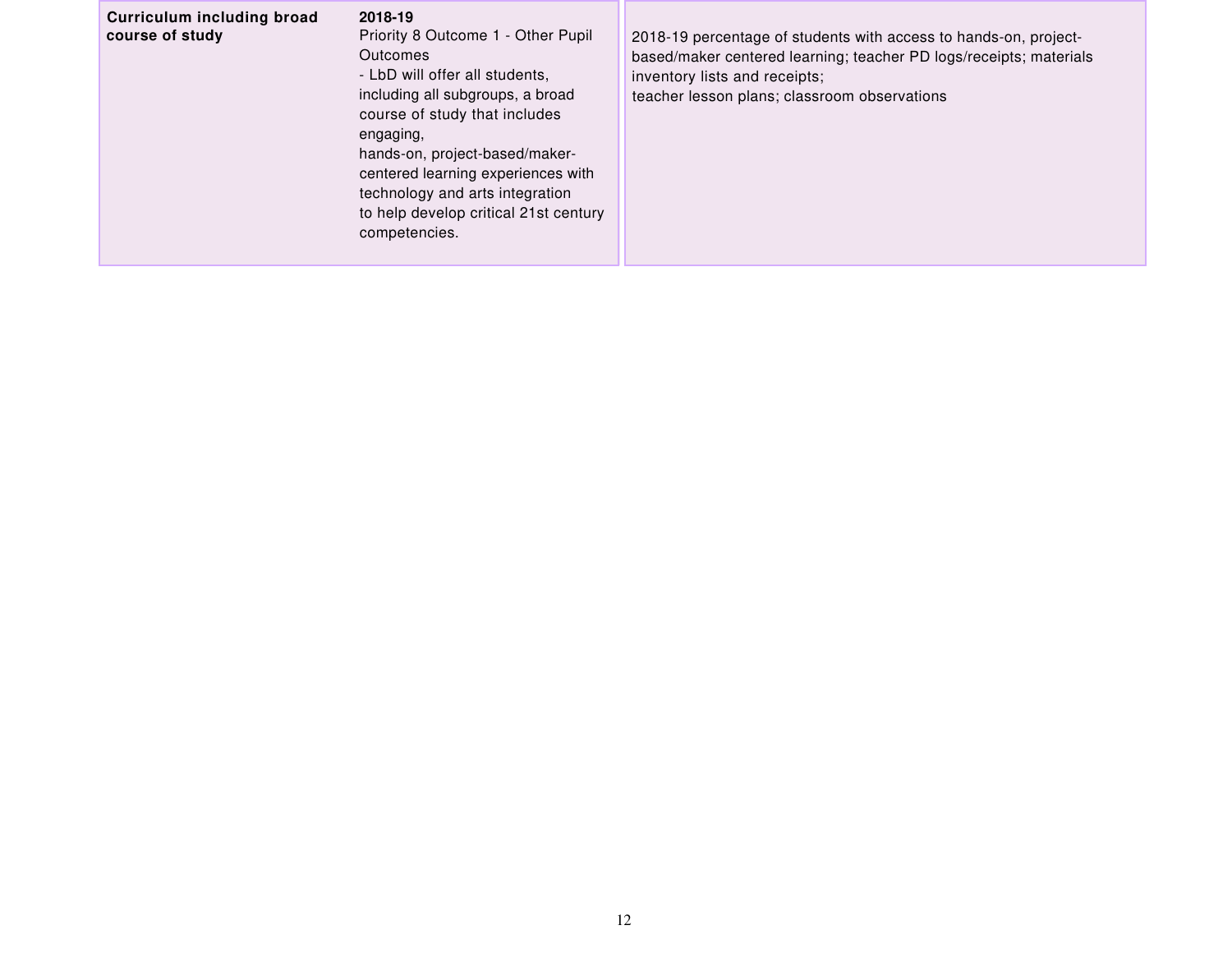#### **Actions / Services**

Duplicate the Actions/Services from the prior year LCAP and complete a copy of the following table for each. Duplicate the table as needed.

### **Action 1**

| Planned<br>Actions/Services                                                                                                                                                                                                                                                                                                                                                                                                                                                                 | Actual<br>Actions/Services | Budgeted<br><b>Expenditures</b>                                                    | <b>Estimated Actual</b><br>Expenditures |
|---------------------------------------------------------------------------------------------------------------------------------------------------------------------------------------------------------------------------------------------------------------------------------------------------------------------------------------------------------------------------------------------------------------------------------------------------------------------------------------------|----------------------------|------------------------------------------------------------------------------------|-----------------------------------------|
| For Actions/Services not included as<br>contributing to meeting Increased or<br><b>Improved Services Requirement</b><br>Students to be Served: All<br>Location: All Schools                                                                                                                                                                                                                                                                                                                 |                            | \$700,896 - LCFF -<br>1000-1999 Certificated<br>Salaries (repeated<br>expenditure) |                                         |
| Priority 4 Outcome 1<br>LbD will provide highly qualified<br>instructional personnel and Resource/<br>Support Specialists to implement<br>high-quality instruction with continuous<br>monitoring by the Principal.<br>LbD will provide comprehensive<br>professional development to support<br>student achievement.<br>LbD will analyze CAASPP, CAST, CAA,<br>NWEA MAPs, and other state and internal<br>assessment scores at least quarterly to<br>review progress towards annual targets. |                            |                                                                                    |                                         |

| Planned<br>Actions/Services                                                                                      | Actual<br>Actions/Services | <b>Budgeted</b><br>Expenditures                                 | <b>Estimated Actual</b><br>Expenditures |
|------------------------------------------------------------------------------------------------------------------|----------------------------|-----------------------------------------------------------------|-----------------------------------------|
| For Actions/Services included as<br>contributing to meeting Increased or<br><b>Improved Services Requirement</b> |                            | \$700,896 - LCFF -<br>1000-1999 Certificated<br><b>Salaries</b> | (repeated expenditure)                  |
| Students to be Served: English Learners                                                                          |                            |                                                                 |                                         |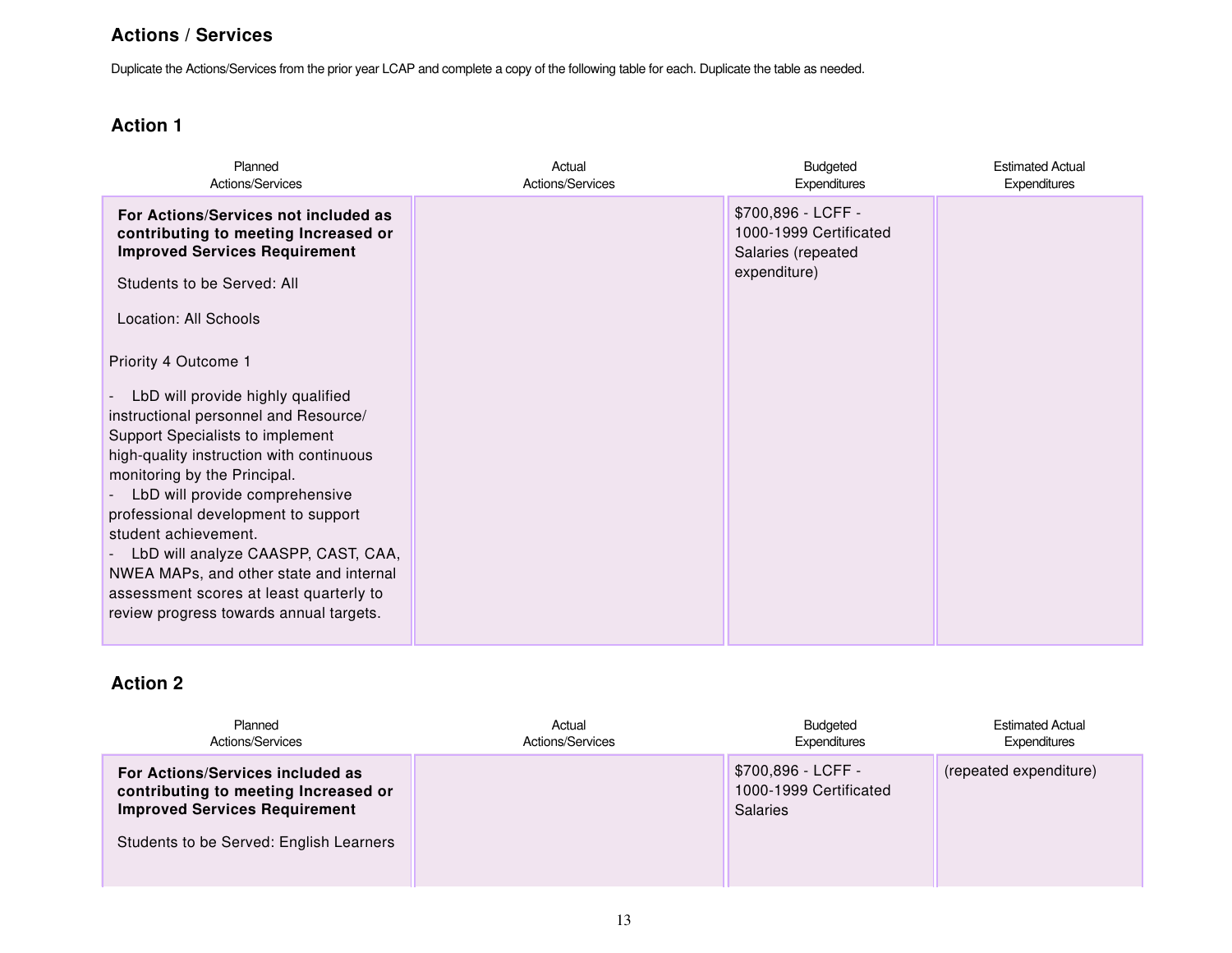| Scope of Service: Schoolwide<br>Location: All Schools                                                                                                                     |  |  |
|---------------------------------------------------------------------------------------------------------------------------------------------------------------------------|--|--|
| Priority 4 Outcome 2<br>- See above; plus: LbD will implement                                                                                                             |  |  |
| the LAUSD<br>English Learner Master Plan.<br>- LbD will provide high qualified and<br>experienced teachers with appropriate EL                                            |  |  |
| authorization who will continuously monitor<br>instruction and achievement of ELs<br>- LbD will identify English Learners by<br>proficiency level, ensure ELD instruction |  |  |
| is aligned to the new standards, and<br>monitor student progress in program<br>implementation.<br>- LbD will provide professional                                         |  |  |
| development related to EL support,<br>including ELPAC training and redesignation<br>criteria.                                                                             |  |  |
| - LbD will ensure re-<br>designated ELs will continue to be<br>supported via a multi-tiered system                                                                        |  |  |
| including support for struggling readers.                                                                                                                                 |  |  |
|                                                                                                                                                                           |  |  |

| Planned<br>Actions/Services                                                                                      | Actual<br>Actions/Services | <b>Budgeted</b><br>Expenditures                                    | <b>Estimated Actual</b><br>Expenditures |
|------------------------------------------------------------------------------------------------------------------|----------------------------|--------------------------------------------------------------------|-----------------------------------------|
| For Actions/Services included as<br>contributing to meeting Increased or<br><b>Improved Services Requirement</b> |                            | \$280,000 - LCFF -<br>1000-1999 Certificated<br>Salaries (repeated |                                         |
| Students to be Served: English Learners                                                                          |                            | expenditure)                                                       |                                         |
| Scope of Service: Schoolwide                                                                                     |                            |                                                                    |                                         |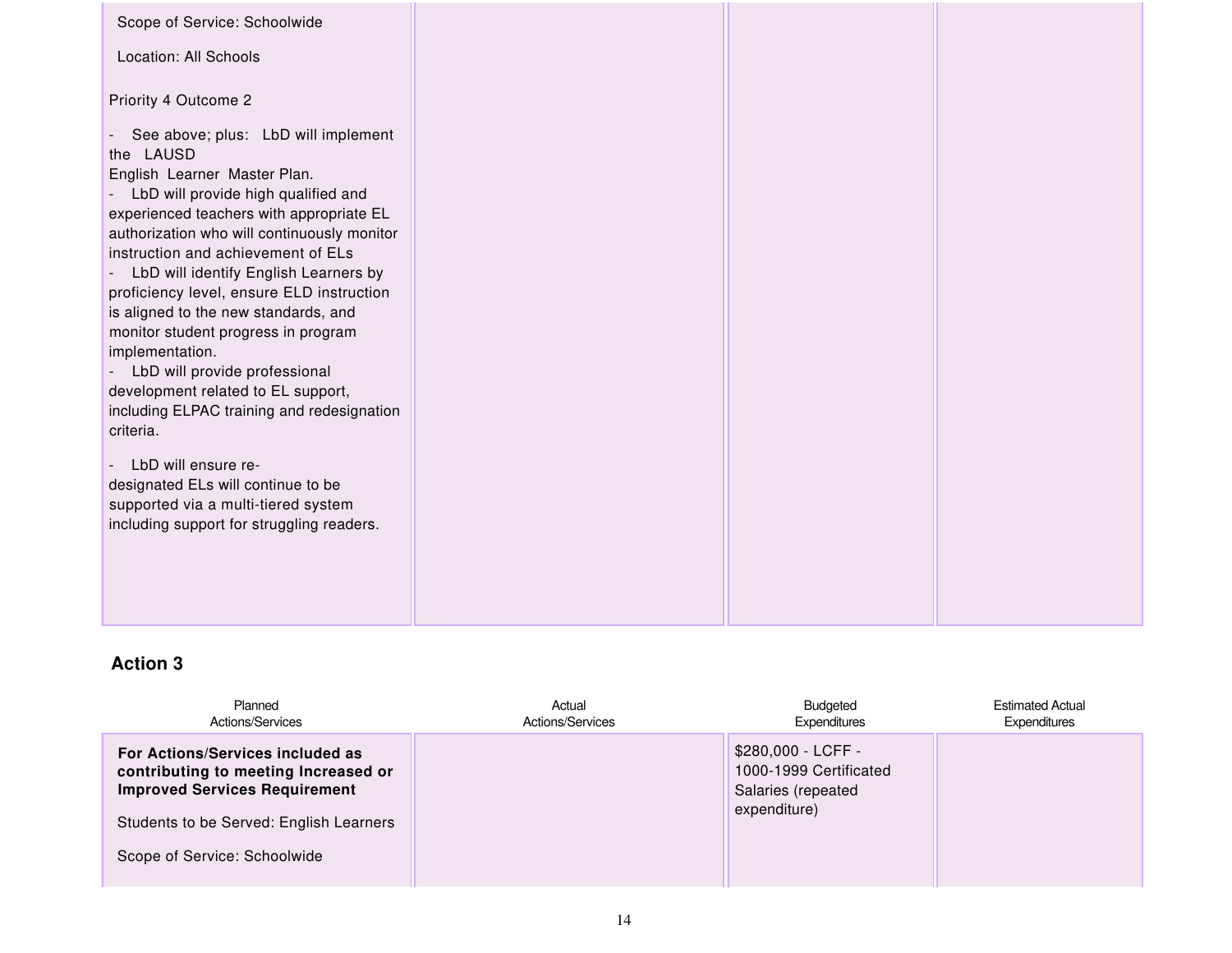| Location: All Schools                                                                                                                                                                                                                                                                                                                                                                                                                                             |  |  |
|-------------------------------------------------------------------------------------------------------------------------------------------------------------------------------------------------------------------------------------------------------------------------------------------------------------------------------------------------------------------------------------------------------------------------------------------------------------------|--|--|
| Priority 4 Outcome 3- English<br>learner reclassification rate<br>- Same as Priority 4 Outcome 2 above,<br>plus:<br>LbD budget will be reviewed every<br>$\sim$<br>year to ensure adequate budget for<br>appropriate EL instructional materials is in<br>place.<br>- LbD will add additional supports for our<br>EL students through exam preparation,<br>differentiation, teacher coaching, and<br>additional tutoring to meet EL student<br>instructional needs |  |  |
|                                                                                                                                                                                                                                                                                                                                                                                                                                                                   |  |  |

| Planned<br>Actions/Services                                                                                                                                                                                                                                                                                                                                                                                                                                                                                                                                                                                                                  | Actual<br>Actions/Services | Budgeted<br><b>Expenditures</b>                                                    | <b>Estimated Actual</b><br><b>Expenditures</b> |
|----------------------------------------------------------------------------------------------------------------------------------------------------------------------------------------------------------------------------------------------------------------------------------------------------------------------------------------------------------------------------------------------------------------------------------------------------------------------------------------------------------------------------------------------------------------------------------------------------------------------------------------------|----------------------------|------------------------------------------------------------------------------------|------------------------------------------------|
| For Actions/Services not included as<br>contributing to meeting Increased or<br><b>Improved Services Requirement</b><br>Students to be Served: All<br>Location:<br>Priority 8 Outcome 1<br>LbD will offer all students, including all<br>$\overline{\phantom{0}}$<br>subgroups, a broad course of study that<br>includes engaging, hands- on,<br>project-based and maker-centered<br>learning experiences with technology and<br>arts integration to help develop critical<br>21st century competencies.<br>- LbD will provide professional<br>development to teachers on integrating<br>hands-on/project-based/ maker- centered<br>learning |                            | \$125,000 - LCFF -<br>1000-1999 Certificated<br>Salaries (repeated<br>expenditure) |                                                |
| across the curriculum.                                                                                                                                                                                                                                                                                                                                                                                                                                                                                                                                                                                                                       |                            |                                                                                    |                                                |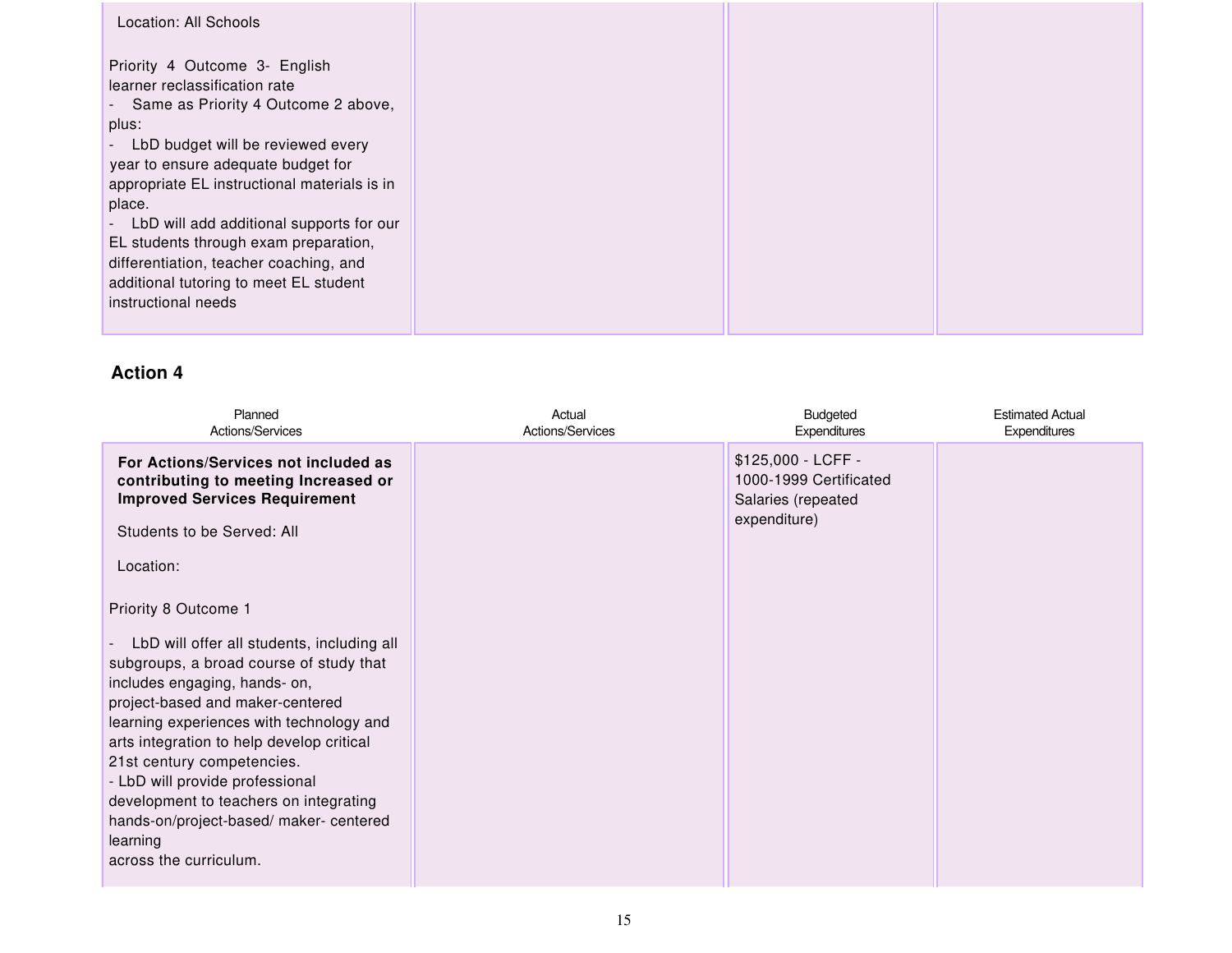| - LbD will provide resources, time and  |  |  |
|-----------------------------------------|--|--|
| materials for all                       |  |  |
| students to engage in meaningful,       |  |  |
| hands-on/ project- based/maker centered |  |  |
| learning.                               |  |  |
|                                         |  |  |

## **Analysis**

Complete a copy of the following table for each of the LEA's goals from the prior year LCAP. Duplicate the table as needed. Use actual annual measurable outcome data, including performance data from the California School Dashboard, as applicable.

Describe the overall implementation of the actions/services to achieve the articulated goal.

Describe the overall effectiveness of the actions/services to achieve the articulated goal as measured by the LEA.

Explain material differences between Budgeted Expenditures and Estimated Actual Expenditures.

Describe any changes made to this goal, expected outcomes, metrics, or actions and services to achieve this goal as a result of this analysis and analysis of the California School Dashboard, as applicable. Identify where those changes can be found in the LCAP.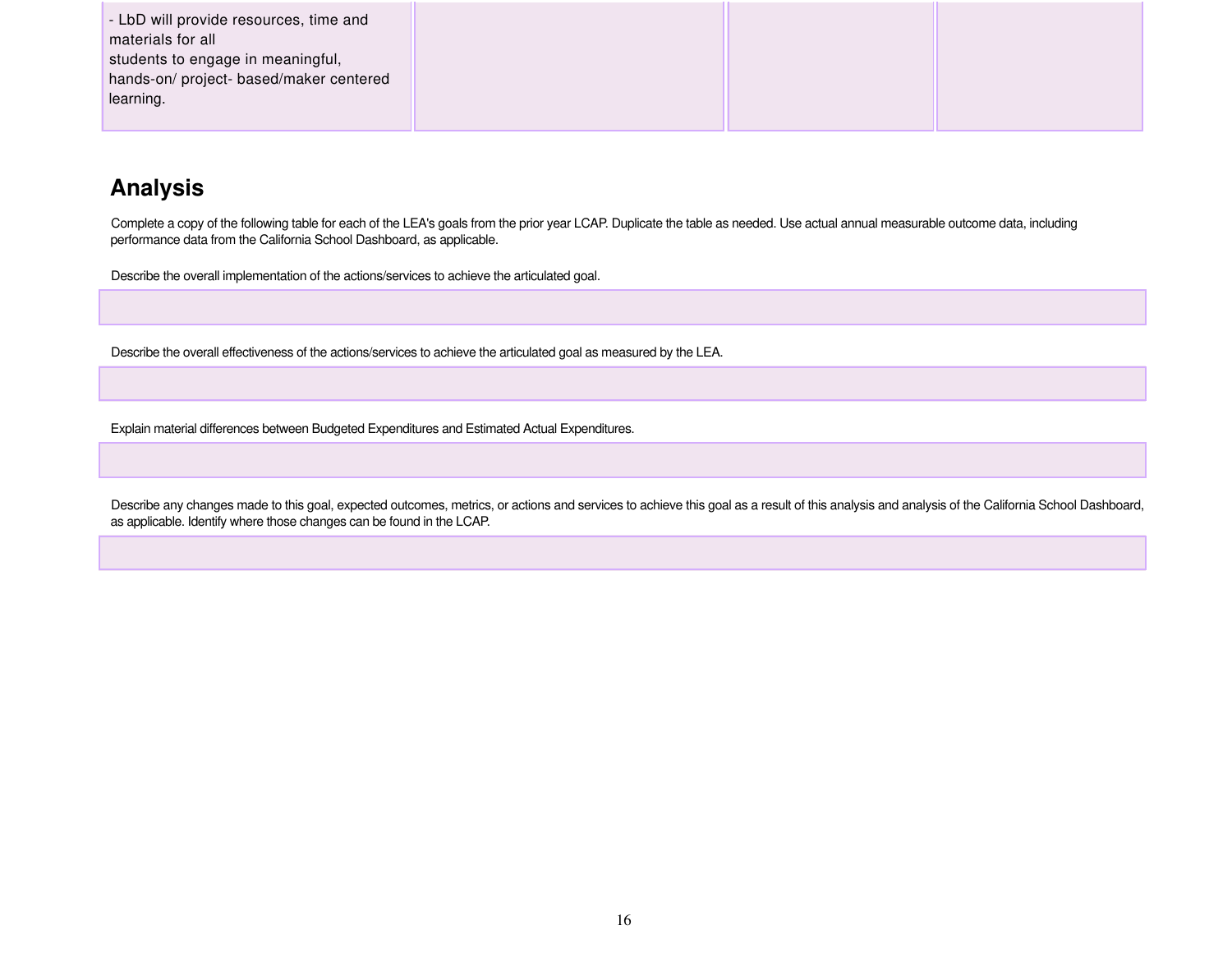## **Goal 3**

LbD will foster parent, community and student engagement in school life and high rates of stakeholder satisfaction.

State and/or Local Priorities Addressed by this goal:

State Priorities: 3. Parent involvement; 5. Pupil engagement; 6. School climate Local Priorities: N/A

#### **Annual Measurable Outcomes**

|                                              | Expected                                                                                                                                                                                                          | Actual                                                                 |
|----------------------------------------------|-------------------------------------------------------------------------------------------------------------------------------------------------------------------------------------------------------------------|------------------------------------------------------------------------|
| <b>Parent attendance</b>                     | 2018-19<br>Priority 3 Outcome 1 Parental<br>Involvement - Efforts to seek<br>parent engagement and input in<br>decision making.<br>LbD will encourage 80% of<br>parents to attend at least 2 events<br>each year. | 2018-19 number of parents attending 2+ events annually                 |
| <b>Parent Advisory Council</b><br>membership | 2018-19<br>Priority 3 Outcome 2: LbD will<br>establish a Parent Advisory Council<br>that will be promoted, and supported<br>to be fully operational and self-<br>sustaining                                       | 2018-19 analysis of attendance, Sign In sheets, consistent membership. |
| <b>Attendance rate</b>                       | 2018-19<br>Priority 5 Outcome 1: School<br>attendance rates and Chronic<br>absenteeism<br>- LbD will maintain a high<br>attendance rate, 95% and low rate of<br>students who are chronically absent               | 2018-19 attendance and chronic absenteeism rates                       |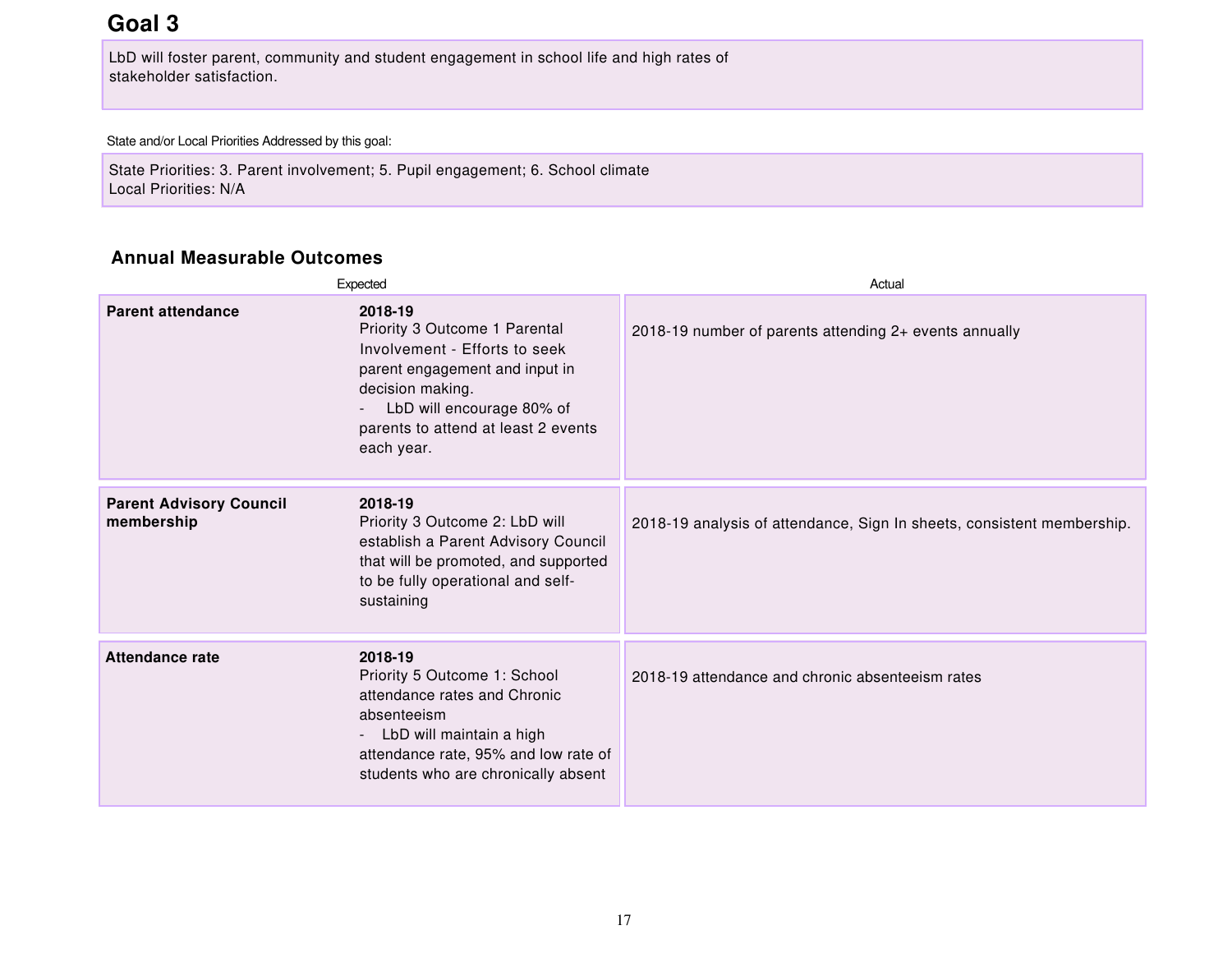| <b>Pupil Suspension Rates</b> | 2018-19<br>Priority 6 Outcome 1: School<br>Climate- Pupil suspension rates<br>LbD will maintain a low<br>suspension rate that is <1%.                                                                                                                                                                                                                                      | 2018-19 percentage of student suspensions                                          |
|-------------------------------|----------------------------------------------------------------------------------------------------------------------------------------------------------------------------------------------------------------------------------------------------------------------------------------------------------------------------------------------------------------------------|------------------------------------------------------------------------------------|
| <b>Pupil Expulsion Rates</b>  | 2018-19<br>Priority 6 Outcome 2: Pupil<br>expulsion rates<br>LbD will maintain a low expulsion<br>rate that is $< 0.5\%$ .                                                                                                                                                                                                                                                 | 2018-19 percentage of student expulsions                                           |
| Parent and pupil surveys      | 2018-19<br>Priority 6 Outcome 3: Other local<br>measures including surveys of<br>pupils, parents and teachers on the<br>sense of safety and school<br>connectedness<br>- LbD will have 90% of student,<br>parent, and staff participate in the<br>school experience survey and high<br>approval rating on school experience<br>surveys of students, parents, and<br>staff. | 2018-19 percentage of participation in school climate survey and survey<br>results |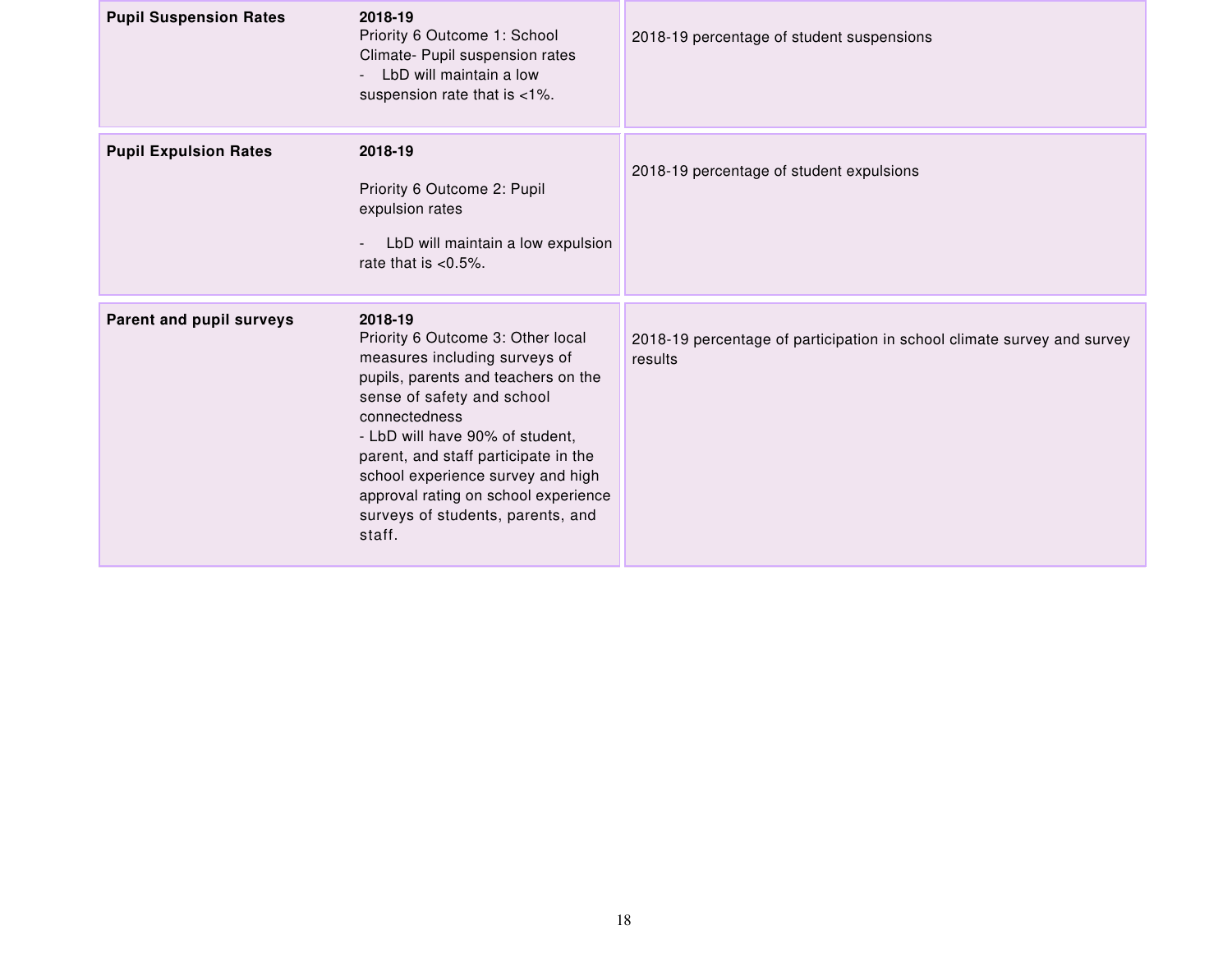#### **Actions / Services**

Duplicate the Actions/Services from the prior year LCAP and complete a copy of the following table for each. Duplicate the table as needed.

### **Action 1**

| Planned<br>Actions/Services                                                                                                                                                                                                                                                                                                                                                                                          | Actual<br>Actions/Services | Budgeted<br>Expenditures                                 | <b>Estimated Actual</b><br>Expenditures |
|----------------------------------------------------------------------------------------------------------------------------------------------------------------------------------------------------------------------------------------------------------------------------------------------------------------------------------------------------------------------------------------------------------------------|----------------------------|----------------------------------------------------------|-----------------------------------------|
| For Actions/Services not included as<br>contributing to meeting Increased or<br><b>Improved Services Requirement</b>                                                                                                                                                                                                                                                                                                 |                            | \$7,500 - LCFF - 2000-2999<br><b>Classified Salaries</b> |                                         |
| Students to be Served: All                                                                                                                                                                                                                                                                                                                                                                                           |                            |                                                          |                                         |
| Location: All Schools                                                                                                                                                                                                                                                                                                                                                                                                |                            |                                                          |                                         |
| Priority 3 Outcome 1<br>LbD will engage parents in a series of<br>relevant and interesting workshops related<br>to their childs success<br>LbD will maintain school website as a<br>communication tool for the community.<br>LbD will communicate the most<br>important website items via a monthly<br>newsletter (translated into Spanish and<br>other languages as necessary) that is sent<br>home via a hardcopy. |                            |                                                          |                                         |

| Planned<br>Actions/Services                                                                                          | Actual<br>Actions/Services | Budgeted<br>Expenditures                                                           | <b>Estimated Actual</b><br>Expenditures |
|----------------------------------------------------------------------------------------------------------------------|----------------------------|------------------------------------------------------------------------------------|-----------------------------------------|
| For Actions/Services not included as<br>contributing to meeting Increased or<br><b>Improved Services Requirement</b> |                            | \$7,500 - LCFF - 2000-2999<br><b>Classified Salaries</b><br>(repeated expenditure) |                                         |
| Students to be Served: All                                                                                           |                            |                                                                                    |                                         |
| Location: All Schools                                                                                                |                            |                                                                                    |                                         |
|                                                                                                                      |                            |                                                                                    |                                         |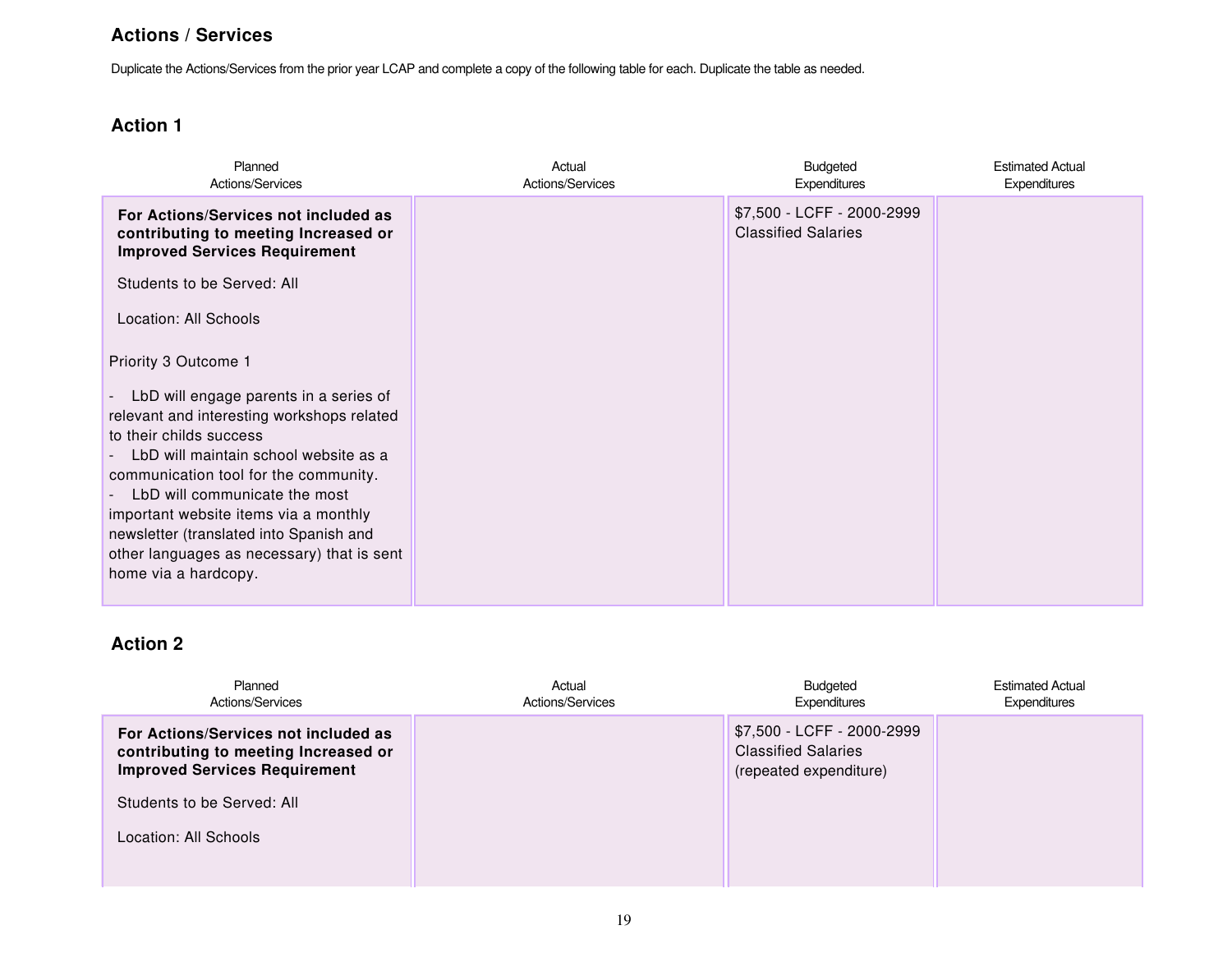| Priority 5 Outcome 1                                                                                                                                                                                                                                                                                                                                                                                               |  |  |
|--------------------------------------------------------------------------------------------------------------------------------------------------------------------------------------------------------------------------------------------------------------------------------------------------------------------------------------------------------------------------------------------------------------------|--|--|
| LbD parent outreach and<br>$\overline{\phantom{a}}$<br>communications will continue to stress the<br>importance of attendance and arriving at<br>school on time each day<br>LbDs Office Manager and Resource<br>Specialists will<br>help improve attendance and decrease<br>habitual truants through home calls,<br>meetings with students and families, home<br>visits, and positive reinforcement<br>incentives. |  |  |

| Planned<br>Actions/Services                                                                                                                                                                                                                                                                                                    | Actual<br>Actions/Services | Budgeted<br>Expenditures                                                    | <b>Estimated Actual</b><br>Expenditures |
|--------------------------------------------------------------------------------------------------------------------------------------------------------------------------------------------------------------------------------------------------------------------------------------------------------------------------------|----------------------------|-----------------------------------------------------------------------------|-----------------------------------------|
| For Actions/Services not included as<br>contributing to meeting Increased or<br><b>Improved Services Requirement</b>                                                                                                                                                                                                           |                            | \$675 - LCFF - 5000-5999<br>Services and Other<br><b>Operating Expenses</b> |                                         |
| Students to be Served: All                                                                                                                                                                                                                                                                                                     |                            |                                                                             |                                         |
| Location: All Schools                                                                                                                                                                                                                                                                                                          |                            |                                                                             |                                         |
| Priority 6 Outcome 1<br>LbD will provide training and support<br>$\overline{\phantom{a}}$<br>for Way of Council and restorative justice<br>practices<br>LbD will establish classroom<br>management procedures, foster positive<br>relationships, and help create an<br>atmosphere of trust, respect, and high<br>expectations. |                            |                                                                             |                                         |

| Planned          | Actual           | Budgeted     | <b>Estimated Actual</b> |
|------------------|------------------|--------------|-------------------------|
| Actions/Services | Actions/Services | Expenditures | <b>Expenditures</b>     |
|                  |                  |              |                         |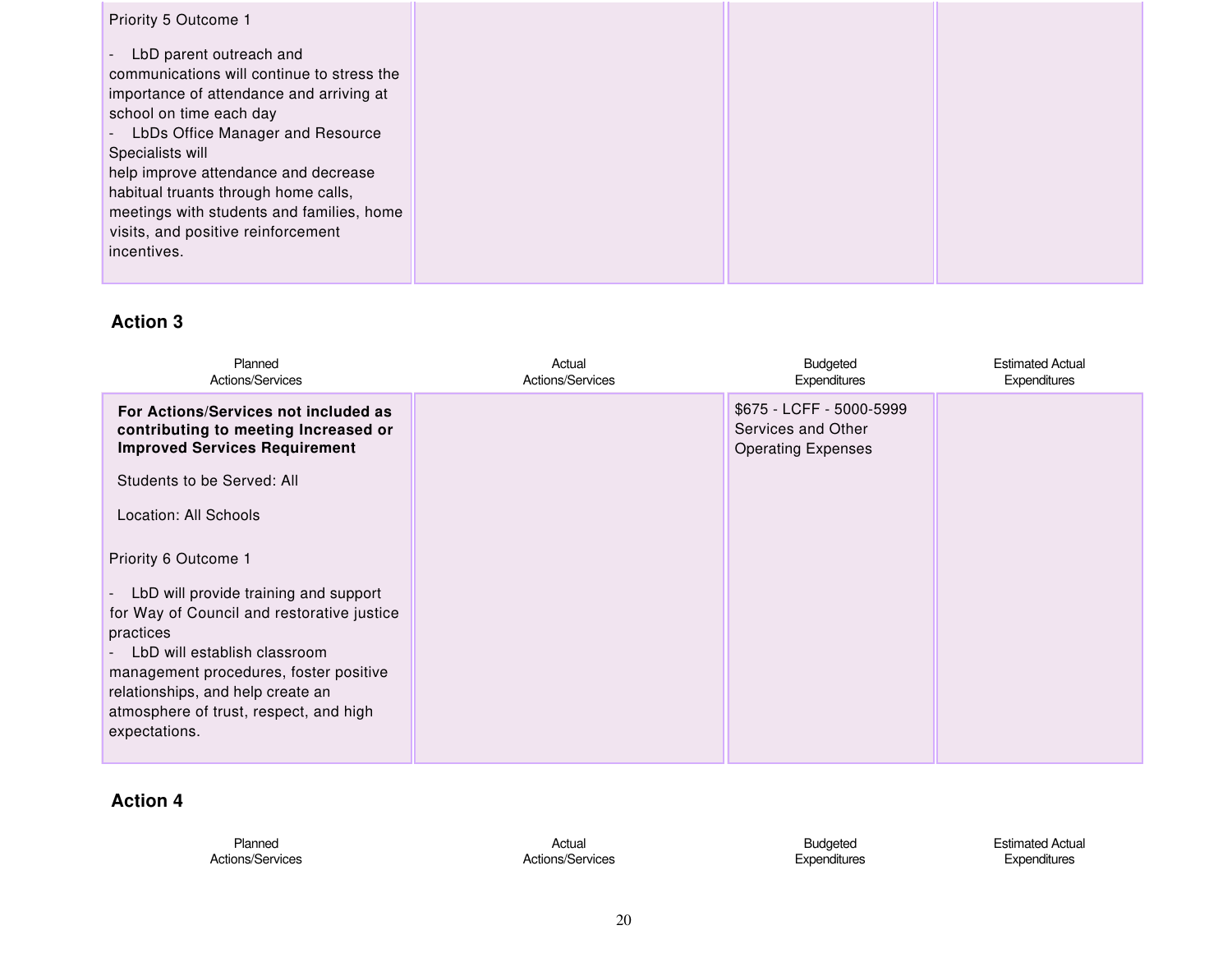| For Actions/Services not included as<br>contributing to meeting Increased or<br><b>Improved Services Requirement</b><br>Students to be Served: All                                                                                                                                                                       | \$675 - LCFF - 5000-5999<br>Services and Other<br><b>Operating Expenses</b><br>(repeated expenditure) |  |
|--------------------------------------------------------------------------------------------------------------------------------------------------------------------------------------------------------------------------------------------------------------------------------------------------------------------------|-------------------------------------------------------------------------------------------------------|--|
| Location: All Schools                                                                                                                                                                                                                                                                                                    |                                                                                                       |  |
| Priority 6 Outcome 2                                                                                                                                                                                                                                                                                                     |                                                                                                       |  |
| LbD will provide training and support<br>$\blacksquare$<br>for Way of Council and restorative justice<br>practices<br>LbD will establish classroom<br>$\overline{\phantom{0}}$<br>management procedures, foster positive<br>relationships, and help create an<br>atmosphere of trust, respect, and high<br>expectations. |                                                                                                       |  |

| Planned<br>Actions/Services                                                                                          | Actual<br>Actions/Services | Budgeted<br>Expenditures                                                           | <b>Estimated Actual</b><br>Expenditures |
|----------------------------------------------------------------------------------------------------------------------|----------------------------|------------------------------------------------------------------------------------|-----------------------------------------|
| For Actions/Services not included as<br>contributing to meeting Increased or<br><b>Improved Services Requirement</b> |                            | \$7,500 - LCFF - 2000-2999<br><b>Classified Salaries</b><br>(repeated expenditure) |                                         |
| Students to be Served: All                                                                                           |                            |                                                                                    |                                         |
| Location: All Schools                                                                                                |                            |                                                                                    |                                         |
| Priority 6 Outcome 3<br>- LbD will implement annual surveys to<br>assess stakeholder<br>satisfaction                 |                            |                                                                                    |                                         |

## **Analysis**

Complete a copy of the following table for each of the LEA's goals from the prior year LCAP. Duplicate the table as needed. Use actual annual measurable outcome data, including performance data from the California School Dashboard, as applicable.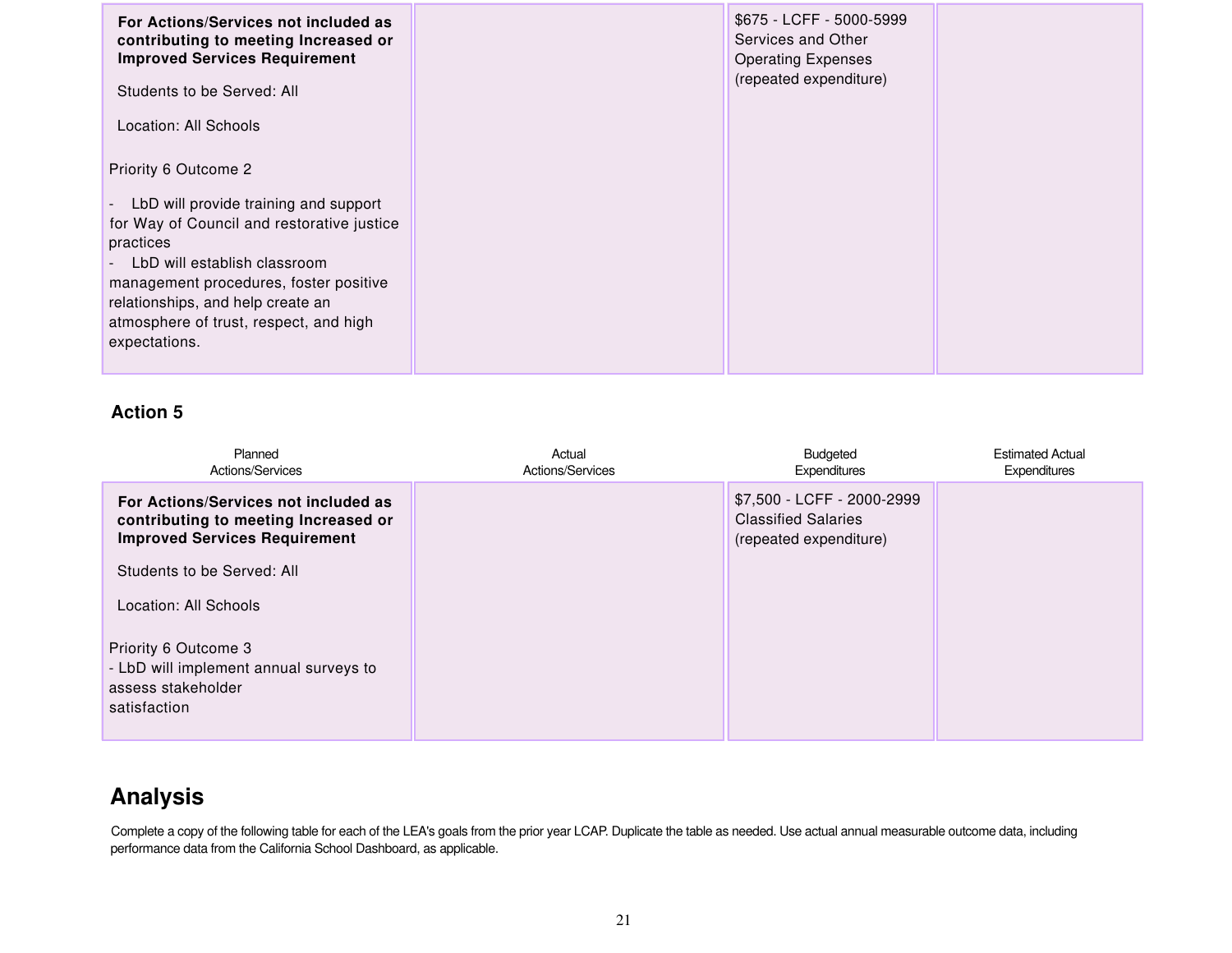Describe the overall implementation of the actions/services to achieve the articulated goal.

Describe the overall effectiveness of the actions/services to achieve the articulated goal as measured by the LEA.

Explain material differences between Budgeted Expenditures and Estimated Actual Expenditures.

Describe any changes made to this goal, expected outcomes, metrics, or actions and services to achieve this goal as a result of this analysis and analysis of the California School Dashboard, as applicable. Identify where those changes can be found in the LCAP.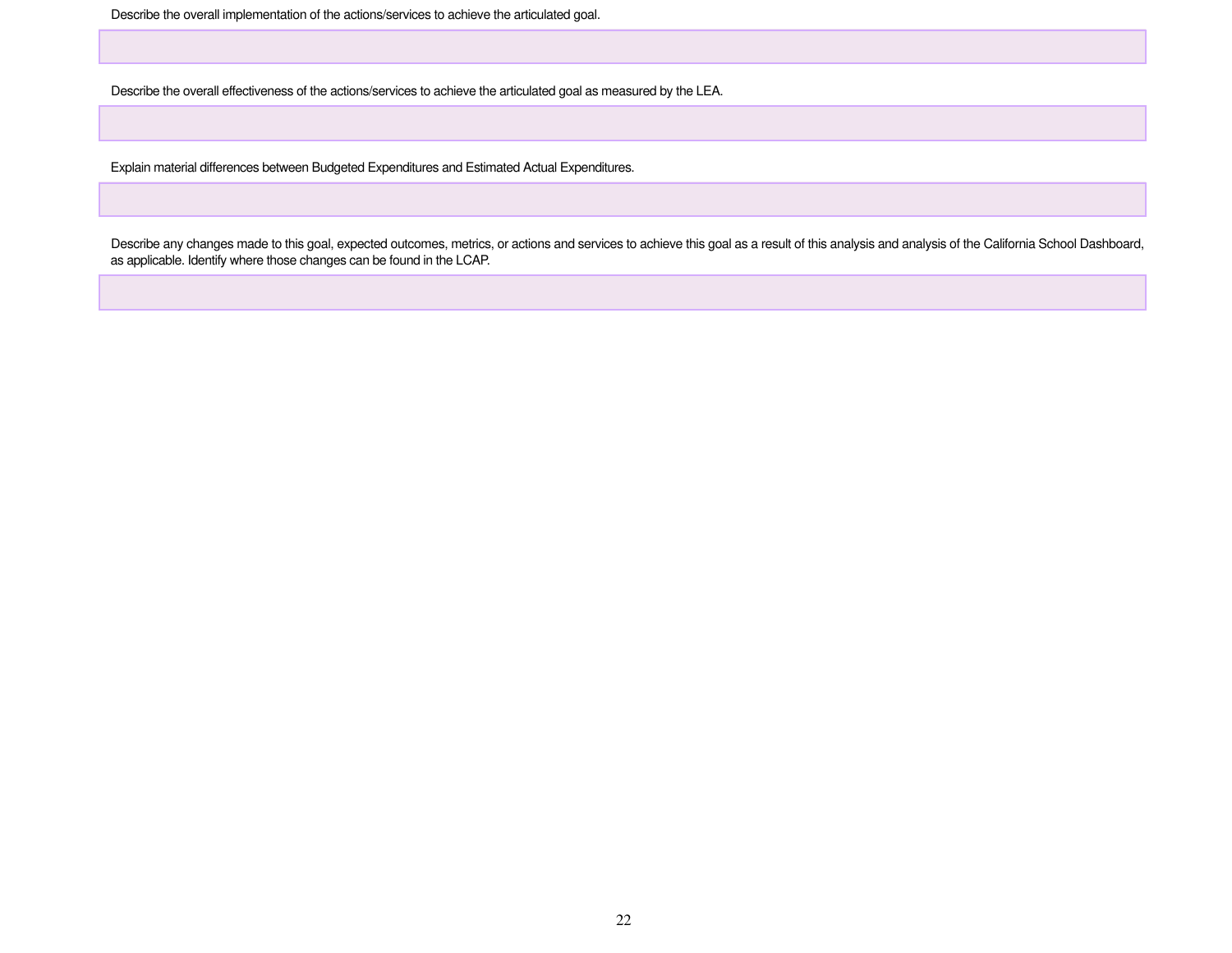## **[Stakeholder Engagement](http://ito.lacoe.edu/)**

LCAP Year: **2019-20**

### **Involvement Process for LCAP and Annual Update**

How, when, and with whom did the LEA consult as part of the planning process for this LCAP/Annual Review and Analysis?

Parents and guardians who enrolled their students into the school, during the months of April, May, and June 2018, where highly encouraged to attend the LCAP development and review meetings. They were also encouraged to attend the June 2018 board meeting where the LCAP would be approved by the board. Leaders of community-based organization where also encouraged to participate in the process. Information regarding LCAP meetings and approval appeared on the LbD website and social media pages.

## **Impact on LCAP and Annual Update**

How did these consultations impact the LCAP for the upcoming year?

Parents and community leaders provided feedback on expectations of parental involvement, attendance rates and suspension rates. This stakeholder group believed that parents could attend more school events than previously planned, ensure students attend school more frequently, and there could almost no suspensions during the school year.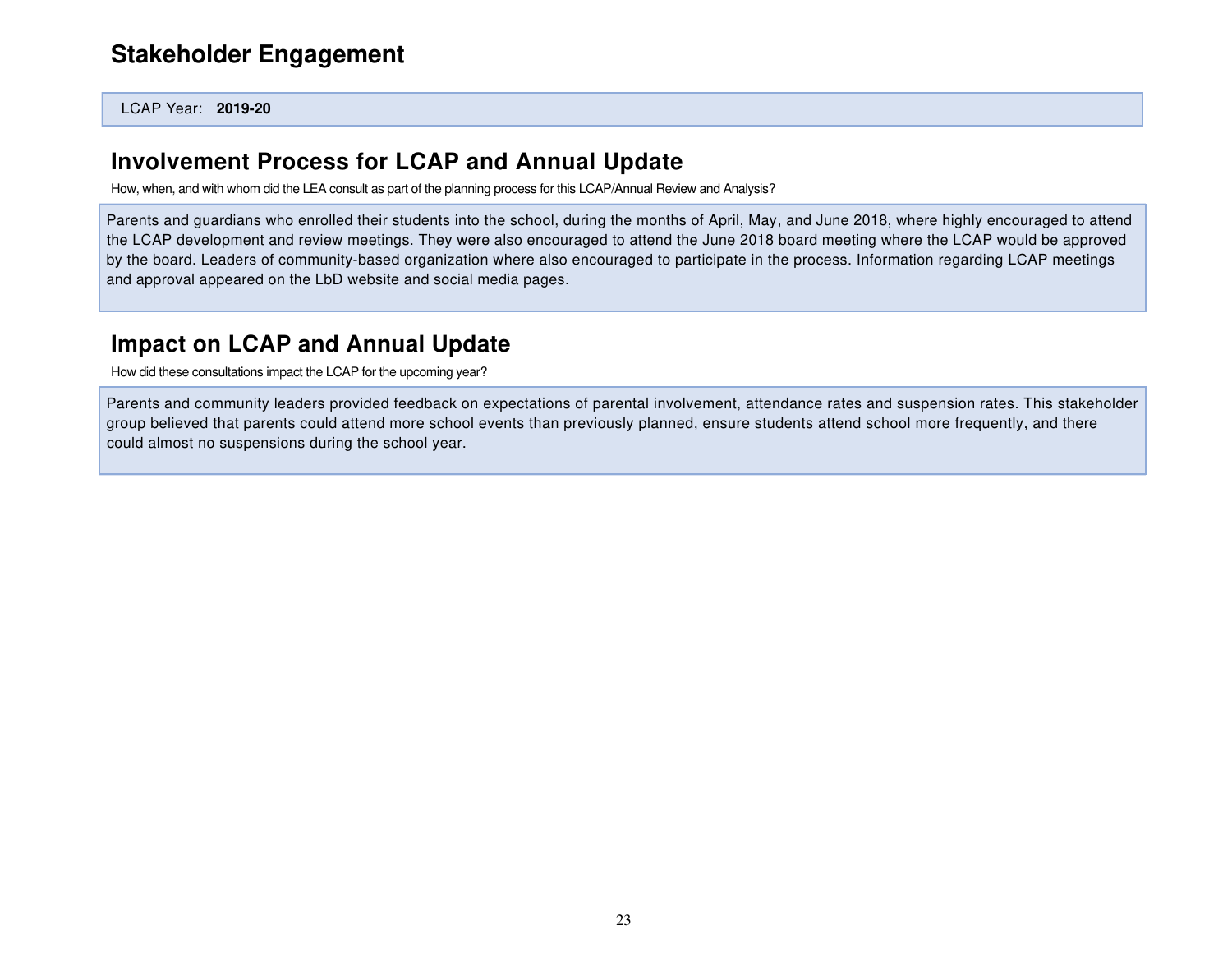## **Goals, Actions, & Services**

Strategic Planning Details and Accountability Complete a copy of the following table for each of the LEAs goals. Duplicate the table as needed.

(Select from New Goal, Modified Goal, or Unchanged Goal)

Unchanged Goal

## **Goal 1**

LbD will ensure optimal conditions for learning with highly-qualified and appropriately credentialed teachers, full implementation of state standards and a safe, clean and welcoming school facilities.

#### **State and/or Local Priorities Addressed by this goal:**

State Priorities: 1. Basic; 2. Implementation of State Standards; 7. Course access Local Priorities: N/A

#### **Identified Need:**

Highly qualified teachers and a safe and clean environment are needed to implement LbDs instructional program.

#### **Expected Annual Measurable Outcomes**

| Metrics/Indicators                                                 | <b>Baseline</b> | 2017-18 | 2018-19                                                                           | 2019-20                                                                           |
|--------------------------------------------------------------------|-----------------|---------|-----------------------------------------------------------------------------------|-----------------------------------------------------------------------------------|
| <b>Teacher Credentials</b>                                         | N/A             | N/A     | 100% of teachers<br>are properly certified<br>and assigned                        | 100% of teachers<br>are properly certified<br>and assigned                        |
| Student Access to<br>Standards-aligned materials<br>and technology | N/A             | N/A     | All students will<br>have 100% access<br>to materials.                            | All students will<br>have 100% access<br>to materials.                            |
| Site inspection list                                               | N/A             | N/A     | School site will be in<br>compliance during<br>100% of inspections<br>and in good | School site will be in<br>compliance during<br>100% of inspections<br>and in good |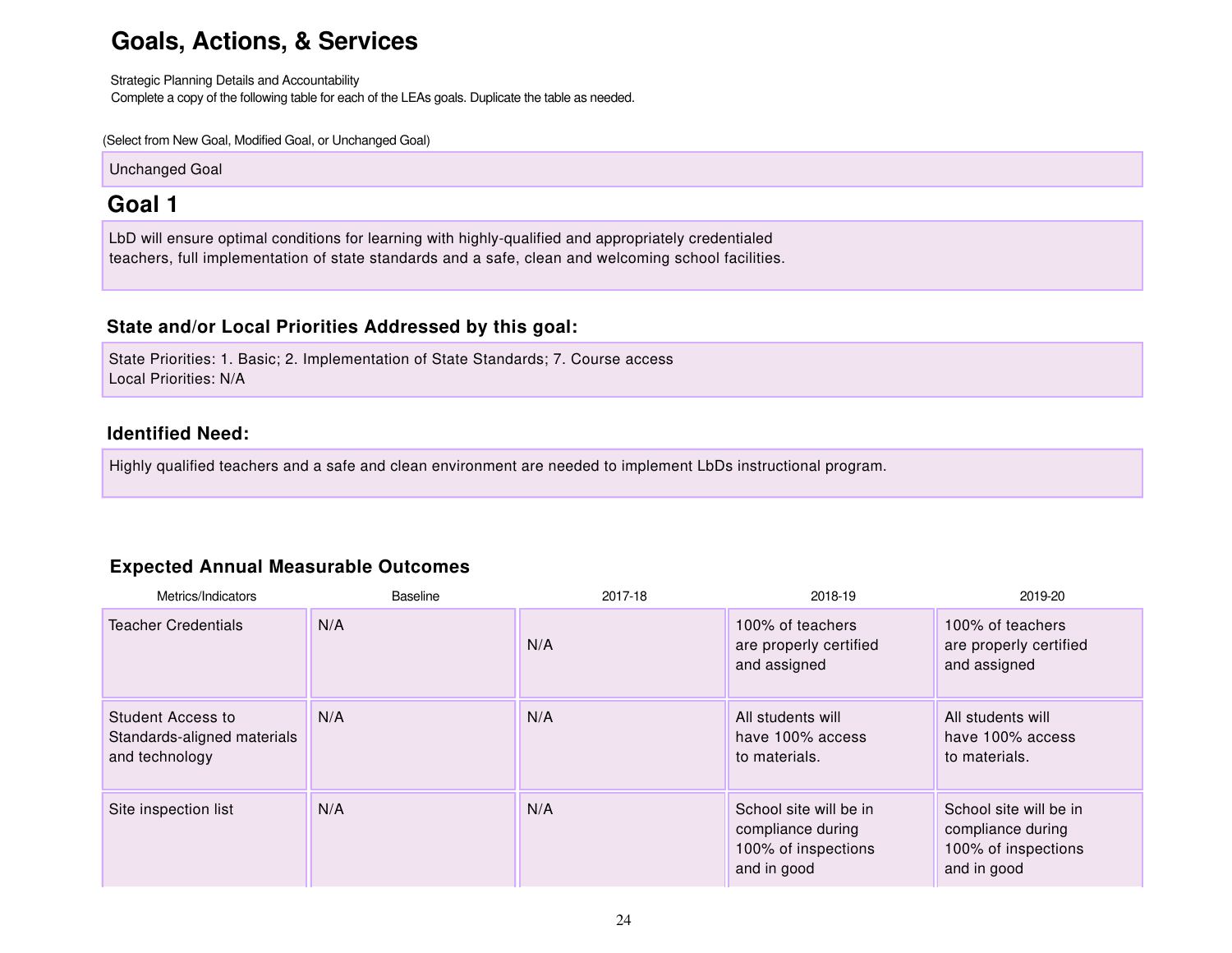|  | standing 90% of the<br>time during daily<br>checks | standing 90% of the<br>time during daily<br>checks |
|--|----------------------------------------------------|----------------------------------------------------|
|--|----------------------------------------------------|----------------------------------------------------|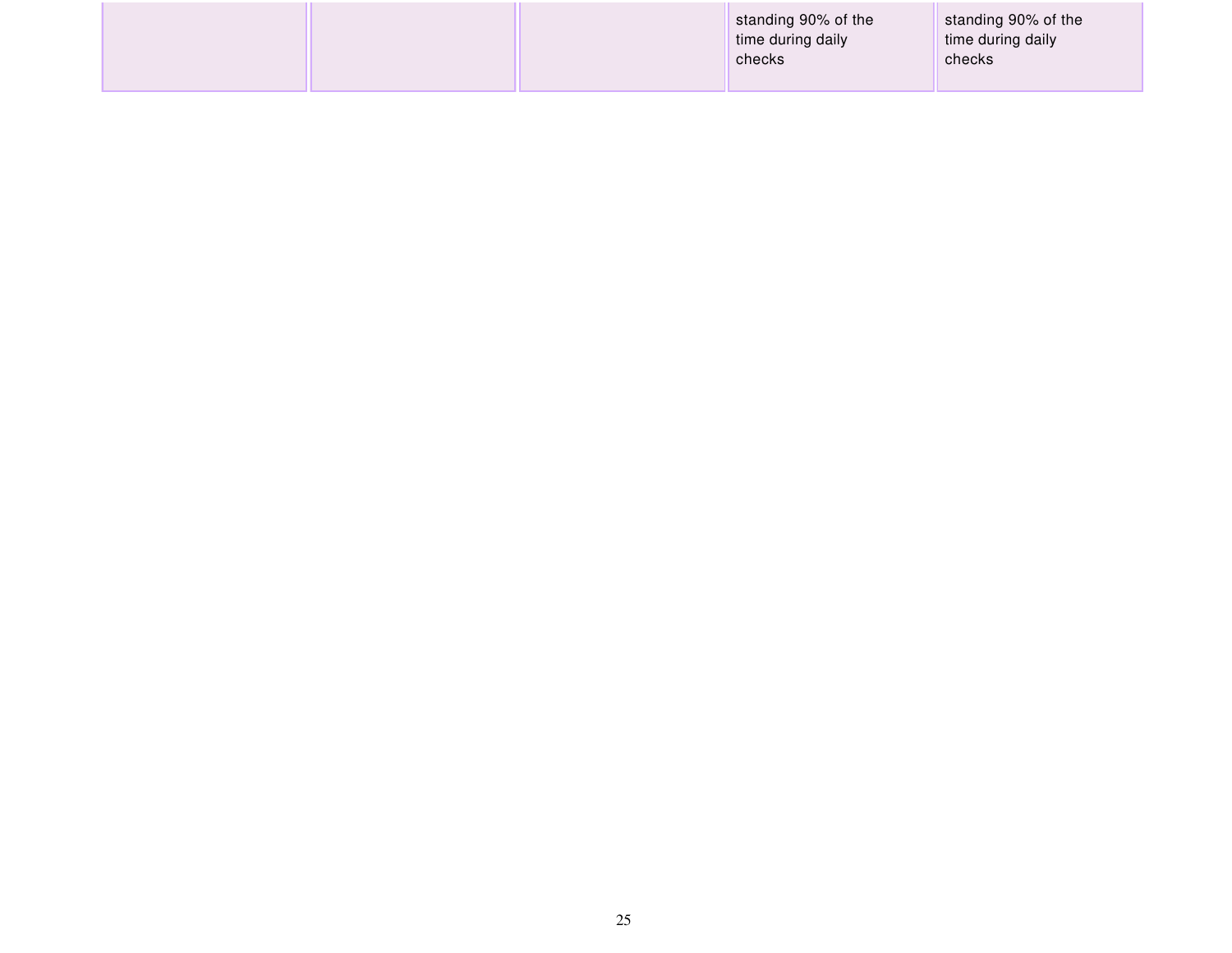## **Planned Actions / Services**

Complete a copy of the following table for each of the LEAs Actions/Services. Duplicate the table, including Budgeted Expenditures, as needed.

#### **Action 1**

For Actions/Services not included as contributing to meeting the Increased or Improved Services Requirement:

| <b>Students to be Served:</b>                                                                            |                                                                                    | Location(s): |                                                                             |
|----------------------------------------------------------------------------------------------------------|------------------------------------------------------------------------------------|--------------|-----------------------------------------------------------------------------|
| (Select from All, Students with Disabilities, or Specific Student Groups)                                |                                                                                    |              | (Select from All Schools, Specific Schools, and/or Specific Grade Spans)    |
| All                                                                                                      |                                                                                    | All Schools  |                                                                             |
|                                                                                                          |                                                                                    | <b>OR</b>    |                                                                             |
| For Actions/Services included as contributing to meeting the Increased or Improved Services Requirement: |                                                                                    |              |                                                                             |
| <b>Students to be Served:</b>                                                                            | <b>Scope of Services:</b>                                                          |              | Location(s):                                                                |
| (Select from English Learners, Foster Youth, and/or Low<br>Income)                                       | (Select from LEA-wide, Schoolwide, or Limited to<br>Unduplicated Student Group(s)) |              | (Select from All Schools, Specific Schools, and/or<br>Specific Grade Spans) |
|                                                                                                          |                                                                                    |              |                                                                             |
|                                                                                                          |                                                                                    |              |                                                                             |
| <b>Actions/Services</b>                                                                                  |                                                                                    |              |                                                                             |
| 2017-18<br>Select from New Action, Modified Action, or Unchanged<br>Action:                              | 2018-19<br>Select from New Action, Modified Action, or Unchanged<br>Action:        |              | 2019-20<br>Select from New Action, Modified Action, or Unchanged<br>Action: |
| <b>Unchanged Action</b>                                                                                  | <b>Unchanged Action</b>                                                            |              | <b>Unchanged Action</b>                                                     |

| 2017-18<br>Select from New Action, Modified Action, or Unchanged<br>Action: | 2018-19<br>Select from New Action, Modified Action, or Unchanged<br>Action:                                                                           | 2019-20<br>Select from New Action, Modified Action, or Unchanged<br>Action:                                                                           |
|-----------------------------------------------------------------------------|-------------------------------------------------------------------------------------------------------------------------------------------------------|-------------------------------------------------------------------------------------------------------------------------------------------------------|
| Unchanged Action                                                            | <b>Unchanged Action</b>                                                                                                                               | Unchanged Action                                                                                                                                      |
| N/A                                                                         | Implement the plan for teacher hiring, access to<br>materials, and site maintenance as designed<br>and<br>described in the approved charter petition. | Implement the plan for teacher hiring, access to<br>materials, and site maintenance as designed<br>and<br>described in the approved charter petition. |

#### **Budgeted Expenditures**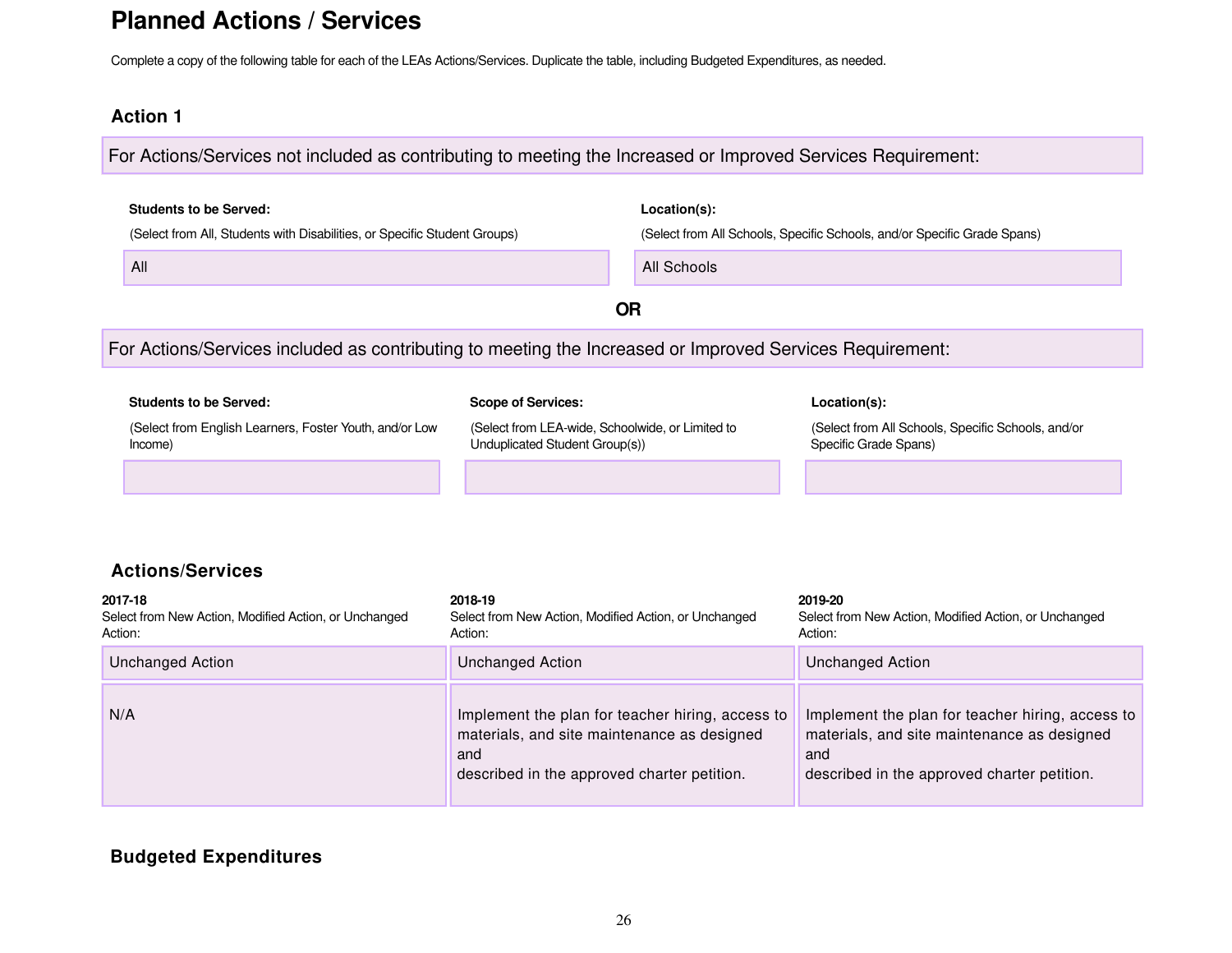|                            | 2017-18 | 2018-19                                                                         | 2019-20                                            |
|----------------------------|---------|---------------------------------------------------------------------------------|----------------------------------------------------|
| Amount                     | \$0     | \$56,157                                                                        | \$56,157                                           |
| Source                     |         | <b>LCFF</b>                                                                     | <b>LCFF</b>                                        |
| <b>Budget</b><br>Reference |         | 5000-5999 Services and Other Operating<br>Expenses;<br>Professional consultants | 5000-5999 Services and Other Operating<br>Expenses |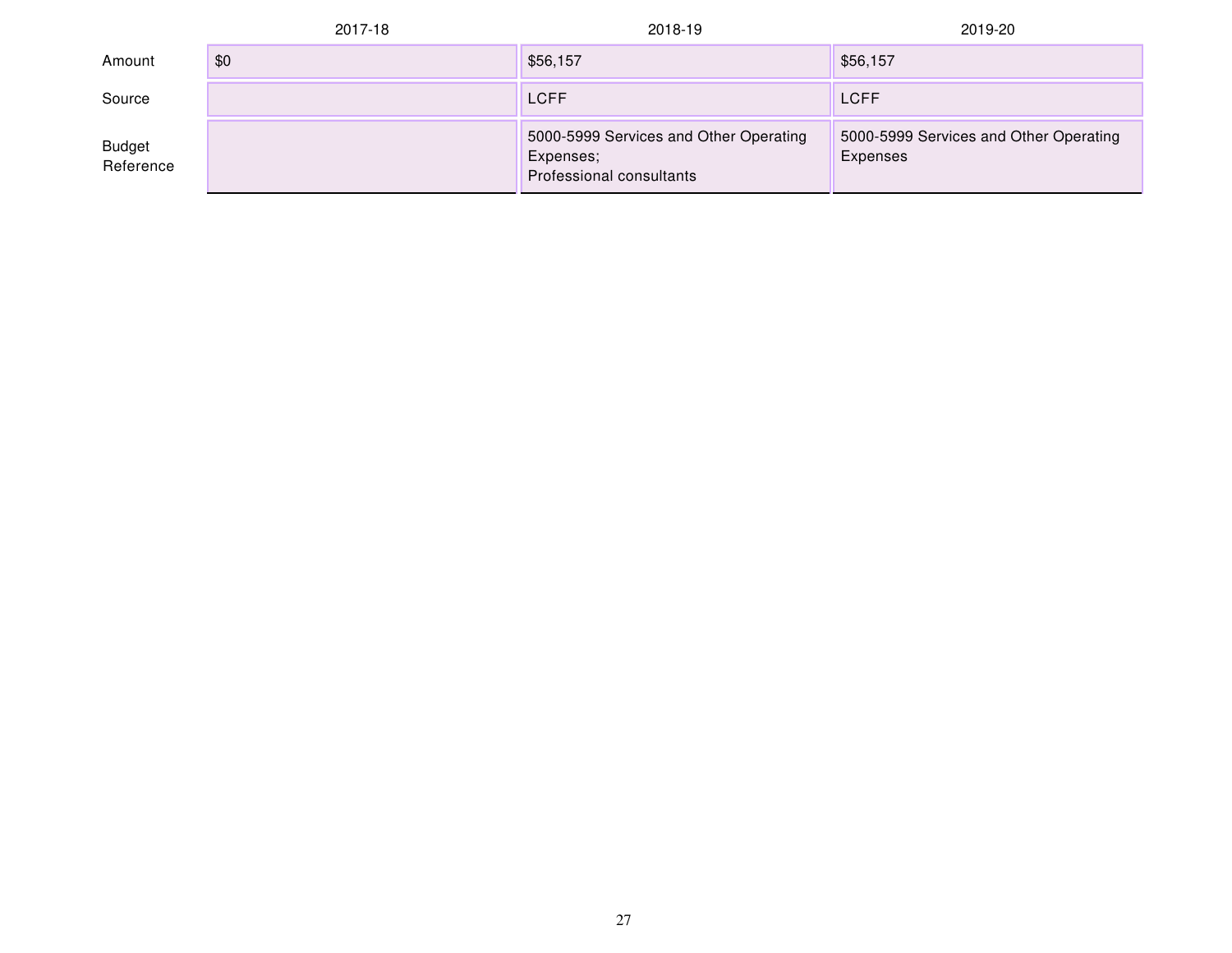#### For Actions/Services not included as contributing to meeting the Increased or Improved Services Requirement:

# **Students to be Served: Location(s):** (Select from All, Students with Disabilities, or Specific Student Groups) (Select from All Schools, Specific Schools, and/or Specific Grade Spans) All **All Schools All Schools All Schools All Schools OR** For Actions/Services included as contributing to meeting the Increased or Improved Services Requirement: **Students to be Served: Scope of Services: Location(s):**

(Select from English Learners, Foster Youth, and/or Low

(Select from LEA-wide, Schoolwide, or Limited to Unduplicated Student Group(s))

(Select from All Schools, Specific Schools, and/or Specific Grade Spans)

#### **Actions/Services**

Income)

| 2017-18<br>Select from New Action, Modified Action, or Unchanged<br>Action: | 2018-19<br>Select from New Action, Modified Action, or Unchanged<br>Action:                                                                                                                                                                                                                                     | 2019-20<br>Select from New Action, Modified Action, or Unchanged<br>Action:                                                                                                                                                                                                                                     |
|-----------------------------------------------------------------------------|-----------------------------------------------------------------------------------------------------------------------------------------------------------------------------------------------------------------------------------------------------------------------------------------------------------------|-----------------------------------------------------------------------------------------------------------------------------------------------------------------------------------------------------------------------------------------------------------------------------------------------------------------|
| Action                                                                      | New Action                                                                                                                                                                                                                                                                                                      | <b>Unchanged Action</b>                                                                                                                                                                                                                                                                                         |
| N/A                                                                         | Priority 1 Outcome 1 - LbD will hire, supervise,<br>evaluate and retain qualified teaching staff.<br>- LbD will ensure verification of proper<br>credentials and DoJ clearance prior to start of<br>employment.<br>- LbD will actively recruit diverse teachers and<br>staff that reflect student demographics. | Priority 1 Outcome 1 - LbD will hire, supervise,<br>evaluate and retain qualified teaching staff.<br>- LbD will ensure verification of proper<br>credentials and DoJ clearance prior to start of<br>employment.<br>- LbD will actively recruit diverse teachers and<br>staff that reflect student demographics. |

#### **Budgeted Expenditures**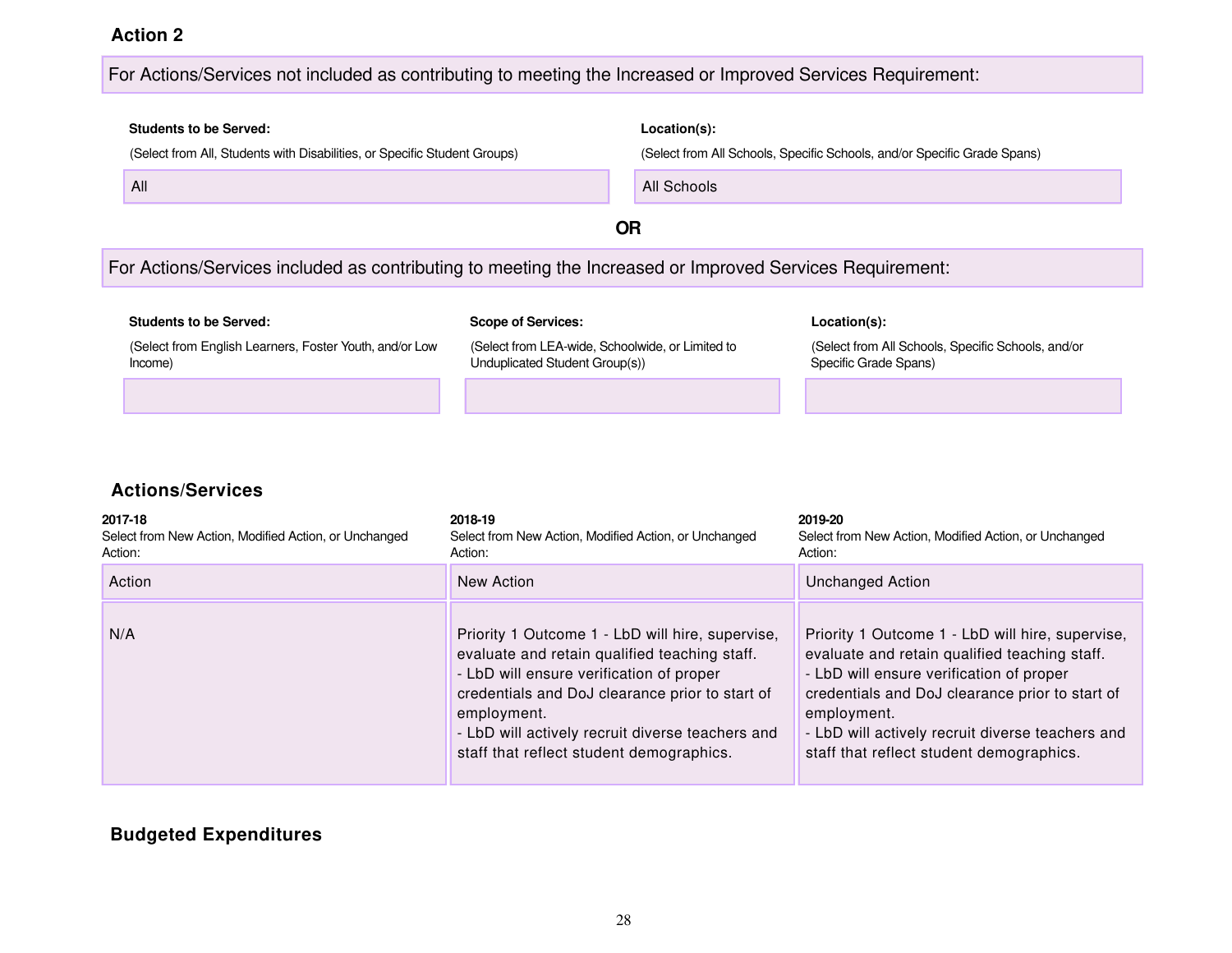|                            | 2017-18 | 2018-19                                                                | 2019-20                                                                 |
|----------------------------|---------|------------------------------------------------------------------------|-------------------------------------------------------------------------|
| Amount                     | \$0     | \$237,473                                                              | \$515,367                                                               |
| Source                     |         | <b>LCFF</b>                                                            | <b>LCFF</b>                                                             |
| <b>Budget</b><br>Reference | N/A     | 1000-1999 Certificated Salaries;<br>Teacher and administrator salaries | 1000-1999 Certificated Salaries;<br>Teacher and administrative salaries |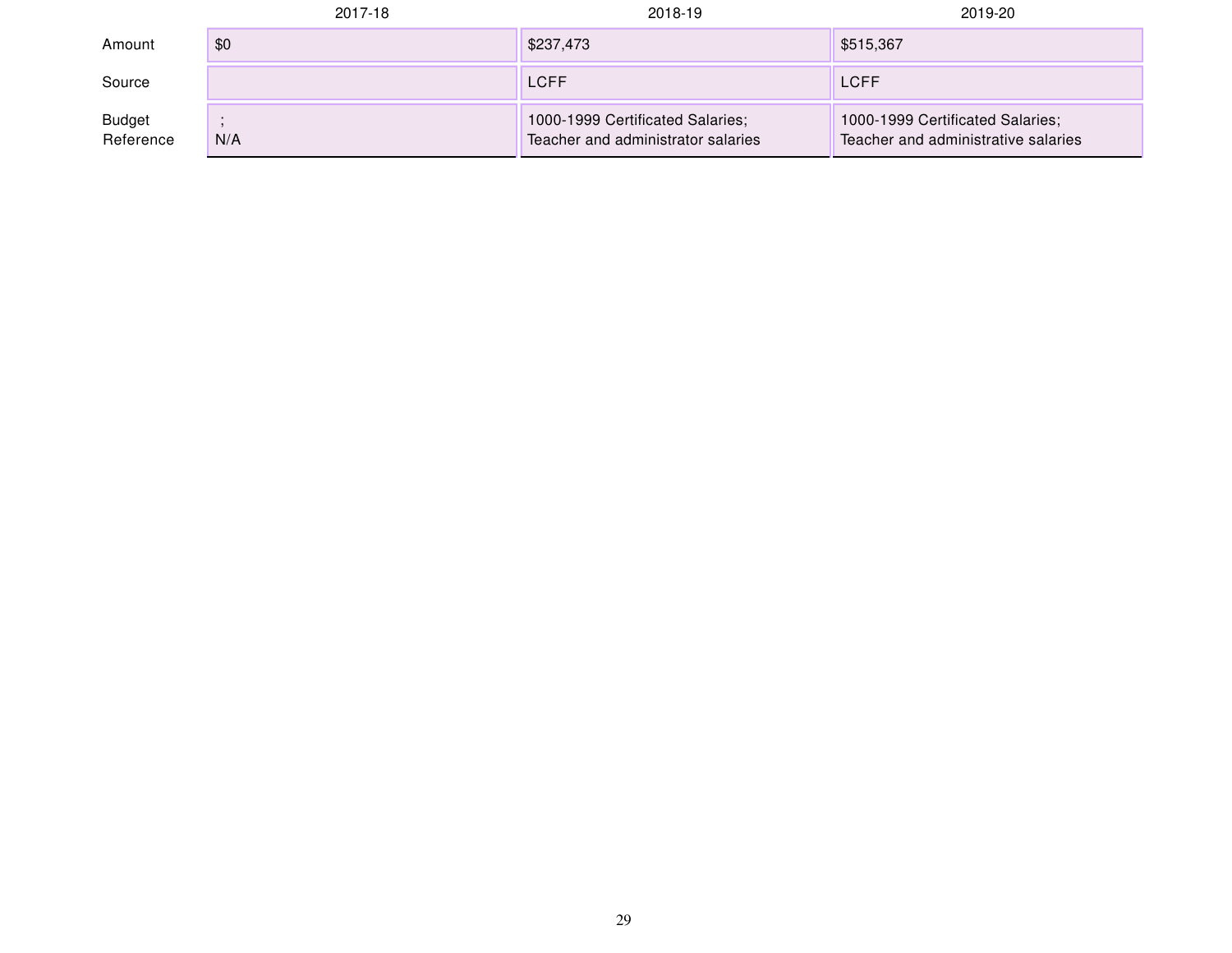#### For Actions/Services not included as contributing to meeting the Increased or Improved Services Requirement:

## **Students to be Served: Location(s):** (Select from All, Students with Disabilities, or Specific Student Groups) (Select from All Schools, Specific Schools, and/or Specific Grade Spans) All All Schools **OR** For Actions/Services included as contributing to meeting the Increased or Improved Services Requirement:

| <b>Students to be Served:</b>                                      | <b>Scope of Services:</b>                                                          | Location(s):                                                                |
|--------------------------------------------------------------------|------------------------------------------------------------------------------------|-----------------------------------------------------------------------------|
| (Select from English Learners, Foster Youth, and/or Low<br>Income) | (Select from LEA-wide, Schoolwide, or Limited to<br>Unduplicated Student Group(s)) | (Select from All Schools, Specific Schools, and/or<br>Specific Grade Spans) |
|                                                                    |                                                                                    |                                                                             |

| 2017-18<br>Select from New Action, Modified Action, or Unchanged<br>Action: | 2018-19<br>Select from New Action, Modified Action, or Unchanged<br>Action:                                                                                                                                                                                                                                                                                                                                                                                                       | 2019-20<br>Select from New Action, Modified Action, or Unchanged<br>Action:                                                                                                                                                                                                                                                                                                                                                                                                       |
|-----------------------------------------------------------------------------|-----------------------------------------------------------------------------------------------------------------------------------------------------------------------------------------------------------------------------------------------------------------------------------------------------------------------------------------------------------------------------------------------------------------------------------------------------------------------------------|-----------------------------------------------------------------------------------------------------------------------------------------------------------------------------------------------------------------------------------------------------------------------------------------------------------------------------------------------------------------------------------------------------------------------------------------------------------------------------------|
| Action                                                                      | New Action                                                                                                                                                                                                                                                                                                                                                                                                                                                                        | <b>Unchanged Action</b>                                                                                                                                                                                                                                                                                                                                                                                                                                                           |
| N/A                                                                         | Priority 1 Outcome 2 - LbD will provide<br>appropriate, standards aligned (including CA<br>CCSS and the academic content and<br>performance standards) textbooks/curriculum<br>materials.<br>- LbD will review alignment of instructional<br>materials to standards.<br>- LbD will maintain an annual inventory of<br>instructional materials and respective purchase<br>of materials.<br>- LbD budget will be reviewed every year to<br>ensure adequate budget for instructional | Priority 1 Outcome 2 - LbD will provide<br>appropriate, standards aligned (including CA<br>CCSS and the academic content and<br>performance standards) textbooks/curriculum<br>materials.<br>- LbD will review alignment of instructional<br>materials to standards.<br>- LbD will maintain an annual inventory of<br>instructional materials and respective purchase<br>of materials.<br>- LbD budget will be reviewed every year to<br>ensure adequate budget for instructional |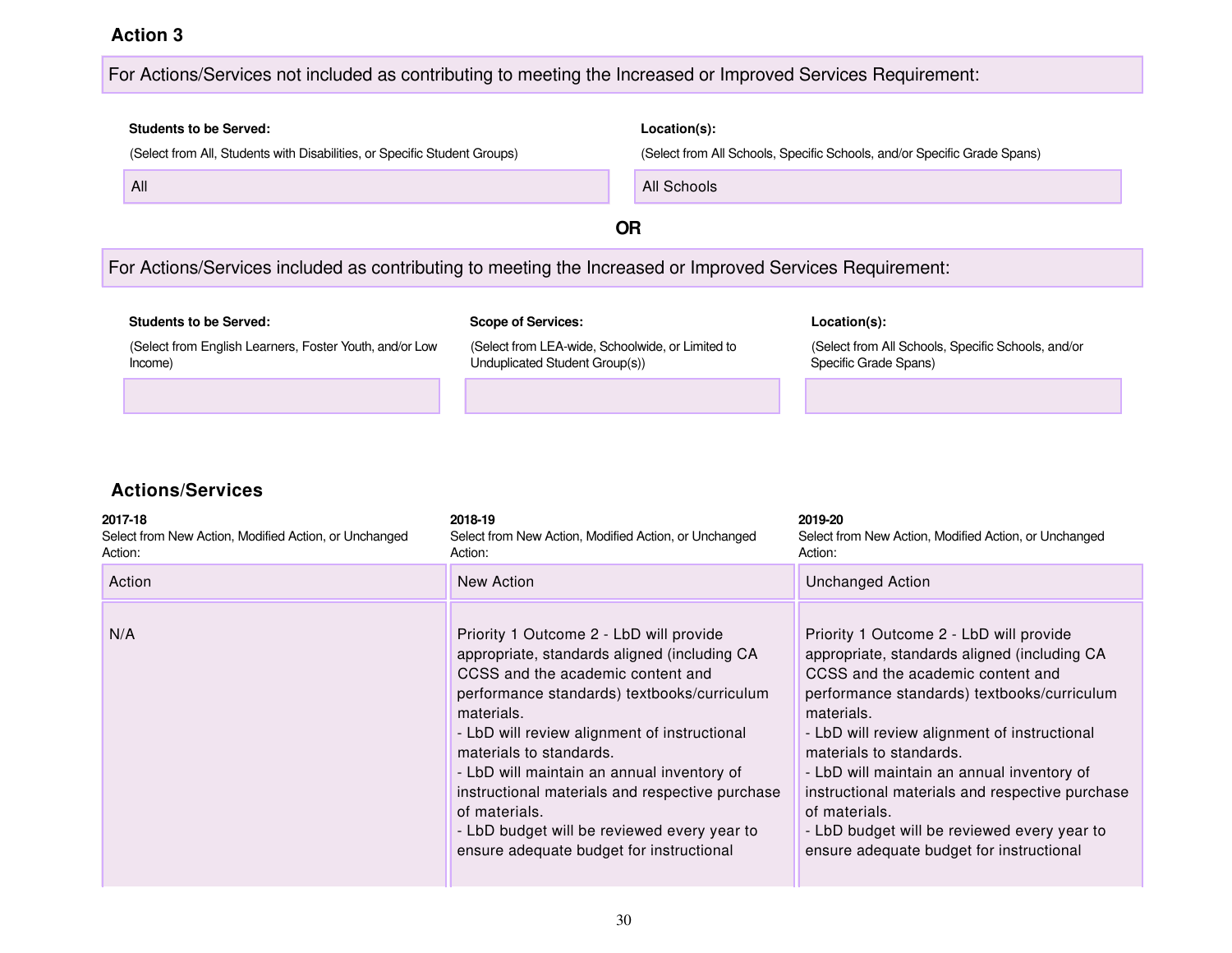|  | materials is in place, including materials for<br>students with special needs (EL, SpEd, GATE). | materials is in place, including materials for<br>students with special needs (EL, SpEd, GATE). |
|--|-------------------------------------------------------------------------------------------------|-------------------------------------------------------------------------------------------------|
|--|-------------------------------------------------------------------------------------------------|-------------------------------------------------------------------------------------------------|

## **Budgeted Expenditures**

|                            | 2017-18 | 2018-19                                                                                     | 2019-20                                                                                     |
|----------------------------|---------|---------------------------------------------------------------------------------------------|---------------------------------------------------------------------------------------------|
| Amount                     | \$0     | \$61,829                                                                                    | \$185,487                                                                                   |
| Source                     |         | <b>LCFF</b>                                                                                 | <b>LCFF</b>                                                                                 |
| <b>Budget</b><br>Reference |         | 4000-4999 Books and Supplies;<br>Instructional Materials, textbooks,<br>reference materials | 4000-4999 Books and Supplies;<br>Instructional Materials, textbooks,<br>reference materials |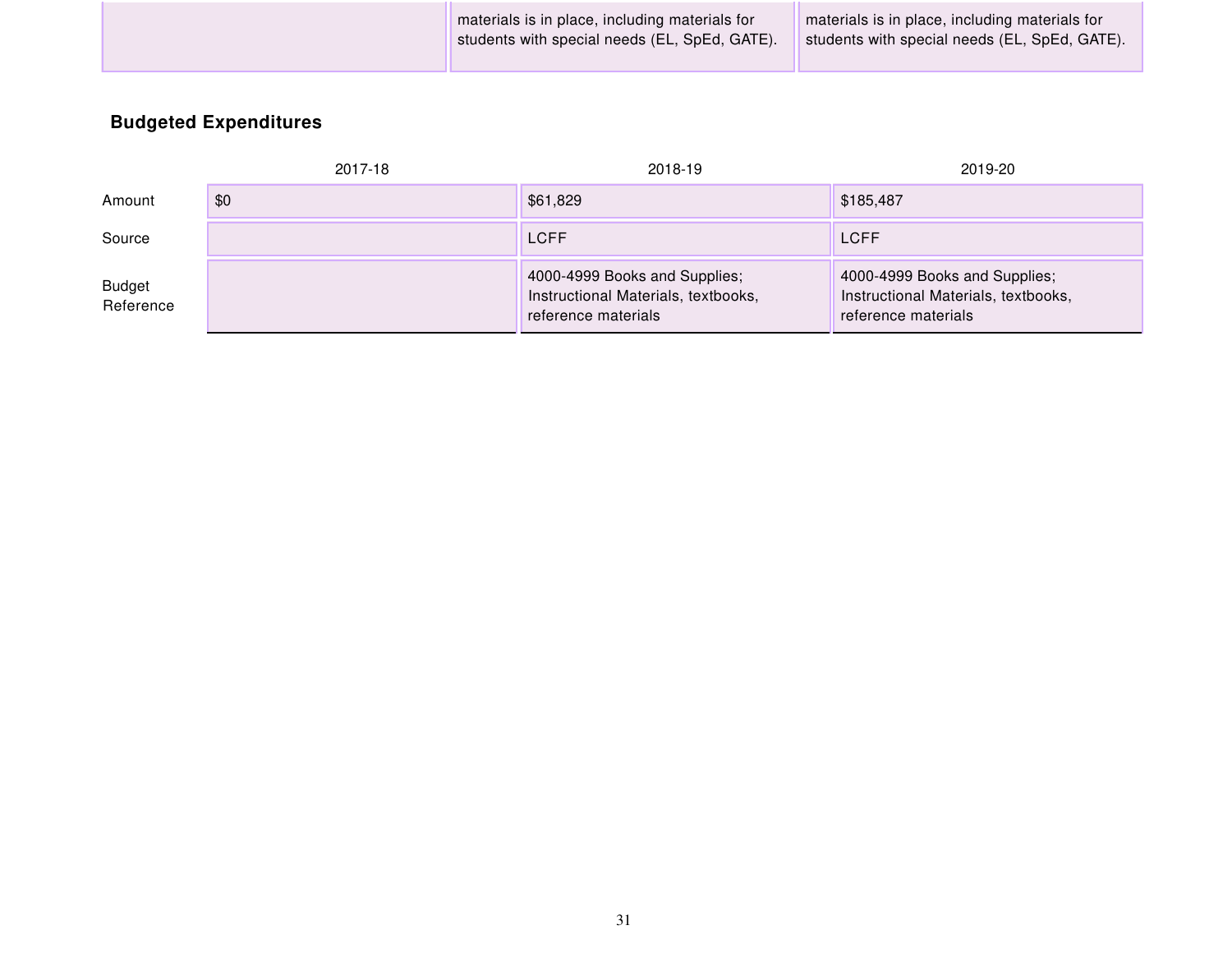#### For Actions/Services not included as contributing to meeting the Increased or Improved Services Requirement:

# **Students to be Served: Location(s):** (Select from All, Students with Disabilities, or Specific Student Groups) (Select from All Schools, Specific Schools, and/or Specific Grade Spans) All **All Schools All Schools All Schools All Schools OR** For Actions/Services included as contributing to meeting the Increased or Improved Services Requirement: **Students to be Served: Scope of Services: Location(s):** (Select from English Learners, Foster Youth, and/or Low

(Select from LEA-wide, Schoolwide, or Limited to Unduplicated Student Group(s))

(Select from All Schools, Specific Schools, and/or Specific Grade Spans)

#### **Actions/Services**

Income)

| 2017-18<br>Select from New Action, Modified Action, or Unchanged<br>Action: | 2018-19<br>Select from New Action, Modified Action, or Unchanged<br>Action:                                                                                                                                                                                                                                 | 2019-20<br>Select from New Action, Modified Action, or Unchanged<br>Action:                                                                                                                                                                                                                                 |
|-----------------------------------------------------------------------------|-------------------------------------------------------------------------------------------------------------------------------------------------------------------------------------------------------------------------------------------------------------------------------------------------------------|-------------------------------------------------------------------------------------------------------------------------------------------------------------------------------------------------------------------------------------------------------------------------------------------------------------|
| Action                                                                      | New Action                                                                                                                                                                                                                                                                                                  | <b>Unchanged Action</b>                                                                                                                                                                                                                                                                                     |
| N/A                                                                         | Priority 1 Outcome 3: LbD facilities will be<br>maintained and cleaned by custodial staff<br>- LbD will do annual and monthly facility<br>inspections to screen for safety hazards.<br>- LbD will utilize Site Inspection Lists and<br>provide daily general cleaning and spot checks<br>by custodial staff | Priority 1 Outcome 3: LbD facilities will be<br>maintained and cleaned by custodial staff<br>- LbD will do annual and monthly facility<br>inspections to screen for safety hazards.<br>- LbD will utilize Site Inspection Lists and<br>provide daily general cleaning and spot checks<br>by custodial staff |

#### **Budgeted Expenditures**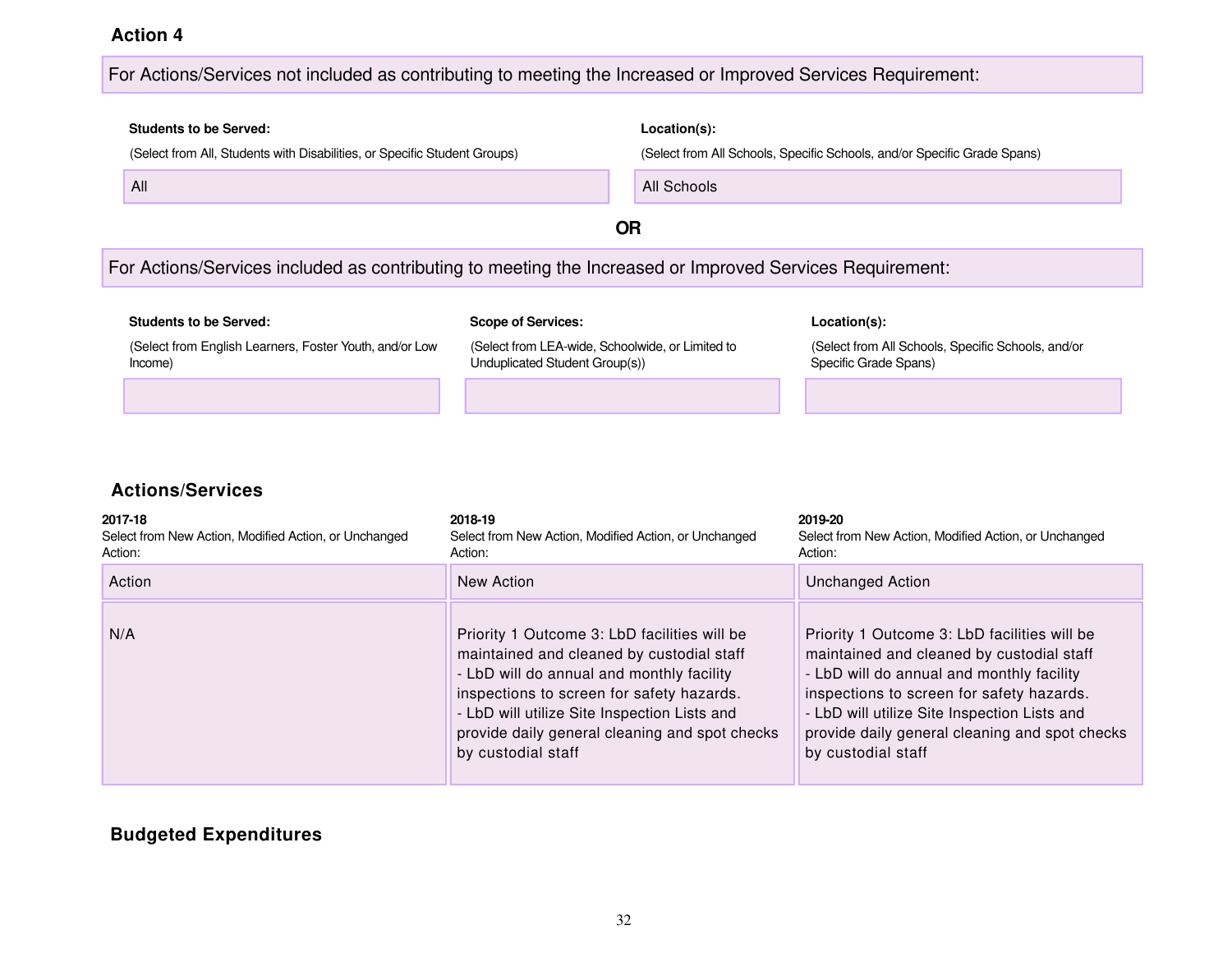|                            | 2017-18 | 2018-19                                                                                                          | 2019-20                                                                                                          |
|----------------------------|---------|------------------------------------------------------------------------------------------------------------------|------------------------------------------------------------------------------------------------------------------|
| Amount                     | \$0     | \$105                                                                                                            | \$105,793                                                                                                        |
| Source                     |         | <b>LCFF</b>                                                                                                      | <b>LCFF</b>                                                                                                      |
| <b>Budget</b><br>Reference |         | 2000-2999 Classified Salaries;<br>Classified staff - supervision, office,<br>clerical, nutrition and maintenance | 2000-2999 Classified Salaries;<br>Classified staff - supervision, office,<br>clerical, nutrition and maintenance |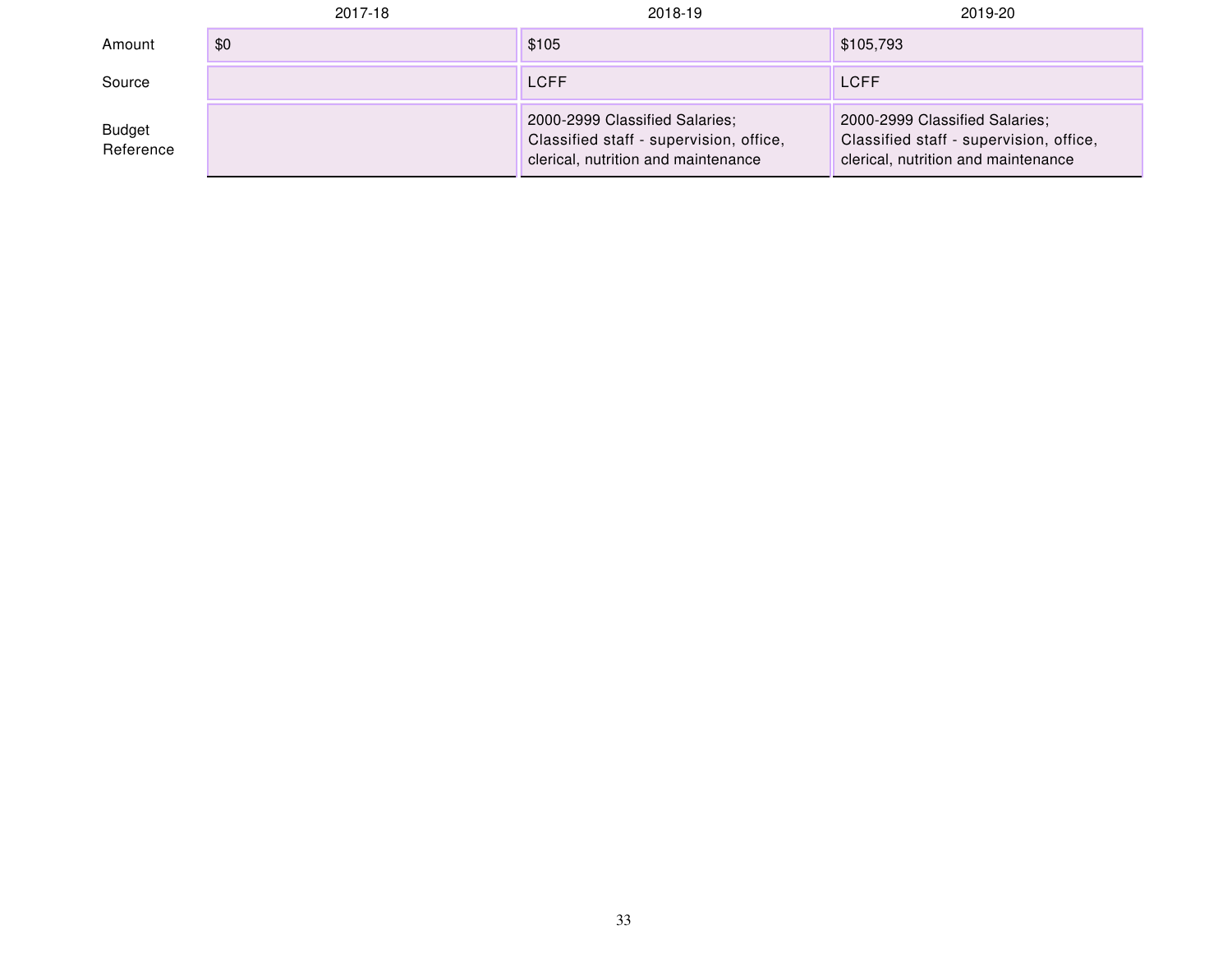#### For Actions/Services not included as contributing to meeting the Increased or Improved Services Requirement:

# **Students to be Served: Location(s):** (Select from All, Students with Disabilities, or Specific Student Groups) (Select from All Schools, Specific Schools, and/or Specific Grade Spans) All All Schools **OR** For Actions/Services included as contributing to meeting the Increased or Improved Services Requirement:

| <b>Students to be Served:</b>                                      | <b>Scope of Services:</b>                                                          | Location(s):                                                                |
|--------------------------------------------------------------------|------------------------------------------------------------------------------------|-----------------------------------------------------------------------------|
| (Select from English Learners, Foster Youth, and/or Low<br>Income) | (Select from LEA-wide, Schoolwide, or Limited to<br>Unduplicated Student Group(s)) | (Select from All Schools, Specific Schools, and/or<br>Specific Grade Spans) |
|                                                                    |                                                                                    |                                                                             |

| 2017-18<br>Select from New Action, Modified Action, or Unchanged<br>Action: | 2018-19<br>Select from New Action, Modified Action, or Unchanged<br>Action:                                                                                                                                                                                                                                                 | 2019-20<br>Select from New Action, Modified Action, or Unchanged<br>Action:                                                                                                                                                                                                                                                 |
|-----------------------------------------------------------------------------|-----------------------------------------------------------------------------------------------------------------------------------------------------------------------------------------------------------------------------------------------------------------------------------------------------------------------------|-----------------------------------------------------------------------------------------------------------------------------------------------------------------------------------------------------------------------------------------------------------------------------------------------------------------------------|
| Action                                                                      | New Action                                                                                                                                                                                                                                                                                                                  | <b>Unchanged Action</b>                                                                                                                                                                                                                                                                                                     |
| N/A                                                                         | Priority 2 Outcome 1.<br>- LbD will participate in ongoing professional<br>development on the implementation of CCSS<br>and new CCSS aligned assessments.<br>- LbD will provide CCSS aligned ELA and math<br>instruction using integrated and designated ELD<br>instructional strategies to all students, including<br>ELs. | Priority 2 Outcome 1.<br>- LbD will participate in ongoing professional<br>development on the implementation of CCSS<br>and new CCSS aligned assessments.<br>- LbD will provide CCSS aligned ELA and math<br>instruction using integrated and designated ELD<br>instructional strategies to all students, including<br>ELs. |
|                                                                             | - LbD will provide PD to teachers in collecting<br>and examining CAASPP, NWEA MAPs, and<br>other state and internal assessment scores via<br>the Illuminate data system and regularly review                                                                                                                                | - LbD will provide PD to teachers in collecting<br>and examining CAASPP, NWEA MAPs, and<br>other state and internal assessment scores via<br>the Illuminate data system and regularly review                                                                                                                                |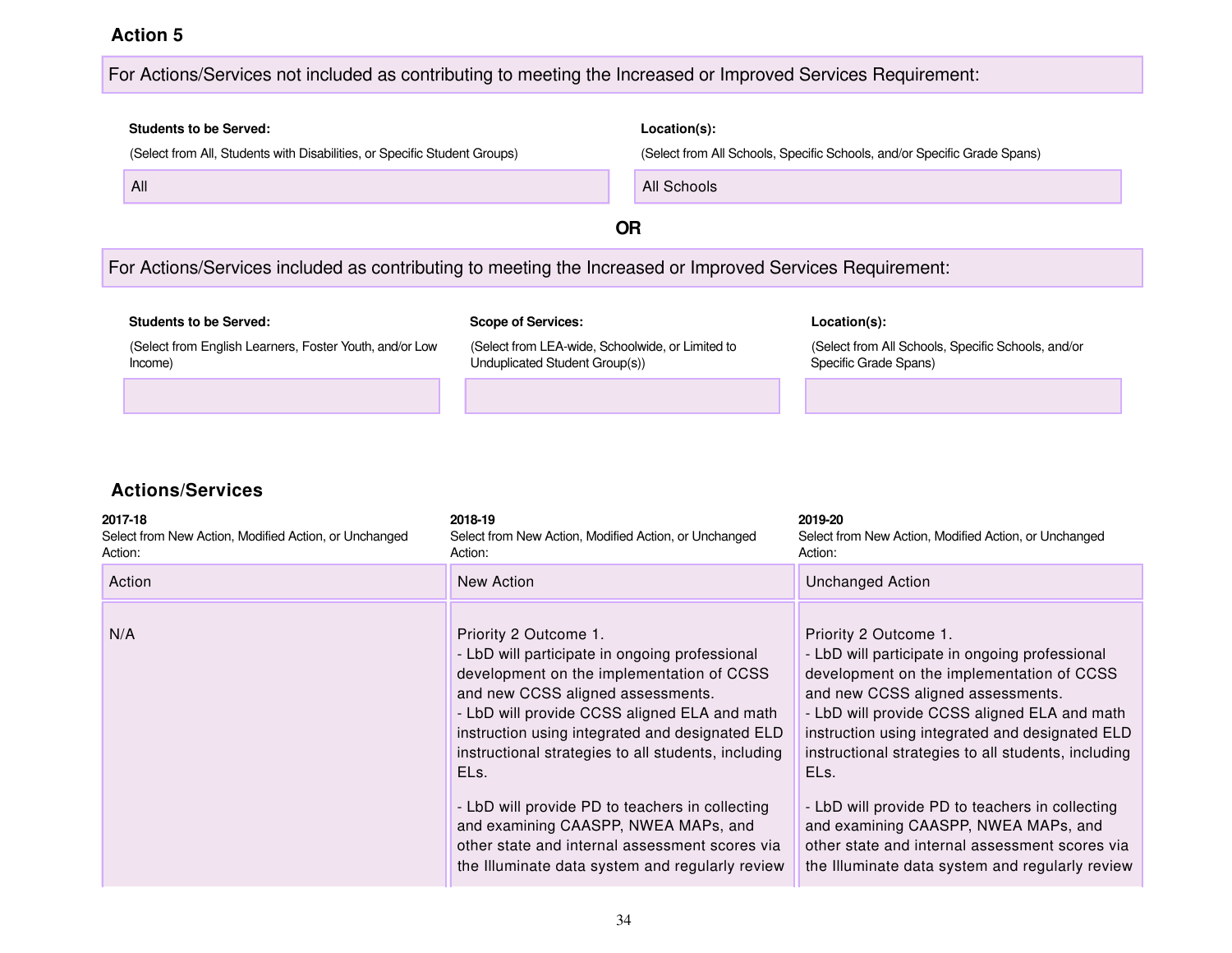| progress to implement data-driven decision<br>progress to implement data-driven decision<br>making.<br>making. |  |
|----------------------------------------------------------------------------------------------------------------|--|
|----------------------------------------------------------------------------------------------------------------|--|

## **Budgeted Expenditures**

|                            | 2017-18 | 2018-19                                                                                                                | 2019-20                                                                                                                |
|----------------------------|---------|------------------------------------------------------------------------------------------------------------------------|------------------------------------------------------------------------------------------------------------------------|
| Amount                     | \$0     | \$12,361                                                                                                               | \$12,361                                                                                                               |
| Source                     |         | <b>LCFF</b>                                                                                                            | <b>LCFF</b>                                                                                                            |
| <b>Budget</b><br>Reference |         | 5000-5999 Services and Other Operating<br>Expenses;<br>Travel and conference; training and<br>professional development | 5000-5999 Services and Other Operating<br>Expenses;<br>Travel and conference; training and<br>professional development |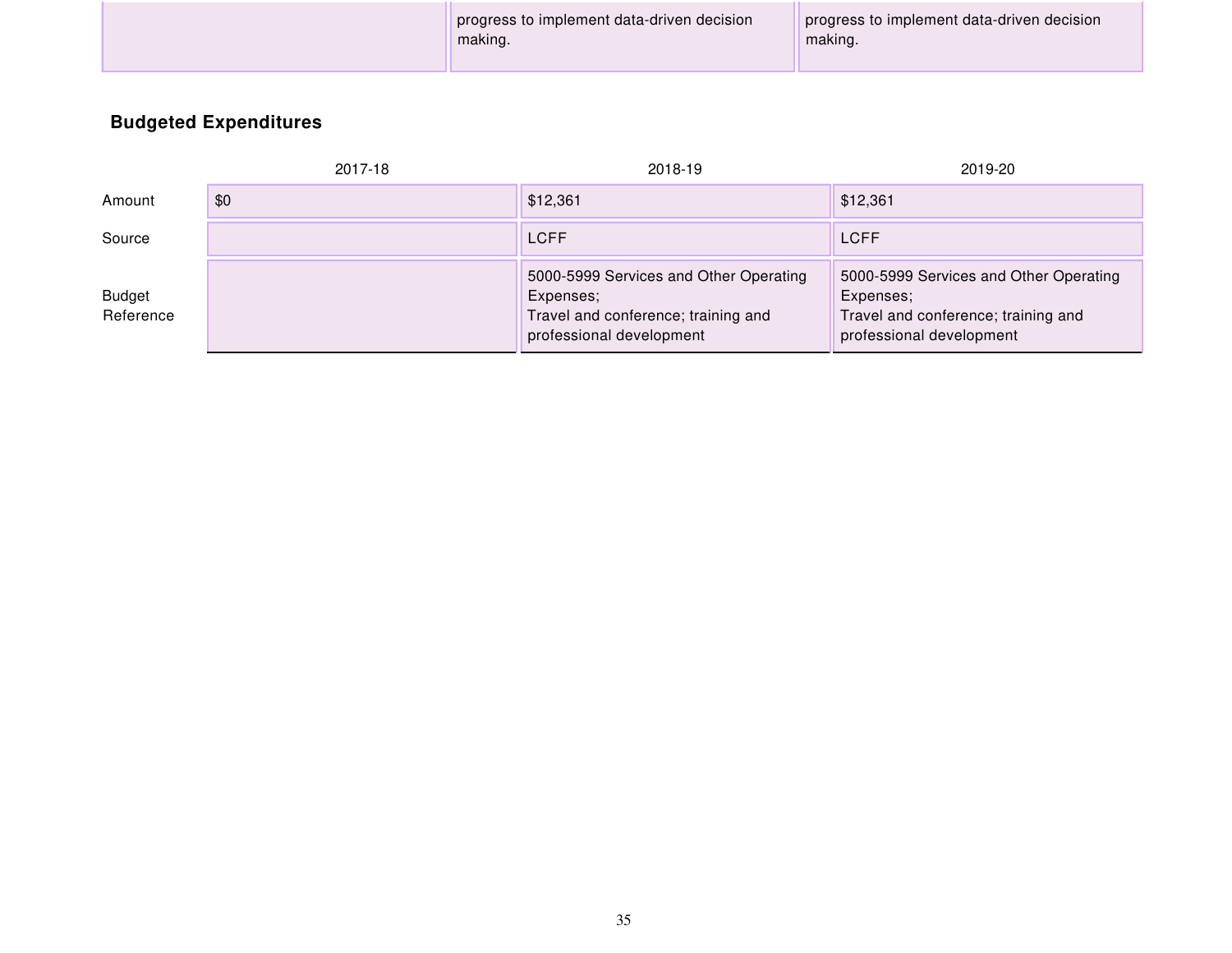#### For Actions/Services not included as contributing to meeting the Increased or Improved Services Requirement:

# **Students to be Served: Location(s):** (Select from All, Students with Disabilities, or Specific Student Groups) (Select from All Schools, Specific Schools, and/or Specific Grade Spans) All **All Schools All Schools All Schools All Schools OR** For Actions/Services included as contributing to meeting the Increased or Improved Services Requirement: **Students to be Served: Scope of Services: Location(s):**

(Select from English Learners, Foster Youth, and/or Low Income) (Select from LEA-wide, Schoolwide, or Limited to Unduplicated Student Group(s)) (Select from All Schools, Specific Schools, and/or Specific Grade Spans)

| 2017-18<br>Select from New Action, Modified Action, or Unchanged<br>Action: | 2018-19<br>Select from New Action, Modified Action, or Unchanged<br>Action:                                                                                                                                                                                                                                                                           | 2019-20<br>Select from New Action, Modified Action, or Unchanged<br>Action:                                                                                                                                                                                                                                                                           |
|-----------------------------------------------------------------------------|-------------------------------------------------------------------------------------------------------------------------------------------------------------------------------------------------------------------------------------------------------------------------------------------------------------------------------------------------------|-------------------------------------------------------------------------------------------------------------------------------------------------------------------------------------------------------------------------------------------------------------------------------------------------------------------------------------------------------|
| Action                                                                      | New Action                                                                                                                                                                                                                                                                                                                                            | Unchanged Action                                                                                                                                                                                                                                                                                                                                      |
| N/A                                                                         | Priority 7 Outcome 1 - (Priority 7)<br>- LbD will ensure all academic areas will be<br>available to all students, inclusive of all<br>subgroups, and all grades.<br>- LbD will provide 2:1 technology (tablets) for<br>students in TK-1 and 1:1 technology<br>(Chromebooks) for grades 2-5 to ensure access<br>to web resources and curriculum tools. | Priority 7 Outcome 1 - (Priority 7)<br>- LbD will ensure all academic areas will be<br>available to all students, inclusive of all<br>subgroups, and all grades.<br>- LbD will provide 2:1 technology (tablets) for<br>students in TK-1 and 1:1 technology<br>(Chromebooks) for grades 2-5 to ensure access<br>to web resources and curriculum tools. |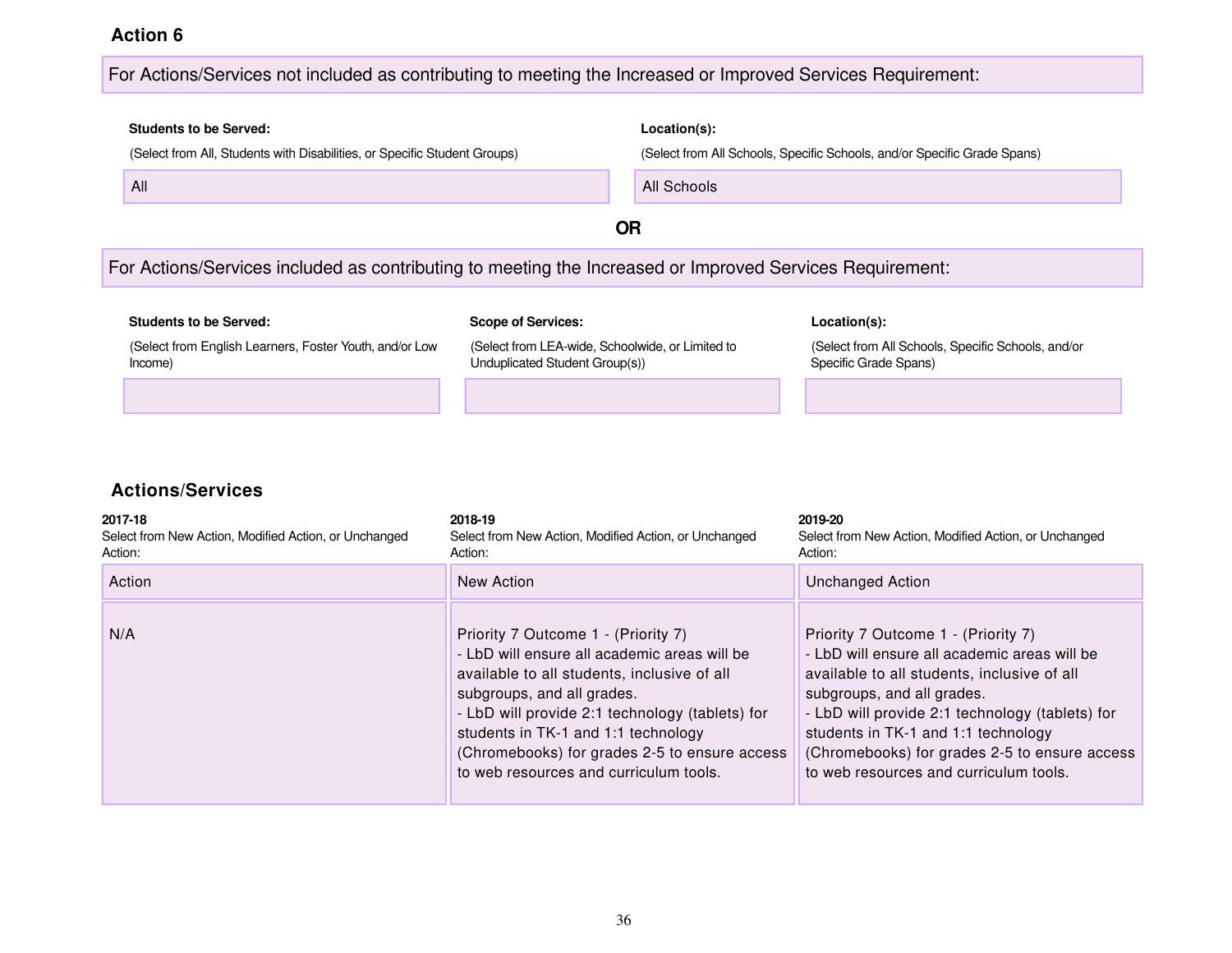(Select from New Goal, Modified Goal, or Unchanged Goal)

Unchanged Goal

### **Goal 2**

LbD will provide a personalized education to each student and support student mastery of grade level content standards and the schools learning objectives.

#### **State and/or Local Priorities Addressed by this goal:**

State Priorities: 4. Pupil achievement; 8. Other pupil outcomes Local Priorities: N/A

#### **Identified Need:**

Standardized test scores are a key indicator of the schools instructional program. By provided a personalized learning plan for each student, LbD believes that all students will meet outcome targets, including significant subgroups such as English language learners, socio-economically disadvantaged student, students with disabilities, and homeless/foster youth.

#### **Expected Annual Measurable Outcomes**

| Metrics/Indicators | <b>Baseline</b> | 2017-18 | 2018-19                                                                                                                                                  | 2019-20                                                                                                                                                  |
|--------------------|-----------------|---------|----------------------------------------------------------------------------------------------------------------------------------------------------------|----------------------------------------------------------------------------------------------------------------------------------------------------------|
| <b>CASSPP</b>      | N/A             | N/A     | 70% of students,<br>including<br>significant<br>subgroups, will<br>score Meets/<br>Exceeds on the<br><b>CAASPP</b><br>Mathematics and<br>ELA assessments | 70% of students,<br>including<br>significant<br>subgroups, will<br>score Meets/<br>Exceeds on the<br><b>CAASPP</b><br>Mathematics and<br>ELA assessments |
| Elpac              | N/A             | N/A     | 100% of students<br>advance at least<br>one level                                                                                                        | 100% of students<br>advance at least<br>one level                                                                                                        |
| <b>NWEA Maps</b>   | N/A             | N/A     | 70% of students,<br>including significant                                                                                                                | 70% of students,<br>including significant                                                                                                                |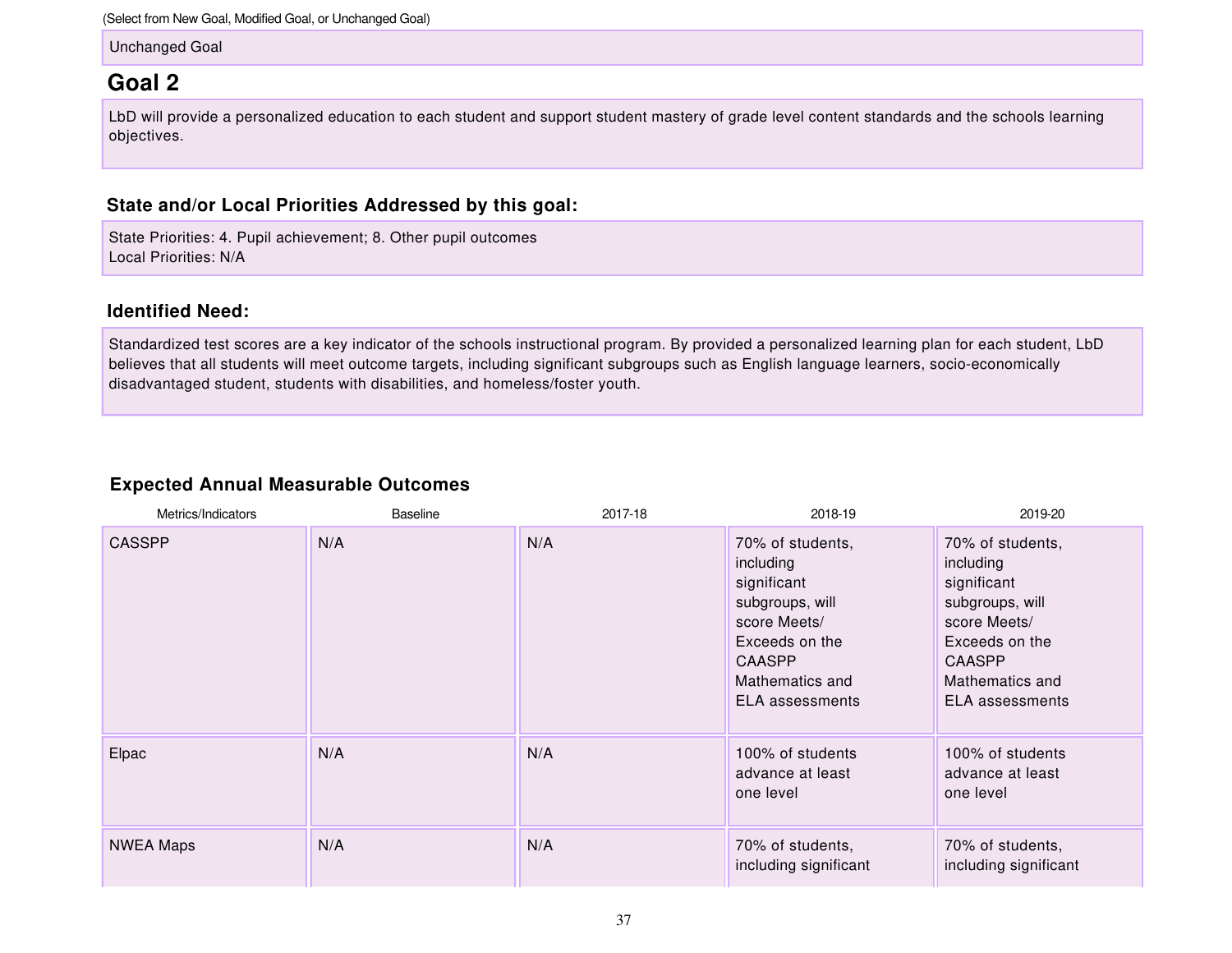|                                   |     |     | subgroups, will<br>score Meets/<br>Exceeds on the<br>NWEA/MAPS<br>Mathematics and<br><b>ELA</b> assessments                                                  | subgroups, will<br>score Meets/<br>Exceeds on the<br>NWEA/MAPS<br>Mathematics and<br><b>ELA</b> assessments                                                  |
|-----------------------------------|-----|-----|--------------------------------------------------------------------------------------------------------------------------------------------------------------|--------------------------------------------------------------------------------------------------------------------------------------------------------------|
| DIEBLS/DRA                        | N/A | N/A | 70% or more of all<br>students will be<br>classified as having<br>an advanced or<br>proficient grade<br>level equivalence on<br>the DIEBLS/DRA<br>assessment | 70% or more of all<br>students will be<br>classified as having<br>an advanced or<br>proficient grade<br>level equivalence on<br>the DIEBLS/DRA<br>assessment |
| California Science Test<br>(CAST) | N/A | N/A | 70% of students,<br>including significant<br>subgroups, will<br>score Meets/<br>Exceeds on the<br><b>CAST</b>                                                | 70% of students,<br>including significant<br>subgroups, will<br>score Meets/<br>Exceeds on the<br><b>CAST</b>                                                |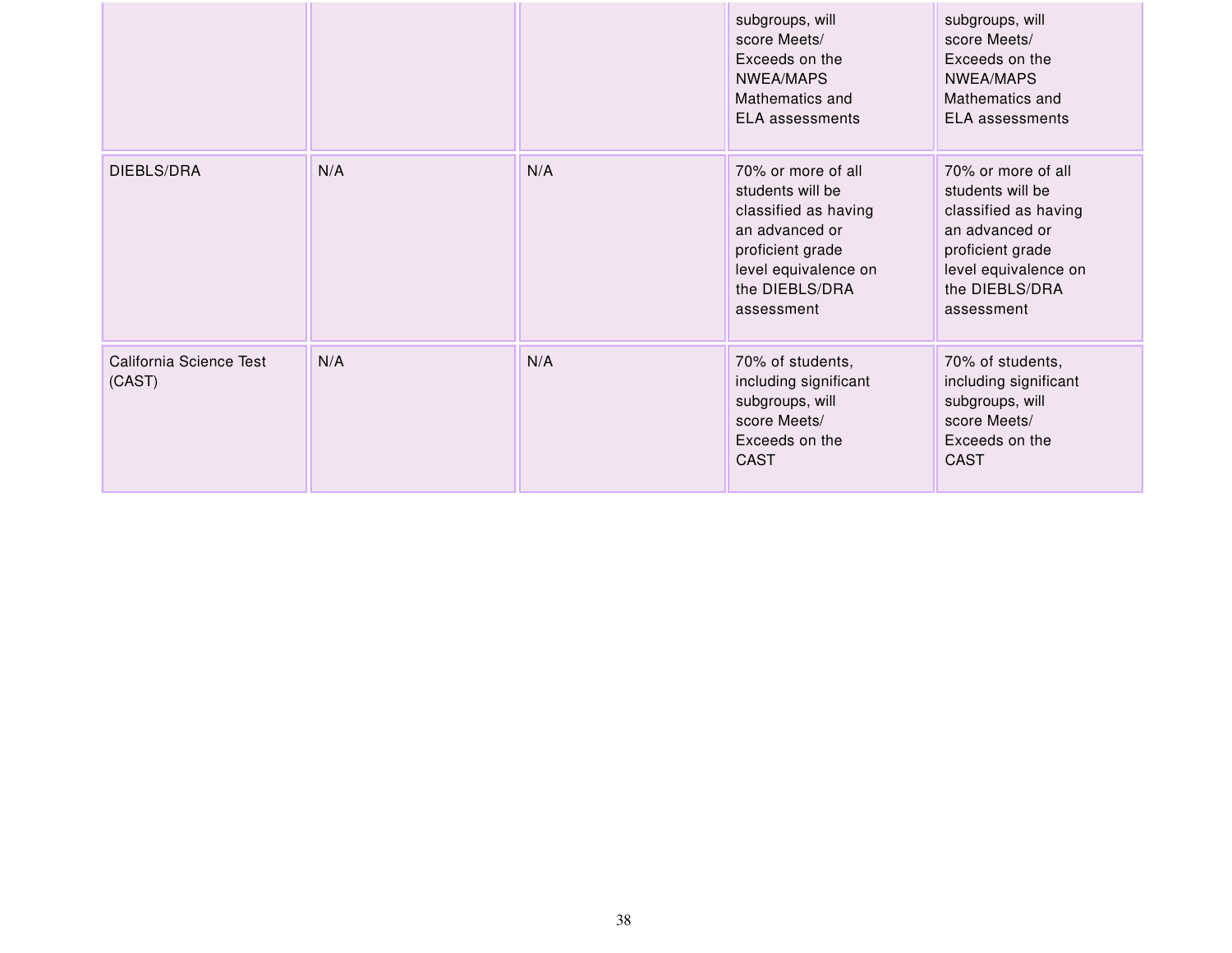## **Planned Actions / Services**

Complete a copy of the following table for each of the LEAs Actions/Services. Duplicate the table, including Budgeted Expenditures, as needed.

#### **Action 1**

For Actions/Services not included as contributing to meeting the Increased or Improved Services Requirement:

| <b>Students to be Served:</b><br>(Select from All, Students with Disabilities, or Specific Student Groups)<br>All |                                                                                                                 | Location(s):<br>All Schools | (Select from All Schools, Specific Schools, and/or Specific Grade Spans)                    |
|-------------------------------------------------------------------------------------------------------------------|-----------------------------------------------------------------------------------------------------------------|-----------------------------|---------------------------------------------------------------------------------------------|
|                                                                                                                   | <b>OR</b>                                                                                                       |                             |                                                                                             |
| For Actions/Services included as contributing to meeting the Increased or Improved Services Requirement:          |                                                                                                                 |                             |                                                                                             |
| <b>Students to be Served:</b><br>(Select from English Learners, Foster Youth, and/or Low<br>Income)               | <b>Scope of Services:</b><br>(Select from LEA-wide, Schoolwide, or Limited to<br>Unduplicated Student Group(s)) |                             | Location(s):<br>(Select from All Schools, Specific Schools, and/or<br>Specific Grade Spans) |
| <b>Actions/Services</b><br>2017-18<br>Select from New Action, Modified Action, or Unchanged<br>Action:            | 2018-19<br>Select from New Action, Modified Action, or Unchanged<br>Action:                                     |                             | 2019-20<br>Select from New Action, Modified Action, or Unchanged<br>Action:                 |

| Action:          | Action:                                                                                           | Action:                                                                                           |
|------------------|---------------------------------------------------------------------------------------------------|---------------------------------------------------------------------------------------------------|
| Unchanged Action | Unchanged Action                                                                                  | Unchanged Action                                                                                  |
| N/A              | Implement the plan for instruction as designed<br>and described in the approved charter petition. | Implement the plan for instruction as designed<br>and described in the approved charter petition. |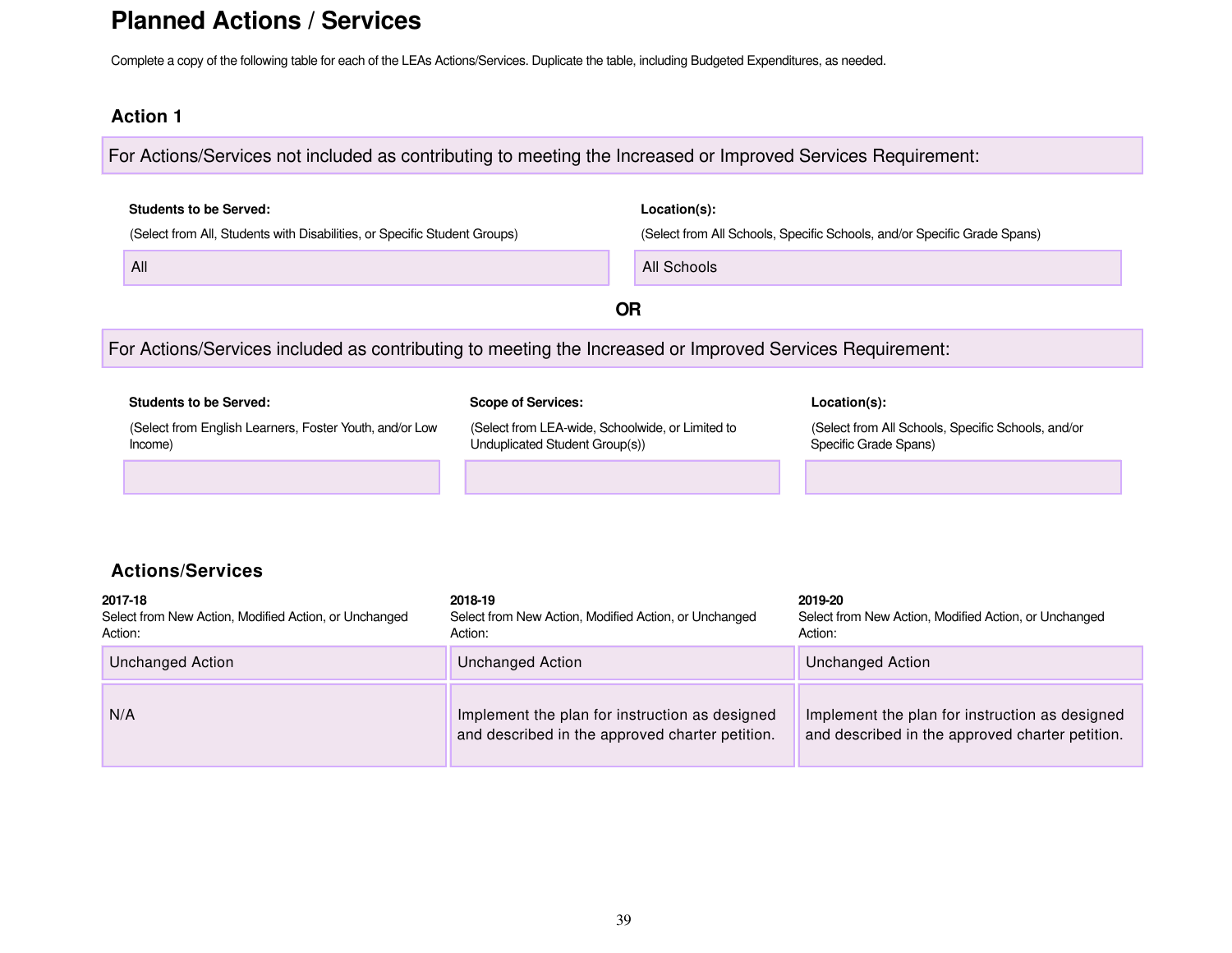#### For Actions/Services not included as contributing to meeting the Increased or Improved Services Requirement:

# **Students to be Served: Location(s):** (Select from All, Students with Disabilities, or Specific Student Groups) (Select from All Schools, Specific Schools, and/or Specific Grade Spans) **All Schools All Schools All Schools All Schools OR** For Actions/Services included as contributing to meeting the Increased or Improved Services Requirement:

| <b>Students to be Served:</b>                                      | <b>Scope of Services:</b>                                                          | Location(s):                                                                |
|--------------------------------------------------------------------|------------------------------------------------------------------------------------|-----------------------------------------------------------------------------|
| (Select from English Learners, Foster Youth, and/or Low<br>Income) | (Select from LEA-wide, Schoolwide, or Limited to<br>Unduplicated Student Group(s)) | (Select from All Schools, Specific Schools, and/or<br>Specific Grade Spans) |
|                                                                    |                                                                                    |                                                                             |

| 2017-18<br>Select from New Action, Modified Action, or Unchanged<br>Action: | 2018-19<br>Select from New Action, Modified Action, or Unchanged<br>Action:                                                                                                                                                                                                                                                                                                                                                                                                                 | 2019-20<br>Select from New Action, Modified Action, or Unchanged<br>Action:                                                                                                                                                                                                                                                                                                                                                                                                                 |
|-----------------------------------------------------------------------------|---------------------------------------------------------------------------------------------------------------------------------------------------------------------------------------------------------------------------------------------------------------------------------------------------------------------------------------------------------------------------------------------------------------------------------------------------------------------------------------------|---------------------------------------------------------------------------------------------------------------------------------------------------------------------------------------------------------------------------------------------------------------------------------------------------------------------------------------------------------------------------------------------------------------------------------------------------------------------------------------------|
| Action                                                                      | New Action                                                                                                                                                                                                                                                                                                                                                                                                                                                                                  | <b>Unchanged Action</b>                                                                                                                                                                                                                                                                                                                                                                                                                                                                     |
| N/A                                                                         | Priority 4 Outcome 1<br>- LbD will provide highly qualified instructional<br>personnel and Resource/ Support Specialists to<br>implement high-quality instruction with<br>continuous monitoring by the Principal.<br>- LbD will provide comprehensive professional<br>development to support student achievement.<br>- LbD will analyze CAASPP, CAST, CAA, NWEA<br>MAPs, and other state and internal assessment<br>scores at least quarterly to review<br>progress towards annual targets. | Priority 4 Outcome 1<br>- LbD will provide highly qualified instructional<br>personnel and Resource/ Support Specialists to<br>implement high-quality instruction with<br>continuous monitoring by the Principal.<br>- LbD will provide comprehensive professional<br>development to support student achievement.<br>- LbD will analyze CAASPP, CAST, CAA, NWEA<br>MAPs, and other state and internal assessment<br>scores at least quarterly to review<br>progress towards annual targets. |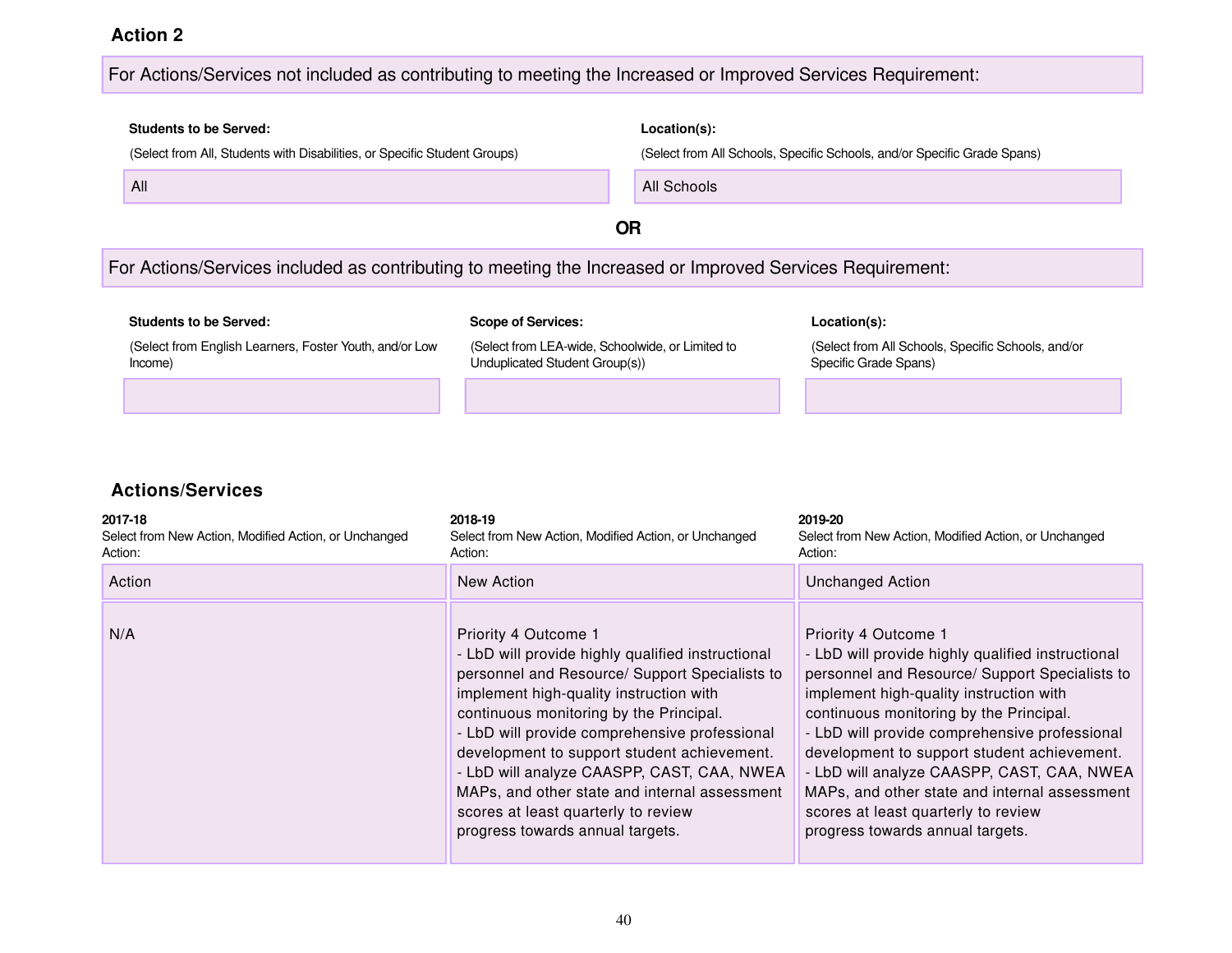## **Budgeted Expenditures**

|                            | 2017-18 | 2018-19                                                                     | 2019-20                                                                     |
|----------------------------|---------|-----------------------------------------------------------------------------|-----------------------------------------------------------------------------|
| Amount                     | \$0     | \$126,503                                                                   | \$379,509                                                                   |
| Source                     |         | <b>LCFF</b>                                                                 | LCFF                                                                        |
| <b>Budget</b><br>Reference |         | 2000-2999 Classified Salaries;<br>Instructional aides and support personnel | 2000-2999 Classified Salaries;<br>Instructional aides and support personnel |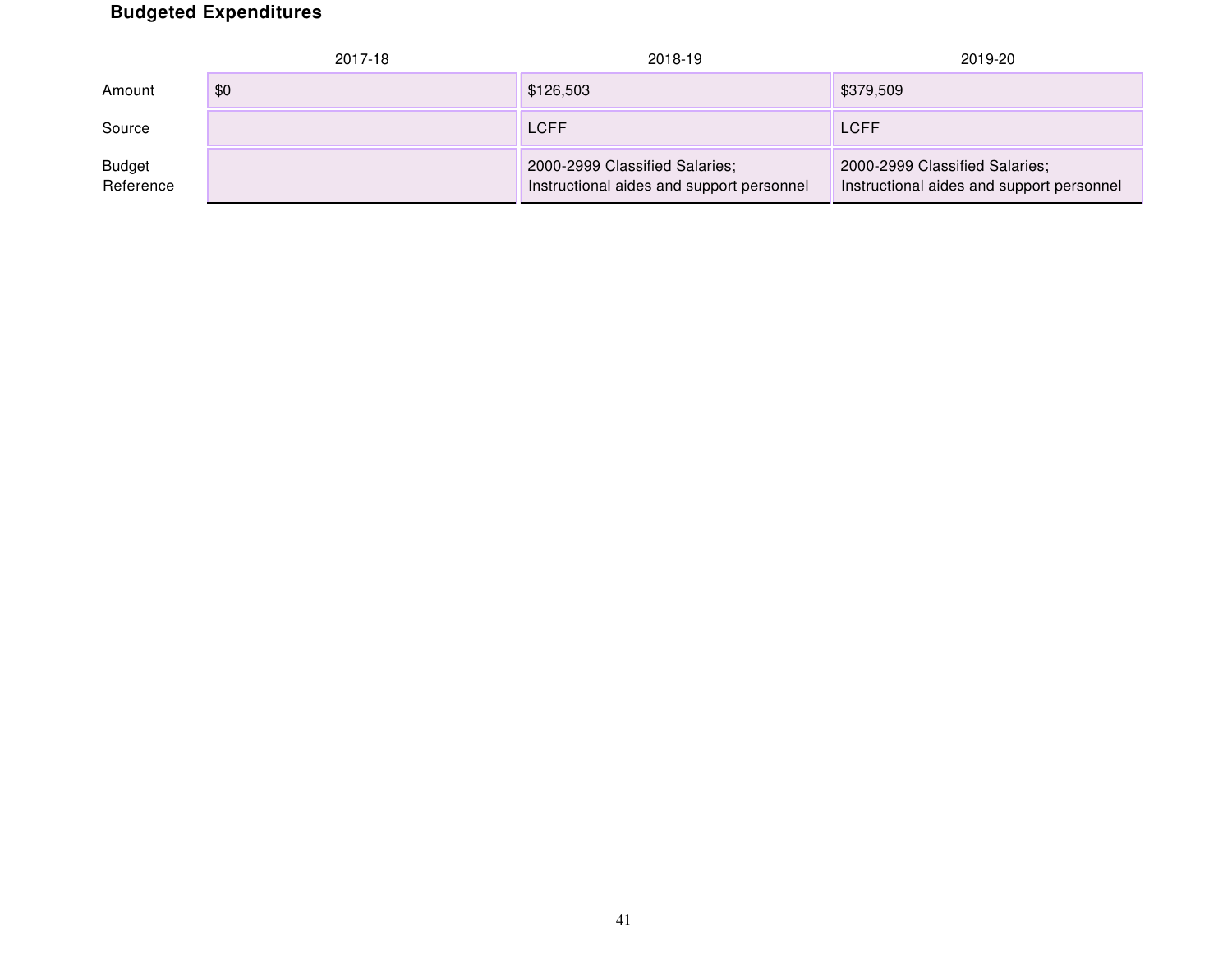#### For Actions/Services not included as contributing to meeting the Increased or Improved Services Requirement:

### **Students to be Served: Location(s):** (Select from All, Students with Disabilities, or Specific Student Groups) (Select from All Schools, Specific Schools, and/or Specific Grade Spans) **OR** For Actions/Services included as contributing to meeting the Increased or Improved Services Requirement: **Students to be Served: Scope of Services: Location(s):** (Select from English Learners, Foster Youth, and/or Low Income) (Select from LEA-wide, Schoolwide, or Limited to Unduplicated Student Group(s)) (Select from All Schools, Specific Schools, and/or Specific Grade Spans) English Learners **Schoolwide** All Schools and Schoolwide All Schools and All Schools

| 2017-18<br>Select from New Action, Modified Action, or Unchanged<br>Action: | 2018-19<br>Select from New Action, Modified Action, or Unchanged<br>Action:                                                                                                                                                                                                                                                                                                                                                                                              | 2019-20<br>Select from New Action, Modified Action, or Unchanged<br>Action:                                                                                                                                                                                                                                                                                                                                                                                              |
|-----------------------------------------------------------------------------|--------------------------------------------------------------------------------------------------------------------------------------------------------------------------------------------------------------------------------------------------------------------------------------------------------------------------------------------------------------------------------------------------------------------------------------------------------------------------|--------------------------------------------------------------------------------------------------------------------------------------------------------------------------------------------------------------------------------------------------------------------------------------------------------------------------------------------------------------------------------------------------------------------------------------------------------------------------|
| Action                                                                      | New Action                                                                                                                                                                                                                                                                                                                                                                                                                                                               | <b>Unchanged Action</b>                                                                                                                                                                                                                                                                                                                                                                                                                                                  |
| N/A                                                                         | Priority 4 Outcome 2<br>- See above; plus: LbD will implement the<br>LAUSD English Learner Master Plan.<br>- LbD will provide high qualified and experienced<br>teachers with appropriate EL authorization who<br>will continuously monitor instruction<br>and achievement of ELs<br>- LbD will identify English Learners by<br>proficiency level, ensure ELD instruction is<br>aligned to the new standards, and monitor<br>student progress in program implementation. | Priority 4 Outcome 2<br>- See above; plus: LbD will implement the<br>LAUSD English Learner Master Plan.<br>- LbD will provide high qualified and experienced<br>teachers with appropriate EL authorization who<br>will continuously monitor instruction<br>and achievement of ELs<br>- LbD will identify English Learners by<br>proficiency level, ensure ELD instruction is<br>aligned to the new standards, and monitor<br>student progress in program implementation. |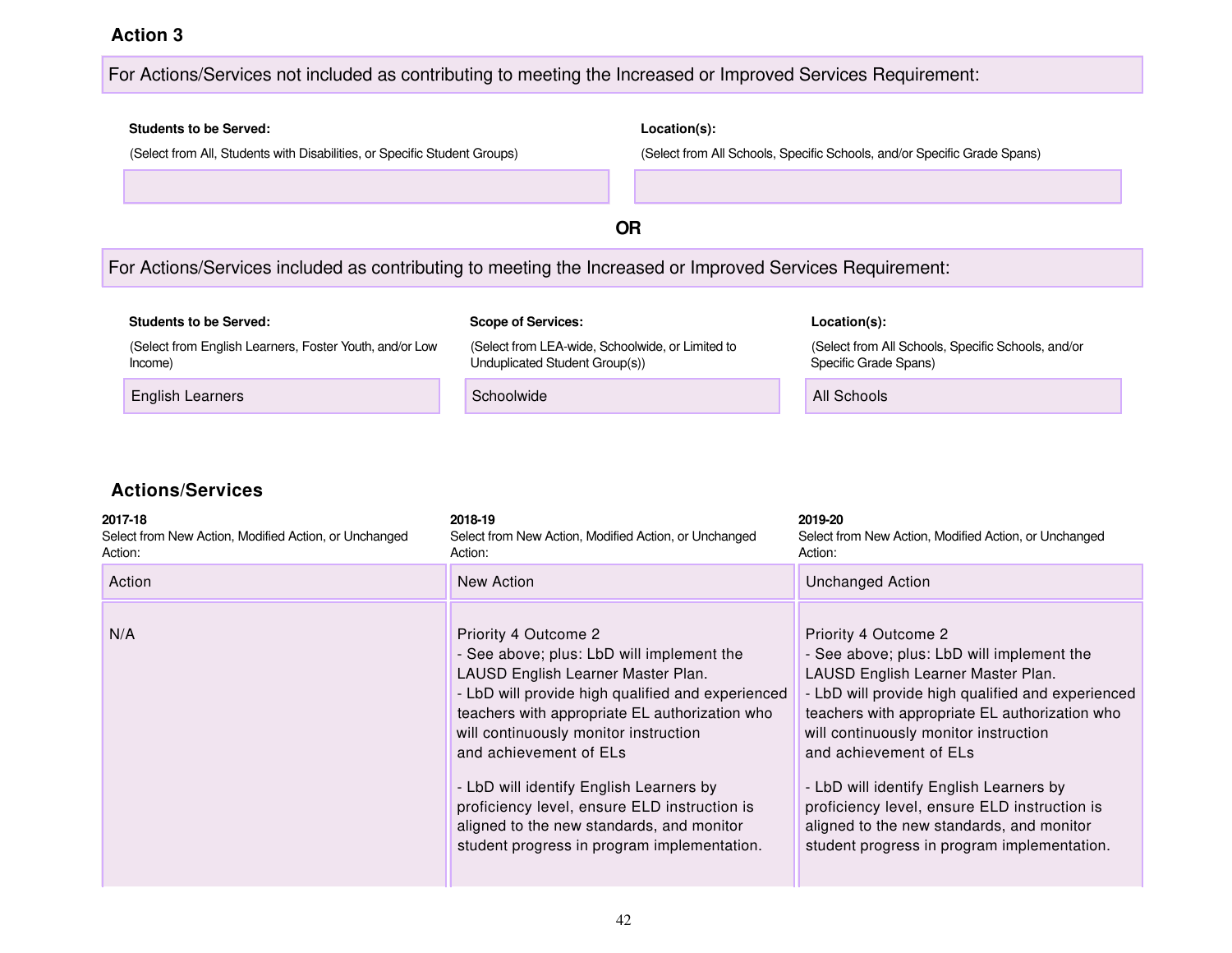| - LbD will provide professional development<br>related to EL support, including ELPAC training<br>and redesignation criteria.              | - LbD will provide professional development<br>related to EL support, including ELPAC training<br>and redesignation criteria.              |
|--------------------------------------------------------------------------------------------------------------------------------------------|--------------------------------------------------------------------------------------------------------------------------------------------|
| - LbD will ensure redesignated ELs will continue<br>to be supported via a multi-tiered system<br>including support for struggling readers. | - LbD will ensure redesignated ELs will continue<br>to be supported via a multi-tiered system<br>including support for struggling readers. |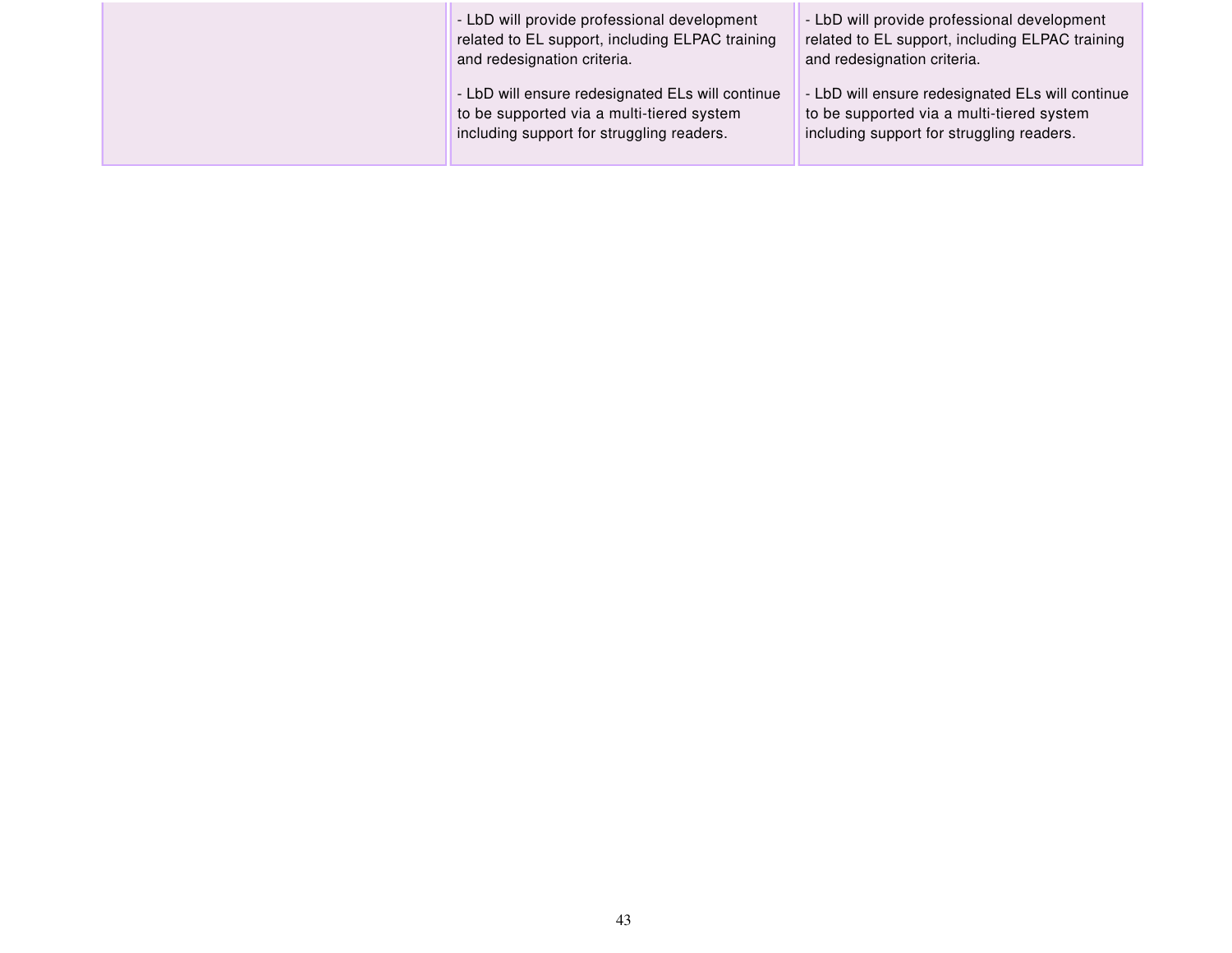#### For Actions/Services not included as contributing to meeting the Increased or Improved Services Requirement:

### **Students to be Served: Location(s):** (Select from All, Students with Disabilities, or Specific Student Groups) (Select from All Schools, Specific Schools, and/or Specific Grade Spans) **OR** For Actions/Services included as contributing to meeting the Increased or Improved Services Requirement: **Students to be Served: Scope of Services: Location(s):** (Select from English Learners, Foster Youth, and/or Low Income) (Select from LEA-wide, Schoolwide, or Limited to Unduplicated Student Group(s)) (Select from All Schools, Specific Schools, and/or Specific Grade Spans) English Learners **Schoolwide** All Schools and Schoolwide All Schools and All Schools

| 2017-18<br>Select from New Action, Modified Action, or Unchanged<br>Action: | 2018-19<br>Select from New Action, Modified Action, or Unchanged<br>Action:                                                                                                                                                                                                                                                                                                                                                                      | 2019-20<br>Select from New Action, Modified Action, or Unchanged<br>Action:                                                                                                                                                                                                                                                                                                                                                                      |
|-----------------------------------------------------------------------------|--------------------------------------------------------------------------------------------------------------------------------------------------------------------------------------------------------------------------------------------------------------------------------------------------------------------------------------------------------------------------------------------------------------------------------------------------|--------------------------------------------------------------------------------------------------------------------------------------------------------------------------------------------------------------------------------------------------------------------------------------------------------------------------------------------------------------------------------------------------------------------------------------------------|
| Action                                                                      | New Action                                                                                                                                                                                                                                                                                                                                                                                                                                       | <b>Unchanged Action</b>                                                                                                                                                                                                                                                                                                                                                                                                                          |
| N/A                                                                         | Priority 4 Outcome 3- English Learner<br>reclassification rate<br>- Same as Priority 4 Outcome 2 above, plus:<br>- LbD budget will be reviewed every year to<br>ensure adequate budget for appropriate EL<br>instructional materials is in place.<br>- LbD will add additional supports for our EL<br>students through exam preparation,<br>differentiation, teacher coaching, and additional<br>tutoring to meet EL student instructional needs | Priority 4 Outcome 3- English Learner<br>reclassification rate<br>- Same as Priority 4 Outcome 2 above, plus:<br>- LbD budget will be reviewed every year to<br>ensure adequate budget for appropriate EL<br>instructional materials is in place.<br>- LbD will add additional supports for our EL<br>students through exam preparation,<br>differentiation, teacher coaching, and additional<br>tutoring to meet EL student instructional needs |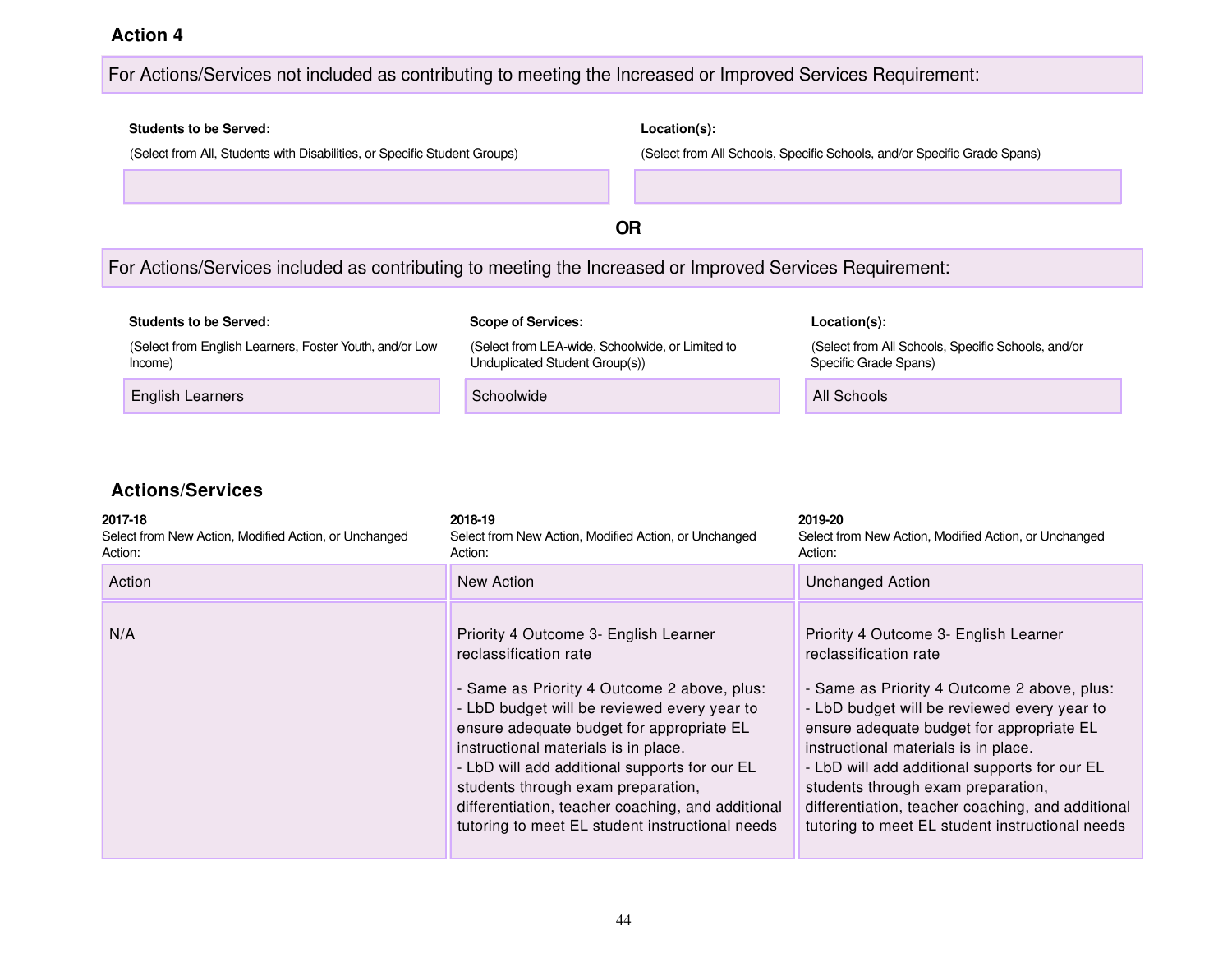#### For Actions/Services not included as contributing to meeting the Increased or Improved Services Requirement:

## **Students to be Served: Location(s):** (Select from All, Students with Disabilities, or Specific Student Groups) (Select from All Schools, Specific Schools, and/or Specific Grade Spans) All All Schools

**OR**

#### For Actions/Services included as contributing to meeting the Increased or Improved Services Requirement:

| <b>Students to be Served:</b>                                      | <b>Scope of Services:</b>                                                          | Location(s):                                                                |
|--------------------------------------------------------------------|------------------------------------------------------------------------------------|-----------------------------------------------------------------------------|
| (Select from English Learners, Foster Youth, and/or Low<br>Income) | (Select from LEA-wide, Schoolwide, or Limited to<br>Unduplicated Student Group(s)) | (Select from All Schools, Specific Schools, and/or<br>Specific Grade Spans) |
|                                                                    |                                                                                    |                                                                             |

| 2017-18<br>Select from New Action, Modified Action, or Unchanged<br>Action: | 2018-19<br>Select from New Action, Modified Action, or Unchanged<br>Action:                                                                                                                                                                                                                                                                                                                                                                                                                                                                                      | 2019-20<br>Select from New Action, Modified Action, or Unchanged<br>Action:                                                                                                                                                                                                                                                                                                                                                                                                                                                                                      |
|-----------------------------------------------------------------------------|------------------------------------------------------------------------------------------------------------------------------------------------------------------------------------------------------------------------------------------------------------------------------------------------------------------------------------------------------------------------------------------------------------------------------------------------------------------------------------------------------------------------------------------------------------------|------------------------------------------------------------------------------------------------------------------------------------------------------------------------------------------------------------------------------------------------------------------------------------------------------------------------------------------------------------------------------------------------------------------------------------------------------------------------------------------------------------------------------------------------------------------|
| Action                                                                      | New Action                                                                                                                                                                                                                                                                                                                                                                                                                                                                                                                                                       | <b>Unchanged Action</b>                                                                                                                                                                                                                                                                                                                                                                                                                                                                                                                                          |
| N/A                                                                         | Priority 8 Outcome 1<br>- LbD will offer all students, including all<br>subgroups, a broad course of study that<br>includes engaging, hands on, project-based and<br>maker-centered learning experiences with<br>technology and arts integration to help develop<br>critical 21st century competencies.<br>- LbD will provide professional development to<br>teachers on integrating hands-on/project-based/<br>maker- centered learning across the curriculum.<br>- LbD will provide resources, time and materials<br>for all students to engage in meaningful, | Priority 8 Outcome 1<br>- LbD will offer all students, including all<br>subgroups, a broad course of study that<br>includes engaging, hands on, project-based and<br>maker-centered learning experiences with<br>technology and arts integration to help develop<br>critical 21st century competencies.<br>- LbD will provide professional development to<br>teachers on integrating hands-on/project-based/<br>maker- centered learning across the curriculum.<br>- LbD will provide resources, time and materials<br>for all students to engage in meaningful, |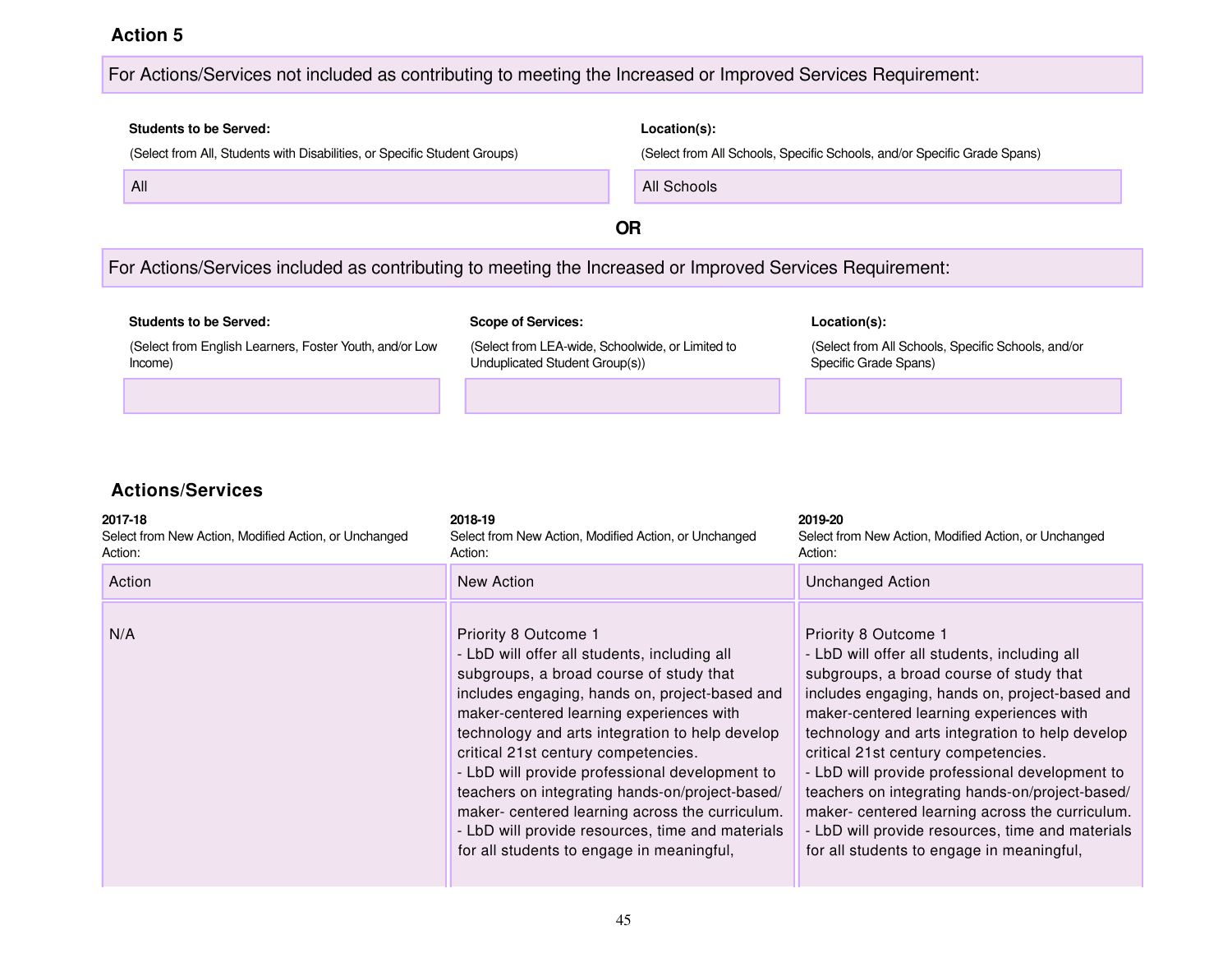| hands-on/project-based/maker centered<br>learning. | hands-on/project-based/maker centered<br>learning. |
|----------------------------------------------------|----------------------------------------------------|
|                                                    |                                                    |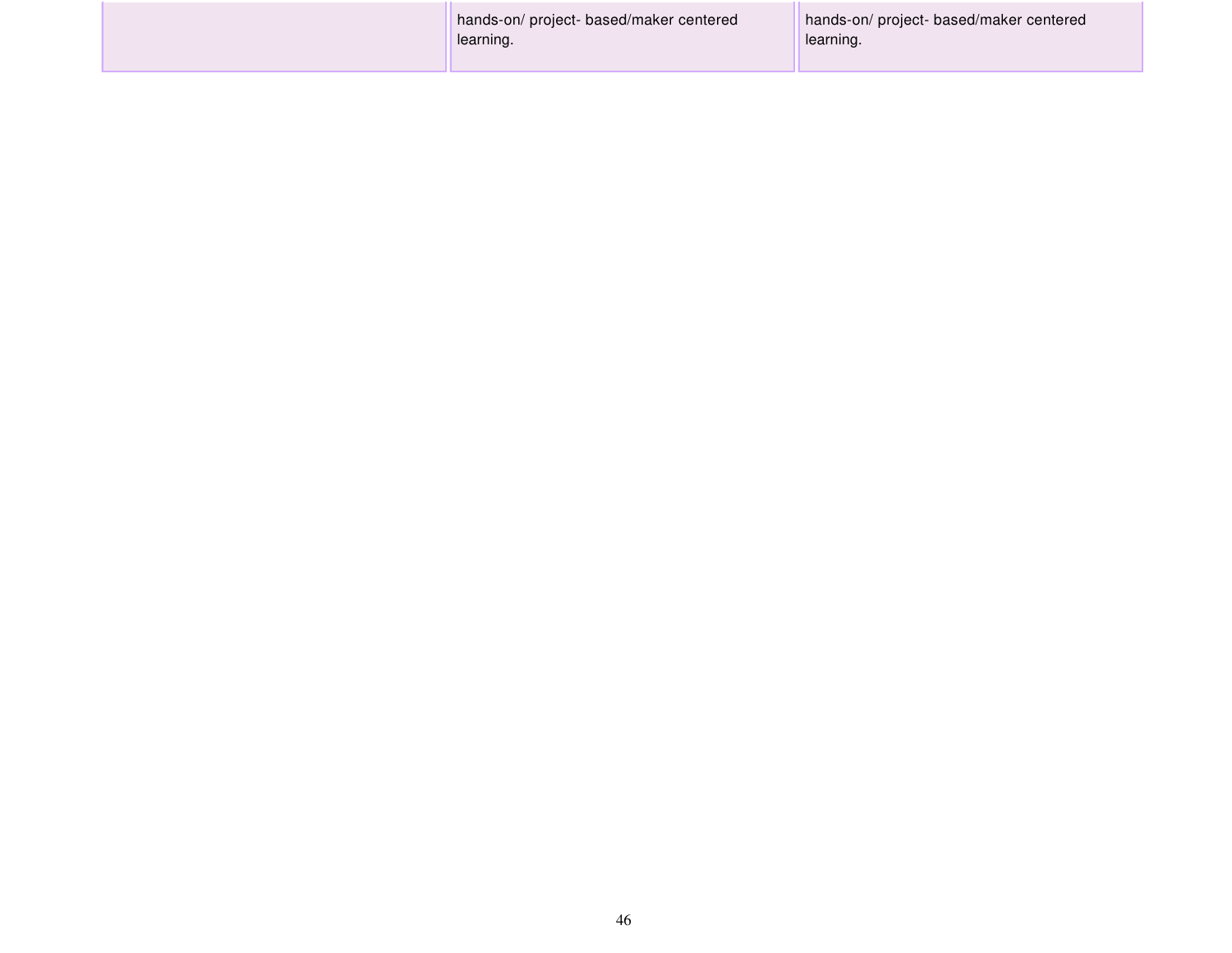(Select from New Goal, Modified Goal, or Unchanged Goal)

Unchanged Goal

### **Goal 3**

LbD will foster parent, community and student engagement in school life and high rates of stakeholder satisfaction.

#### **State and/or Local Priorities Addressed by this goal:**

State Priorities: 3. Parent involvement; 5. Pupil engagement; 6. School climate Local Priorities: N/A

#### **Identified Need:**

Parent and community engagement are an integral part of student success.

#### **Expected Annual Measurable Outcomes**

| Metrics/Indicators                                     | Baseline | 2017-18 | 2018-19                                               | 2019-20                                               |
|--------------------------------------------------------|----------|---------|-------------------------------------------------------|-------------------------------------------------------|
| Parent/Teacher/Community<br><b>Satisfaction Survey</b> | N/A      | N/A     | 90% completion rate                                   | 90% completion rate                                   |
| <b>Active Parent Advisory</b><br>Committee             | N/A      | N/A     | Consistent monthly<br>meeting                         | Consistent monthly<br>meeting                         |
| Parental Involvement                                   | N/A      | N/A     | 100% of parents<br>attend at least 2<br>school events | 100% of parents<br>attend at least 2<br>school events |
| Student Attendance and<br>Chronic Absenteeism          | N/A      | N/A     | 95% of student will<br>attend school every<br>day     | 95% of student will<br>attend school every<br>day     |
| <b>Student Suspension Rates</b>                        | N/A      | N/A     | Suspension rate will<br>be $< 1\%$                    | Suspension rate will<br>be $< 1\%$                    |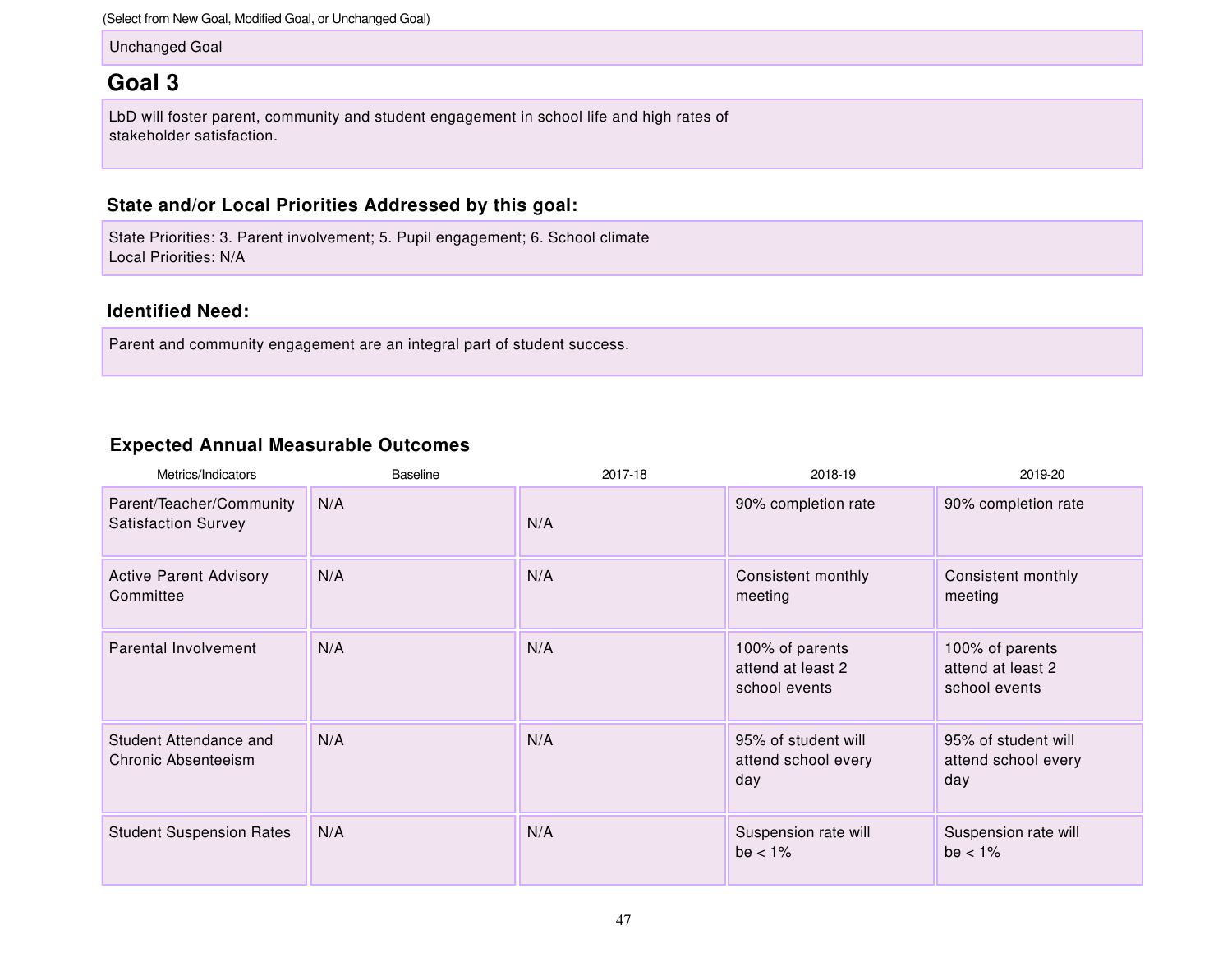| <b>Student Expulsion Rate</b> | N/A | N/A | Suspension rate will<br>$be < .5 \%$ | Suspension rate will<br>be $< .5 \%$ |
|-------------------------------|-----|-----|--------------------------------------|--------------------------------------|
|-------------------------------|-----|-----|--------------------------------------|--------------------------------------|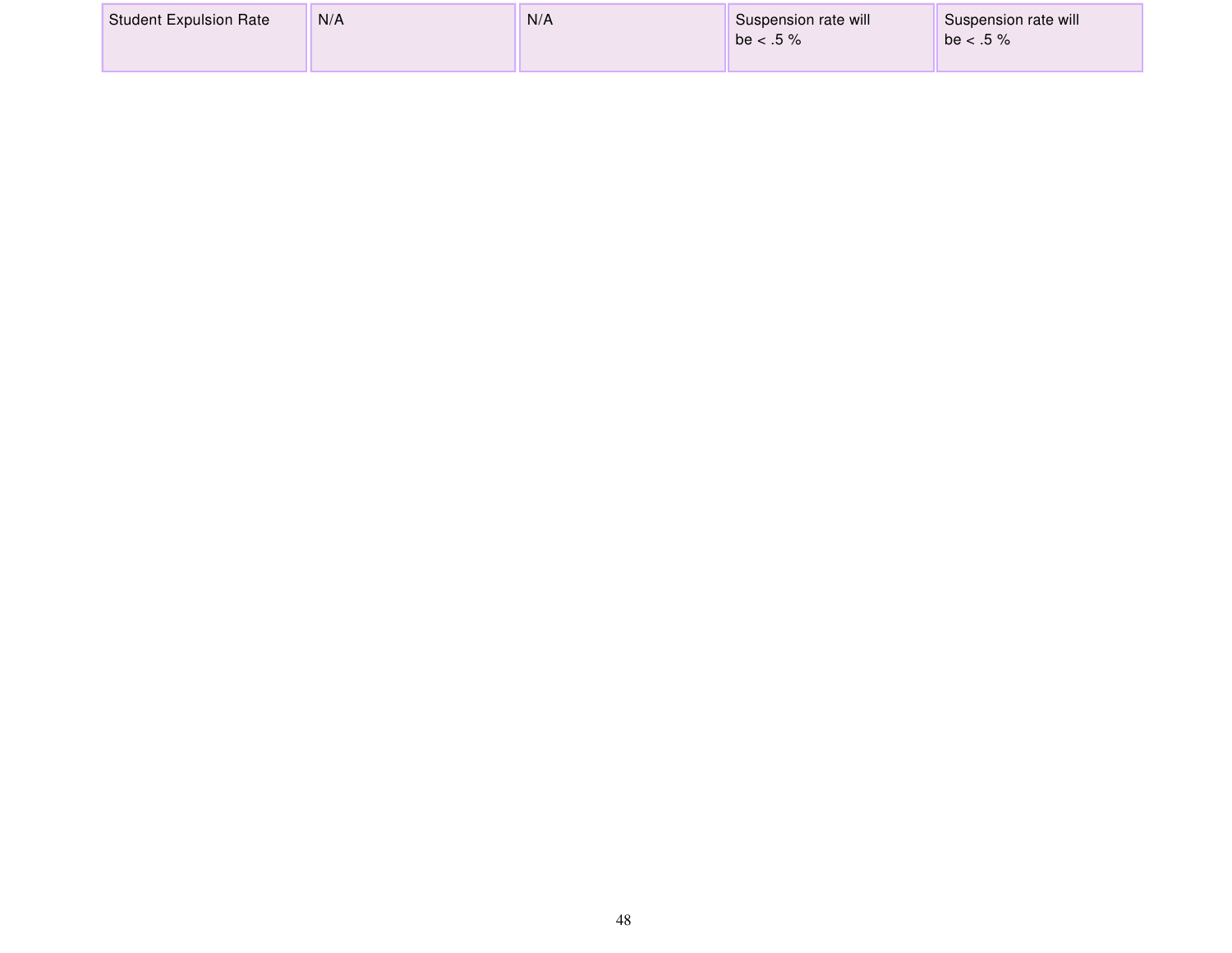## **Planned Actions / Services**

Complete a copy of the following table for each of the LEAs Actions/Services. Duplicate the table, including Budgeted Expenditures, as needed.

petition.

#### **Action 1**

For Actions/Services not included as contributing to meeting the Increased or Improved Services Requirement:

|                    | <b>Students to be Served:</b>                                                                            |                                                                                    |                                                | Location(s):                                                                                                                         |  |
|--------------------|----------------------------------------------------------------------------------------------------------|------------------------------------------------------------------------------------|------------------------------------------------|--------------------------------------------------------------------------------------------------------------------------------------|--|
|                    | (Select from All, Students with Disabilities, or Specific Student Groups)                                |                                                                                    |                                                | (Select from All Schools, Specific Schools, and/or Specific Grade Spans)                                                             |  |
|                    | All                                                                                                      |                                                                                    | All Schools                                    |                                                                                                                                      |  |
|                    |                                                                                                          |                                                                                    | <b>OR</b>                                      |                                                                                                                                      |  |
|                    | For Actions/Services included as contributing to meeting the Increased or Improved Services Requirement: |                                                                                    |                                                |                                                                                                                                      |  |
|                    | <b>Students to be Served:</b>                                                                            | <b>Scope of Services:</b>                                                          |                                                | Location(s):                                                                                                                         |  |
|                    |                                                                                                          |                                                                                    |                                                |                                                                                                                                      |  |
|                    | (Select from English Learners, Foster Youth, and/or Low<br>Income)                                       | (Select from LEA-wide, Schoolwide, or Limited to<br>Unduplicated Student Group(s)) |                                                | (Select from All Schools, Specific Schools, and/or<br>Specific Grade Spans)                                                          |  |
|                    |                                                                                                          |                                                                                    |                                                |                                                                                                                                      |  |
|                    |                                                                                                          |                                                                                    |                                                |                                                                                                                                      |  |
|                    | <b>Actions/Services</b>                                                                                  |                                                                                    |                                                |                                                                                                                                      |  |
| 2017-18<br>Action: | Select from New Action, Modified Action, or Unchanged                                                    | 2018-19<br>Select from New Action, Modified Action, or Unchanged<br>Action:        |                                                | 2019-20<br>Select from New Action, Modified Action, or Unchanged<br>Action:                                                          |  |
|                    | <b>Unchanged Action</b>                                                                                  | <b>Unchanged Action</b>                                                            |                                                | <b>Unchanged Action</b>                                                                                                              |  |
| N/A                |                                                                                                          | Implement the plan for parental/community<br>involvement and student attendance as | designed and described in the approved charter | Implement the plan for parental/community<br>involvement and student attendance as<br>designed and described in the approved charter |  |

#### **Budgeted Expenditures**

petition.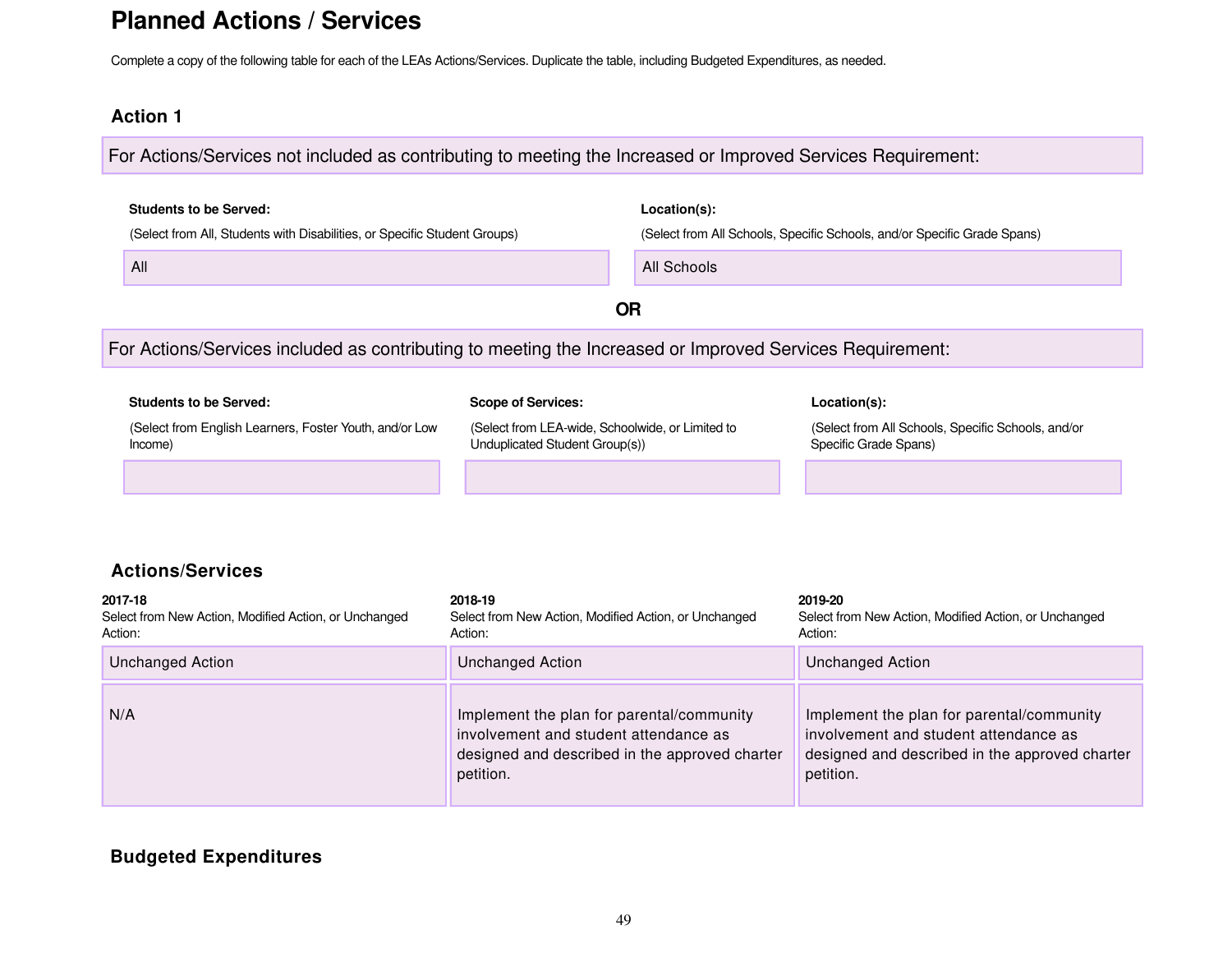|                            | 2017-18                          | 2018-19                                            | 2019-20                                            |
|----------------------------|----------------------------------|----------------------------------------------------|----------------------------------------------------|
| Amount                     | \$0                              | \$8,175                                            | \$8,420                                            |
| Source                     |                                  | <b>LCFF</b>                                        | <b>LCFF</b>                                        |
| <b>Budget</b><br>Reference | N/A - school opened in 2018-2019 | 5000-5999 Services and Other Operating<br>Expenses | 5000-5999 Services and Other Operating<br>Expenses |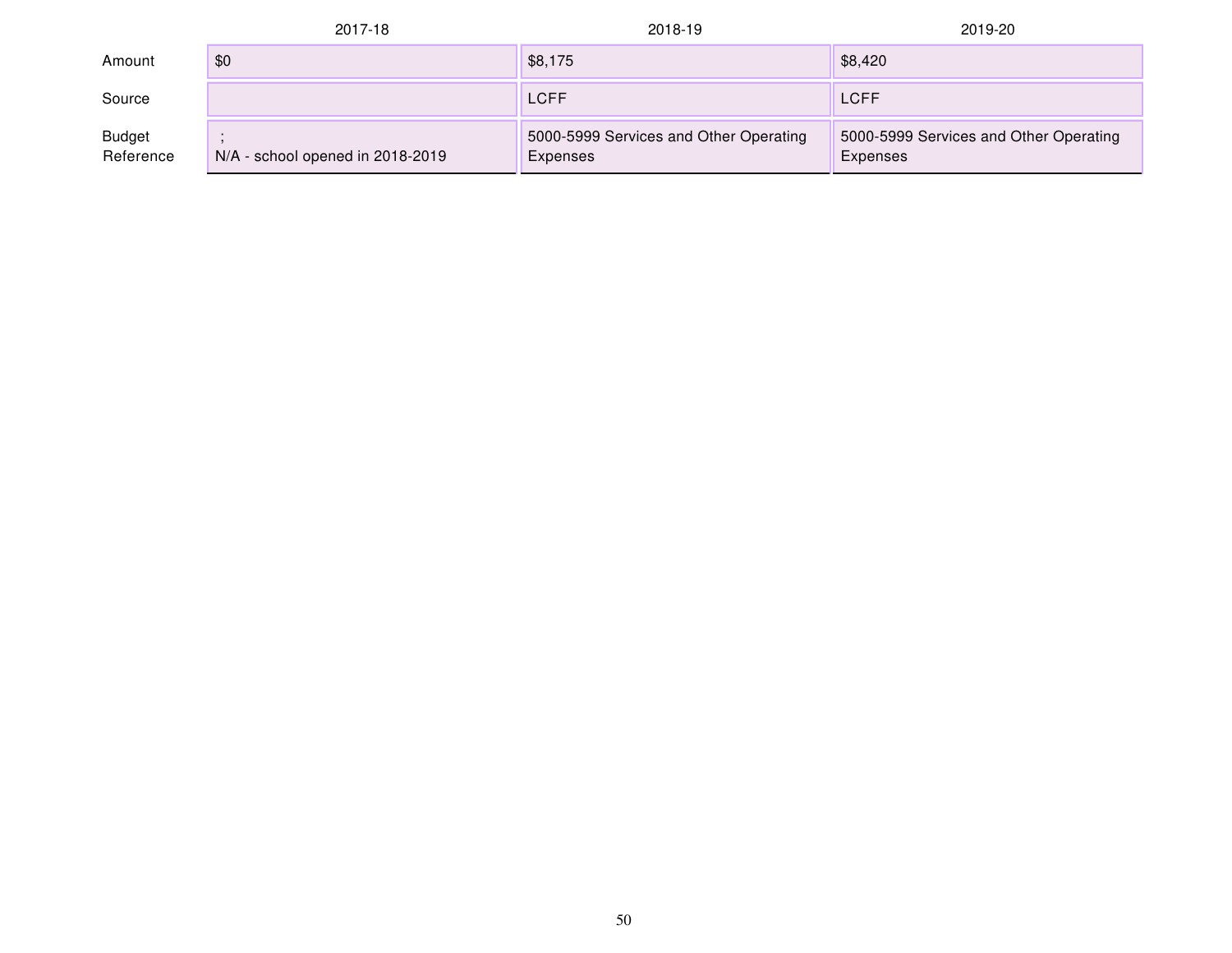#### For Actions/Services not included as contributing to meeting the Increased or Improved Services Requirement:

# **Students to be Served: Location(s):** (Select from All, Students with Disabilities, or Specific Student Groups) (Select from All Schools, Specific Schools, and/or Specific Grade Spans) **All Schools All Schools All Schools All Schools OR** For Actions/Services included as contributing to meeting the Increased or Improved Services Requirement:

| <b>Students to be Served:</b>                                      | <b>Scope of Services:</b>                                                          | Location(s):                                                                |
|--------------------------------------------------------------------|------------------------------------------------------------------------------------|-----------------------------------------------------------------------------|
| (Select from English Learners, Foster Youth, and/or Low<br>Income) | (Select from LEA-wide, Schoolwide, or Limited to<br>Unduplicated Student Group(s)) | (Select from All Schools, Specific Schools, and/or<br>Specific Grade Spans) |
|                                                                    |                                                                                    |                                                                             |

| 2017-18<br>Select from New Action, Modified Action, or Unchanged<br>Action: | 2018-19<br>Select from New Action, Modified Action, or Unchanged<br>Action:                                                                                                                                                                                                                                                                                                                                                       | 2019-20<br>Select from New Action, Modified Action, or Unchanged<br>Action:                                                                                                                                                                                                                                                                                                                                                       |
|-----------------------------------------------------------------------------|-----------------------------------------------------------------------------------------------------------------------------------------------------------------------------------------------------------------------------------------------------------------------------------------------------------------------------------------------------------------------------------------------------------------------------------|-----------------------------------------------------------------------------------------------------------------------------------------------------------------------------------------------------------------------------------------------------------------------------------------------------------------------------------------------------------------------------------------------------------------------------------|
| Action                                                                      | New Action                                                                                                                                                                                                                                                                                                                                                                                                                        | <b>Unchanged Action</b>                                                                                                                                                                                                                                                                                                                                                                                                           |
| N/A                                                                         | Priority 3 Outcome 1<br>- LbD will engage parents in a series of relevant<br>and interesting workshops related to their childs<br><b>SUCCESS</b><br>- LbD will maintain school website as a<br>communication tool for the community.<br>- LbD will communicate the most important<br>website items via a monthly newsletter<br>(translated into Spanish and other<br>languages as necessary) that is sent home via<br>a hardcopy. | Priority 3 Outcome 1<br>- LbD will engage parents in a series of relevant<br>and interesting workshops related to their childs<br><b>SUCCESS</b><br>- LbD will maintain school website as a<br>communication tool for the community.<br>- LbD will communicate the most important<br>website items via a monthly newsletter<br>(translated into Spanish and other<br>languages as necessary) that is sent home via<br>a hardcopy. |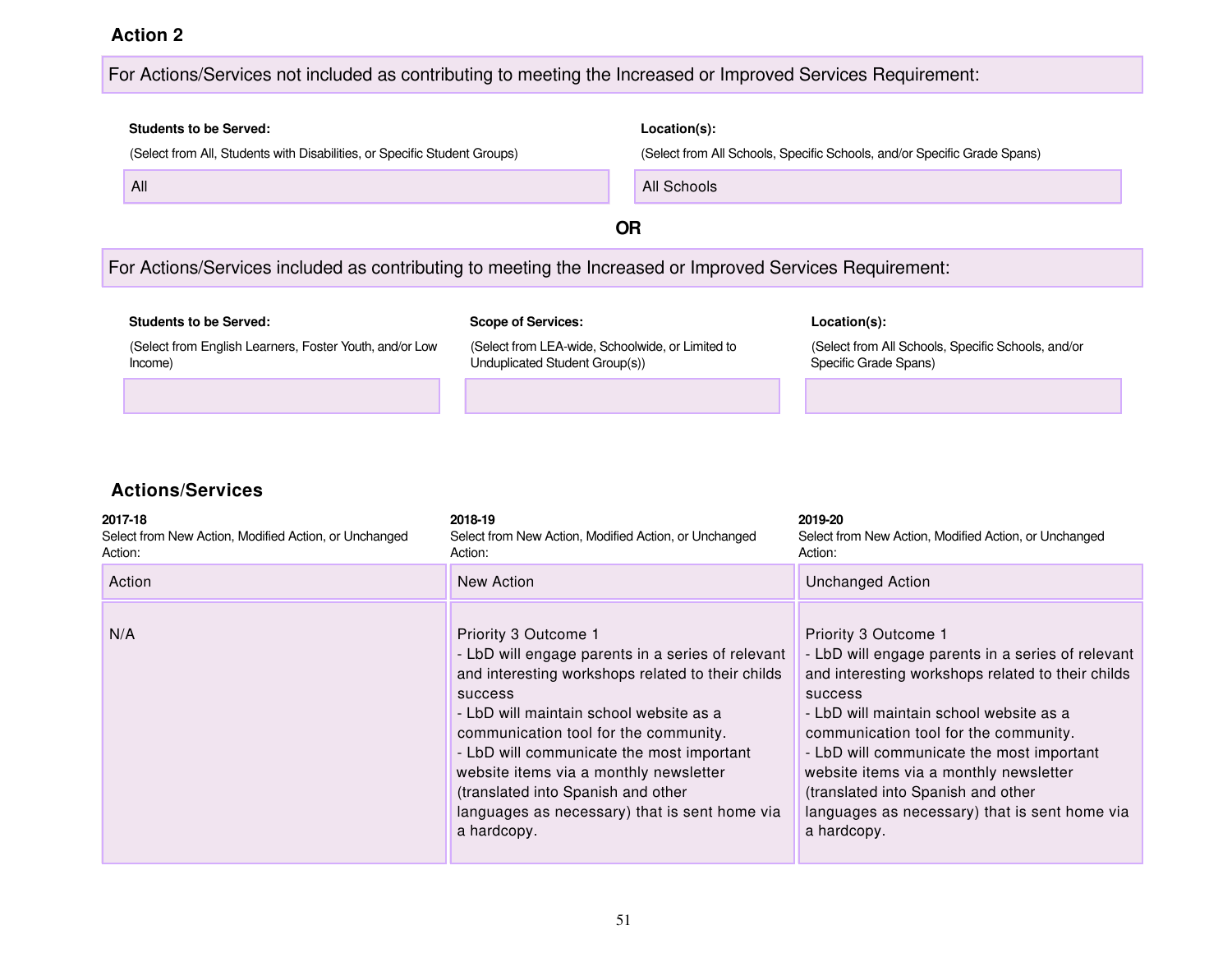## **Budgeted Expenditures**

|                            | 2017-18 | 2018-19                                                                      | 2019-20                                                                      |
|----------------------------|---------|------------------------------------------------------------------------------|------------------------------------------------------------------------------|
| Amount                     | \$0     | \$300                                                                        | \$300                                                                        |
| Source                     |         | <b>LCFF</b>                                                                  | <b>LCFF</b>                                                                  |
| <b>Budget</b><br>Reference |         | 5000-5999 Services and Other Operating<br>Expenses;<br>IT and school website | 5000-5999 Services and Other Operating<br>Expenses;<br>IT and school website |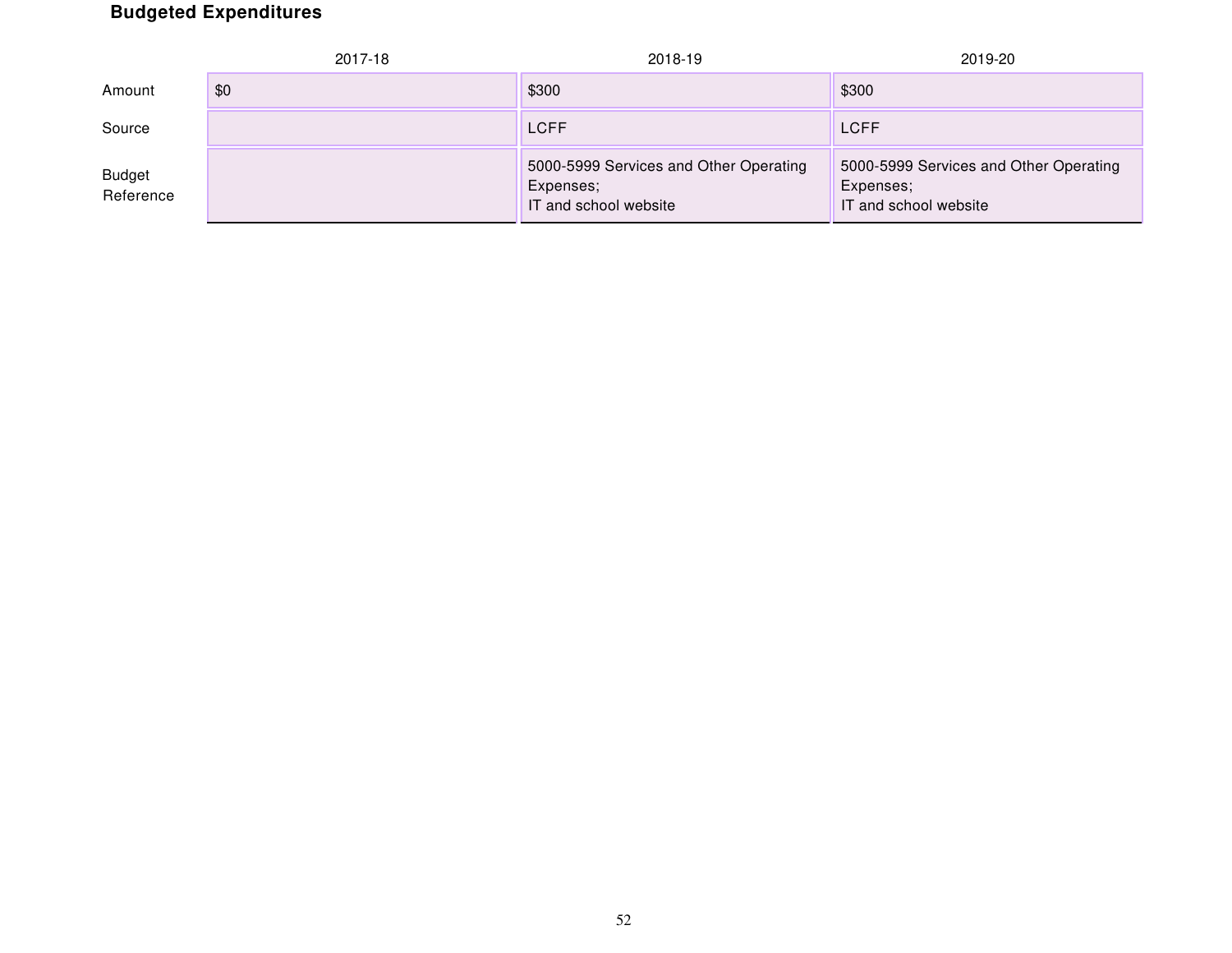#### For Actions/Services not included as contributing to meeting the Increased or Improved Services Requirement:

# **Students to be Served: Location(s):** (Select from All, Students with Disabilities, or Specific Student Groups) (Select from All Schools, Specific Schools, and/or Specific Grade Spans) All All Schools **OR** For Actions/Services included as contributing to meeting the Increased or Improved Services Requirement:

| <b>Students to be Served:</b>                                      | <b>Scope of Services:</b>                                                          | Location(s):                                                                |
|--------------------------------------------------------------------|------------------------------------------------------------------------------------|-----------------------------------------------------------------------------|
| (Select from English Learners, Foster Youth, and/or Low<br>Income) | (Select from LEA-wide, Schoolwide, or Limited to<br>Unduplicated Student Group(s)) | (Select from All Schools, Specific Schools, and/or<br>Specific Grade Spans) |
|                                                                    |                                                                                    |                                                                             |

| 2017-18<br>Select from New Action, Modified Action, or Unchanged<br>Action: | 2018-19<br>Select from New Action, Modified Action, or Unchanged<br>Action:                                                                                                                                                                                                                                                                                                                                     | 2019-20<br>Select from New Action, Modified Action, or Unchanged<br>Action:                                                                                                                                                                                                                                                                                                                                     |
|-----------------------------------------------------------------------------|-----------------------------------------------------------------------------------------------------------------------------------------------------------------------------------------------------------------------------------------------------------------------------------------------------------------------------------------------------------------------------------------------------------------|-----------------------------------------------------------------------------------------------------------------------------------------------------------------------------------------------------------------------------------------------------------------------------------------------------------------------------------------------------------------------------------------------------------------|
| Action                                                                      | New Action                                                                                                                                                                                                                                                                                                                                                                                                      | <b>Unchanged Action</b>                                                                                                                                                                                                                                                                                                                                                                                         |
| N/A                                                                         | Priority 5 Outcome 1<br>- LbD parent outreach and communications will<br>continue to stress the importance of attendance<br>and arriving at school on<br>time each day<br>- LbDs Office Manager and Resource<br>Specialists will help improve attendance and<br>decrease habitual truants through home<br>calls, meetings with students and families,<br>home visits, and positive reinforcement<br>incentives. | Priority 5 Outcome 1<br>- LbD parent outreach and communications will<br>continue to stress the importance of attendance<br>and arriving at school on<br>time each day<br>- LbDs Office Manager and Resource<br>Specialists will help improve attendance and<br>decrease habitual truants through home<br>calls, meetings with students and families,<br>home visits, and positive reinforcement<br>incentives. |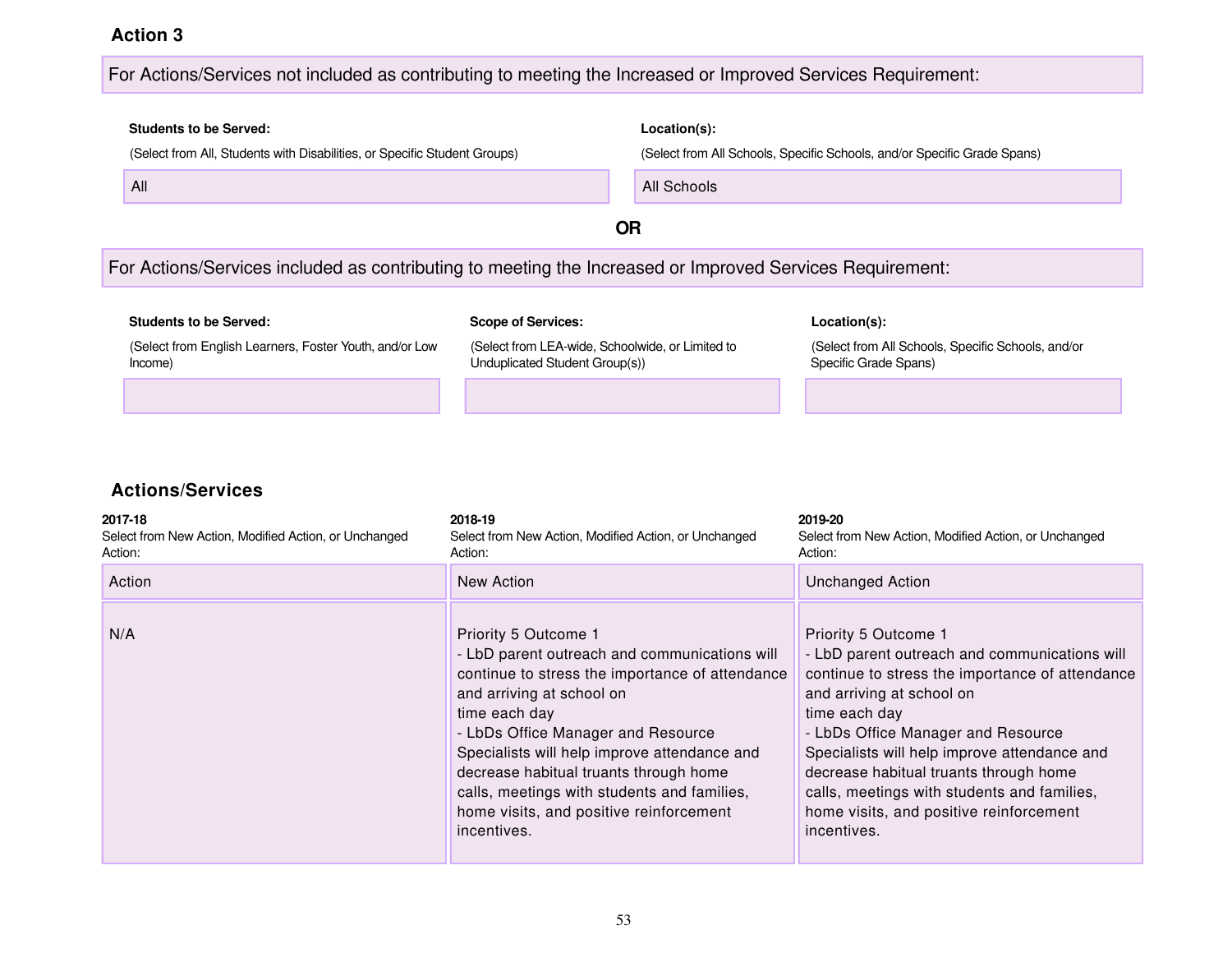#### For Actions/Services not included as contributing to meeting the Increased or Improved Services Requirement:

# **Students to be Served: Location(s):** (Select from All, Students with Disabilities, or Specific Student Groups) (Select from All Schools, Specific Schools, and/or Specific Grade Spans) All **All Schools All Schools All Schools All Schools OR** For Actions/Services included as contributing to meeting the Increased or Improved Services Requirement: **Students to be Served: Scope of Services: Location(s):**

(Select from English Learners, Foster Youth, and/or Low Income)

(Select from LEA-wide, Schoolwide, or Limited to Unduplicated Student Group(s))

(Select from All Schools, Specific Schools, and/or Specific Grade Spans)

| 2017-18<br>Select from New Action, Modified Action, or Unchanged<br>Action: | 2018-19<br>Select from New Action, Modified Action, or Unchanged<br>Action:                                                                                                                                                                                                                      | 2019-20<br>Select from New Action, Modified Action, or Unchanged<br>Action:                                                                                                                                                                                                                      |
|-----------------------------------------------------------------------------|--------------------------------------------------------------------------------------------------------------------------------------------------------------------------------------------------------------------------------------------------------------------------------------------------|--------------------------------------------------------------------------------------------------------------------------------------------------------------------------------------------------------------------------------------------------------------------------------------------------|
| Action                                                                      | New Action                                                                                                                                                                                                                                                                                       | Unchanged Action                                                                                                                                                                                                                                                                                 |
| N/A                                                                         | Priority 6 Outcome 1<br>- LbD will provide training and support for Way<br>of Council and restorative justice practices<br>- LbD will establish classroom management<br>procedures, foster positive relationships, and<br>help create an atmosphere of trust, respect,<br>and high expectations. | Priority 6 Outcome 1<br>- LbD will provide training and support for Way<br>of Council and restorative justice practices<br>- LbD will establish classroom management<br>procedures, foster positive relationships, and<br>help create an atmosphere of trust, respect,<br>and high expectations. |